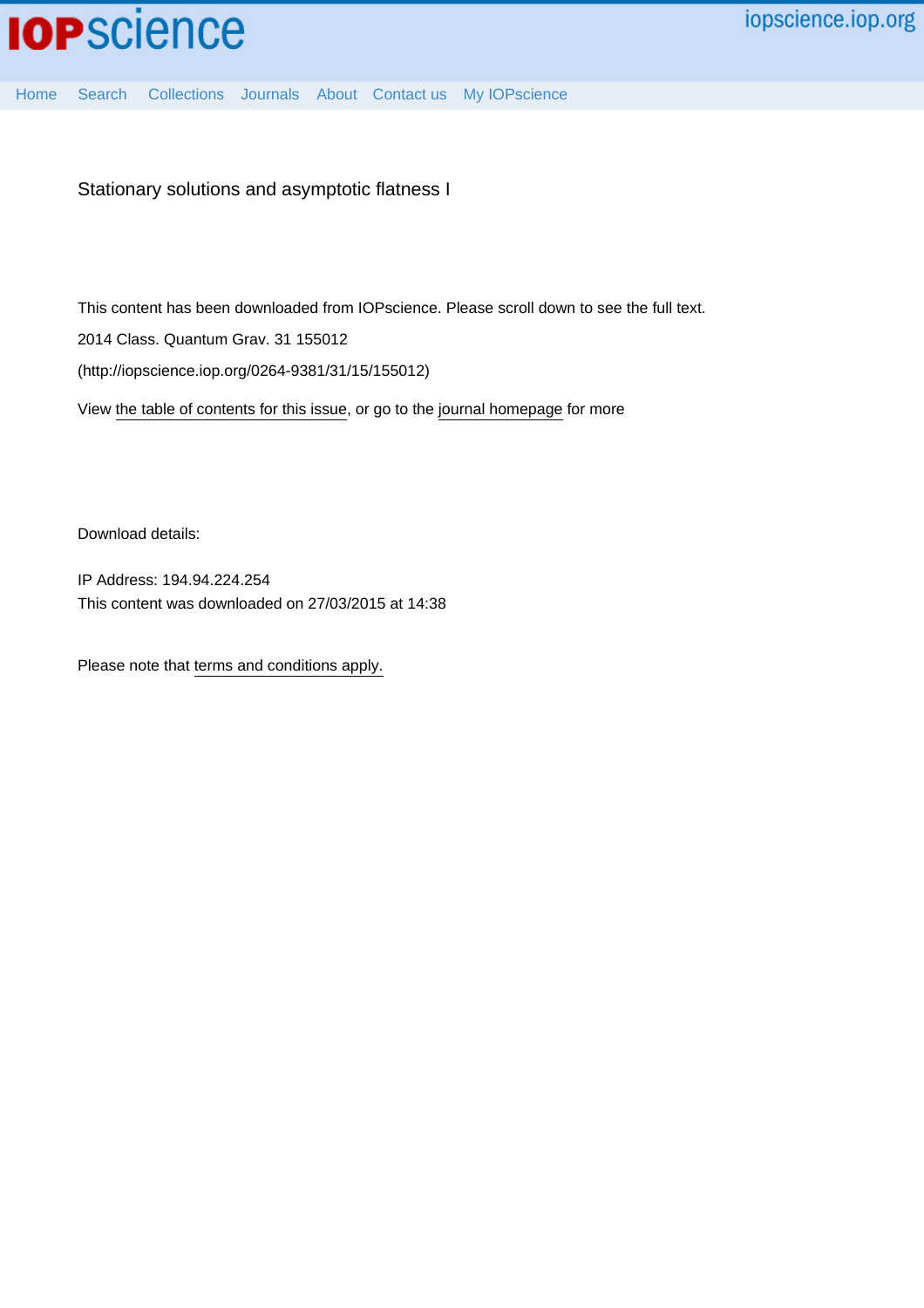Class. Quantum Grav. 31 (2014) 155012 (33pp) [doi:10.1088/0264-9381/31/15/155012](http://dx.doi.org/10.1088/0264-9381/31/15/155012)

# Stationary solutions and asymptotic flatness I

# Martin Reiris

Max Planck Institute für Gravitationsphysik, Golm, Germany

E-mail: [martin@aei.mpg.de](mailto:martin@aei.mpg.de)

Received 4 October 2013, revised 20 May 2014 Accepted for publication 23 May 2014 Published 22 July 2014

#### Abstract

In general relativity, a stationary isolated system is defined as an asymptotically flat (AF) stationary spacetime with compact material sources. Other definitions that are less restrictive on the type of asymptotic could in principle be possible. Between this article and its sequel, we show that under basic assumptions, asymptotic flatness indeed follows as a consequence of Einstein's theory. In particular, it is proved that any vacuum stationary spacetime-

end whose (quotient) manifold is diffeomorphic to  $\mathbb{R}^3$  minus a ball and whose Killing field has its norm bounded away from zero, is necessarily AF with Schwarzschildian fall off. The 'excised' ball would contain (if any) the actual material body, but this information is unnecessary to reach the conclusion. In this first article, we work with weakly asymptotically flat (WAF) stationary ends, a notion that generalizes as much as possible that of the AF end, and prove that WAF ends are AF with Schwarzschildian fall off. Physical and mathematical implications are also discussed.

Keywords: mathematical general relativity, stationary solutions, asymptotic flatness

PACS numbers: 02.40.-k, 04.20.-q.

# 1. Introduction

#### 1.1. A physical motivation

Let us start with a peripheral discussion of some of the physical problems that motivated this research and which have to do with the asymptotics of the exterior regions of galaxies. We begin then with a succinct (but deliberately inaccurate) story about galaxies.

Around 13 billion years ago, the first galaxies started to form. Since then they accreted matter, delimited their visible shapes and, as the universe expanded, they drifted apart. As this happened, the profiles of their gravitational potentials settled and became a distinguishable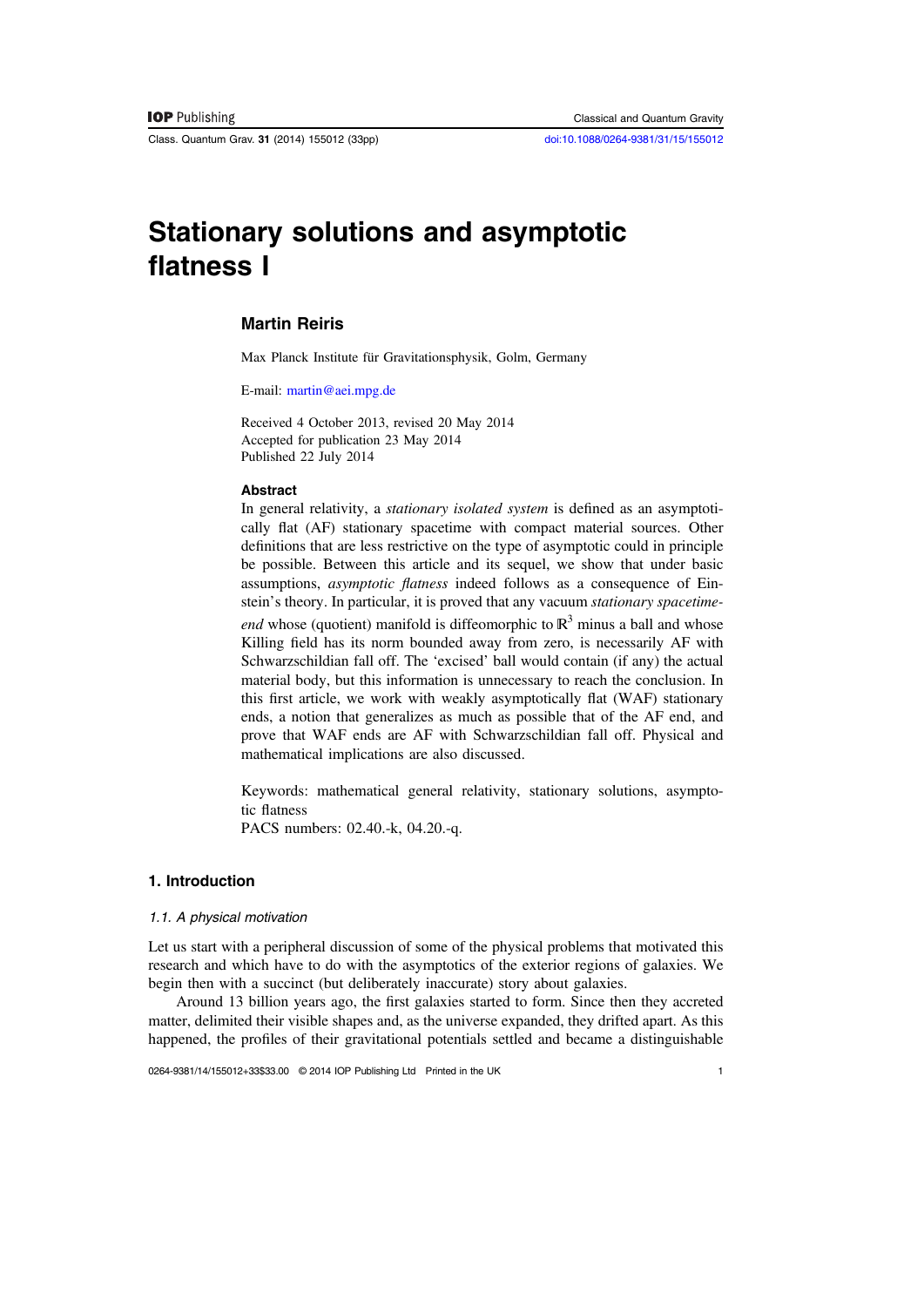

Figure 1. Representation of the far field zone of a disc galaxy (assuming dark matter halos were non-existent). Observationally, the velocity  $|V|$  of test particles in circular orbits is fairly independent on the radius of the orbit (for a detailed account of the precise profiles of rotation curves, see [[7,](#page-33-0) [10](#page-33-0)]).

imprint of their material contents. One can thus imagine (see figure 1) that the space surrounding a given galaxy separates naturally into a *bulk*, a *far field zone* and, farther away, the *outside world* [[5](#page-33-0)]. Moreover (it can be argued), the outside world, where all the other galaxies lie, is so far away that the far field zone can be modeled simply as an empty, asymptotically flat (AF), and stationary region of space, where only the potentials of the enclosed galaxy manifest.

This short and oversimplified picture sticks to some astronomical observations but not to all of them. Indeed, it is well established (see Sofue and Rubin [\[11](#page-33-0)] and, more recently, Salucci et al  $[7, 10]$  $[7, 10]$  $[7, 10]$  $[7, 10]$ ), that outside the visible regions of most disc galaxies<sup>1</sup>, the rotational velocity of gas, stars and satellite galaxies in circular orbits around the center of the galaxy is fairly independent on the radius of the orbit. A typical disc galaxy like the Milky Way can have, for instance, rotational velocities of the order of 220 km s<sup>-1</sup>. This means that gas, stars or even satellite galaxies orbiting at a certain distance from the visible edge of the host galaxy would revolve with a velocity of nearly 220 km  $s^{-1}$ , and this will keep so for radii many times bigger than the visible radius of the galaxy (after which it will start to decrease [\[7](#page-33-0), [10\]](#page-33-0)). For the Milky Way, Zaritsky [[15\]](#page-33-0) reported that a flat rotation curve (as it is called) extends at least until 200 kpc, that is, more than 13 times the visible radius of the galaxy. The large and well known problem with all this is that, if we assume that the far field zone of galaxies is essentially empty, then the flat rotation curves cannot be explained solely by the gravitational attraction of the visible matter, at least within Newtonian theory. If this were the case then the rotational velocity should decrease inversely proportional to the square root of the radius, which, as we said, does not occur. The conventional and most plausible explanation to this peculiar phenomenon claims the existence of huge halos composed of weakly interacting massive particles enclosing the galaxies and causing such (dominating) gravitational distortions. If this is the case, the galaxies (understood here as only their visible parts), would not be isolated but rather immersed inside such huge material halos. If on the contrary halos do not exist, then galaxies could be probably thought of as isolated systems and the origin of such

<sup>&</sup>lt;sup>1</sup> Elliptic galaxies and other systems also display flat rotation curves, but disc galaxies seem to be the most studied in this respect.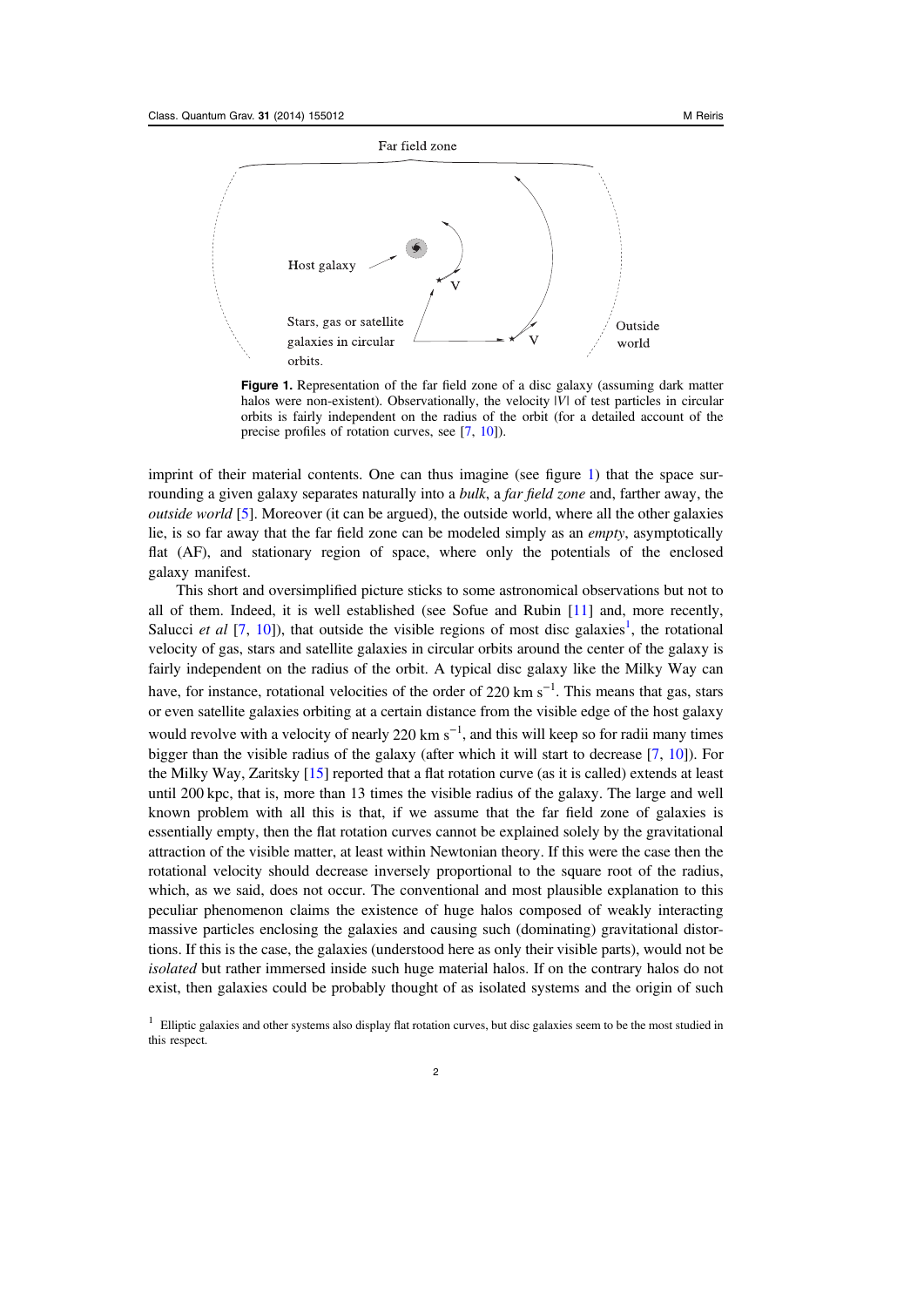big gravitational distortions in the far field zone demands an explanation. It is unlikely that in this last scenario an answer can be found within Newtonian theory only.

Based on these elements, it seems that an investigation into what general relativity (GR) can say in general about the gravitational field far from a compact source is rather justified. Roughly speaking, the aim is to study the type of asymptotics that non-compact stationary spacetimes with compact material sources can have. The less assumptions one makes on the geometry at infinity, the larger the applicability of the results. For this reason, the asymptotics of the spacetimes are considered in this investigation essentially as a geometric variable to be understood. In this sense one could be dealing with non-AF spacetimes for which the dynamics of test particles far away from the sources differ significantly from those of an AFspacetime. As we will see, this will not happen. We will discuss this in the next section. A physical incursion relevant to galaxies is given at the end of it.

To end, let us mention that the one above is just one among many other possible motivations for this work. The importance of studying isolated systems largely exceeds the sole analysis of galaxies.

## 1.2. Overview of the main result

In the Newtonian theory of gravity, an isolated system is simply one whose sources lie within a finite region of space (at every time). In the same fashion, it is customary to define isolated systems in GR by demanding asymptotic flatness (see for instance Ehlers [[6\]](#page-33-0)) and requiring that the material sources remain within a compact region of space (at every time). This choice however fixes the asymptotics *a priori* and is not of interest to us. Even for stationary spacetimes (those of consideration here), an adequate definition that does not fix the asymptotics of the spacetime *a priori* is not as clear as in Newtonian theory and requires some justification. In the following paragraphs we describe examples of stationary spacetimes and their asymptotics. Some of them will guide us to give a suitable redefinition of isolated systems in GR (definition [1.2\)](#page-6-0). A discussion of the main result is given afterwards.

We begin with a simple spherically symmetric spacetime (with a singularity at the origin), displaying flat rotation curves similar to those showing up in galactic halos. For this reason this example is relevant in galactic dynamics (see remarks below). This spacetime (which is filled with matter), will not be particularly helpful to set our new definition of isolated system but is useful to contrast the radically different properties of vacuum and nonvacuum spacetime asymptotics, thus making a good conection with the previous section. It also shows very well the influence of the asymptotic itself in the dynamics of test particles. The example is a perfect-fluid solution of the Einstein equations which can be described explicitly as follows. The metric (in geometrized units) is given by

$$
\mathbf{g} = -r^{2v^2}dt^2 + (1 + 4\pi v^2(2 - v^2))dr^2 + r^2d\Omega^2,
$$

where, as a simple calculation shows, the constant  $v$  is the rotational velocity of circular orbits around the origin  $r = 0$  (hence constant). The stress–energy tensor is, as said, that of a perfect fluid with  $\rho = \rho_0 / r^2$  and  $p = p_0 / r^2$  where

$$
\rho_0 = \frac{1}{8\pi + 2/((2 - v^2)v^2)}, \quad \text{and} \quad p_0 = \frac{v^4}{2 + 8\pi (2 - v^2)v^2}.
$$

This spacetime is found by solving the Tolman–Oppenheimer–Volkoff equation of hydrostatic equilibrium (see [[14\]](#page-33-0)) with the ansatz  $\rho = \rho_0/r^2$  and  $p = p_0/r^2$  and has a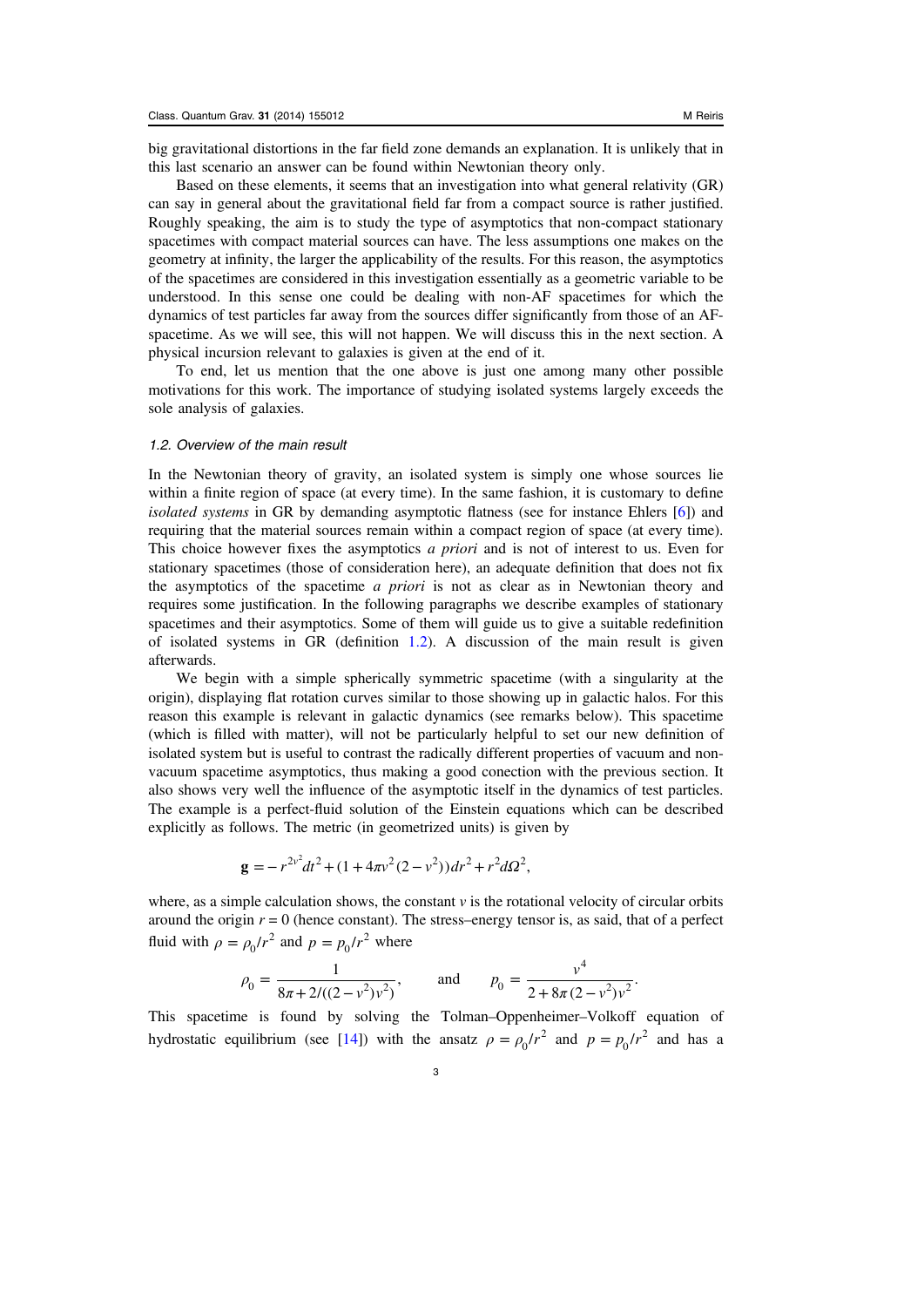

Figure 2. Representation of the space-like sections of the three different asymptotics discussed in the introduction. On the left is a self similar three-geometry. Centered is a rotating disc with the cylindrical asymptotics of a near-horizon geometry. On the right is an asymptotically flat three-geometry.

number of interesting properties. The Killing field  $\partial_t$  is static and  $r\partial_r + (1 - v^2)t\partial_t$  is a conformal Killing field. Moreover *r*∂<sub>*r*</sub> is a homothetic Killing field of the slice  $t = 0$  which is hence self similar and not AF (see figure 2). When  $v \sim 0$  then  $v \sim \sqrt{m(r)/r}$  where  $m(r)$  is the mass contained until the coordinate radius  $r$  (on the  $t = 0$  slice). Moreover the energy density *ρ*<sub>0</sub> measures the area defect as we have  $8\pi\rho_0 = (A_E(\bar{r}) - A(\bar{r}))/A_E(\bar{r})$  where here  $A_E(\bar{r}) = 4\pi \bar{r}^2$  is the Euclidean area of a sphere of radius  $\bar{r}$  and  $A(\bar{r})$  is the area of the sphere of metric radius  $\bar{r}$  on the  $t = 0$  slice (i.e.  $\bar{r} = \bar{r}(r)$  is the physical distance from the sphere of coordinate radius r to the origin  $r = 0$ ). When  $v \sim 0$  then (in natural units)  $(v/c)^2 \sim (A_E(\bar{r}) - A(\bar{r}))/2A_E(\bar{r})$ . In particular, for rotational velocities of the order of 300 km s<sup>-1</sup> the area defect is of the order of 2  $\times$  10<sup>-6</sup>. The area defect (which does not depend on the radius), is thus a measure of the non-asymptotic flatness. It is worth noting that in the regime of small rotational velocities the spacetime just described reduces to the so called singular isothermal model that is widely used in galactic dynamics [[13\]](#page-33-0).

The previous is an interesting and relatively appealing stationary spacetime filled with matter and not AF. But what about stationary spacetimes with compact material sources? The paradigmatic case is of course the Schwarzschild solution which can represent for instance the gravitational field of a spherically symmetric star and which is AF. The Kerr black-holes (including Schwarzschild), can also be thought to represent compact bodies (the black-holes themselves) and there are other exact solutions, like the Tomimatsu–Sato class, that could also account for the exterior of isolated bodies. Interesting numerical solutions of stationary spacetimes with compact sources, also AF, have been studied extensively in the literature (see for instance [\[5](#page-33-0)] and references therein).

But, are there compact bodies or sources 'generating' a non-asymptotically flat stationary spacetime? Interestingly the answer is yes. In a series of papers (see [\[5](#page-33-0)] and references therein), Mainel and Neugebauer have shown that when a disc of dust rotates at a critical rate it 'generates' a stationary spacetime that is not AF but rather asymptotically cylindrical. More precisely far away from the disc the spacetime approaches the so called near horizon solution which has an appropriate space-like section displaying a cylindrical geometry (see figure 2).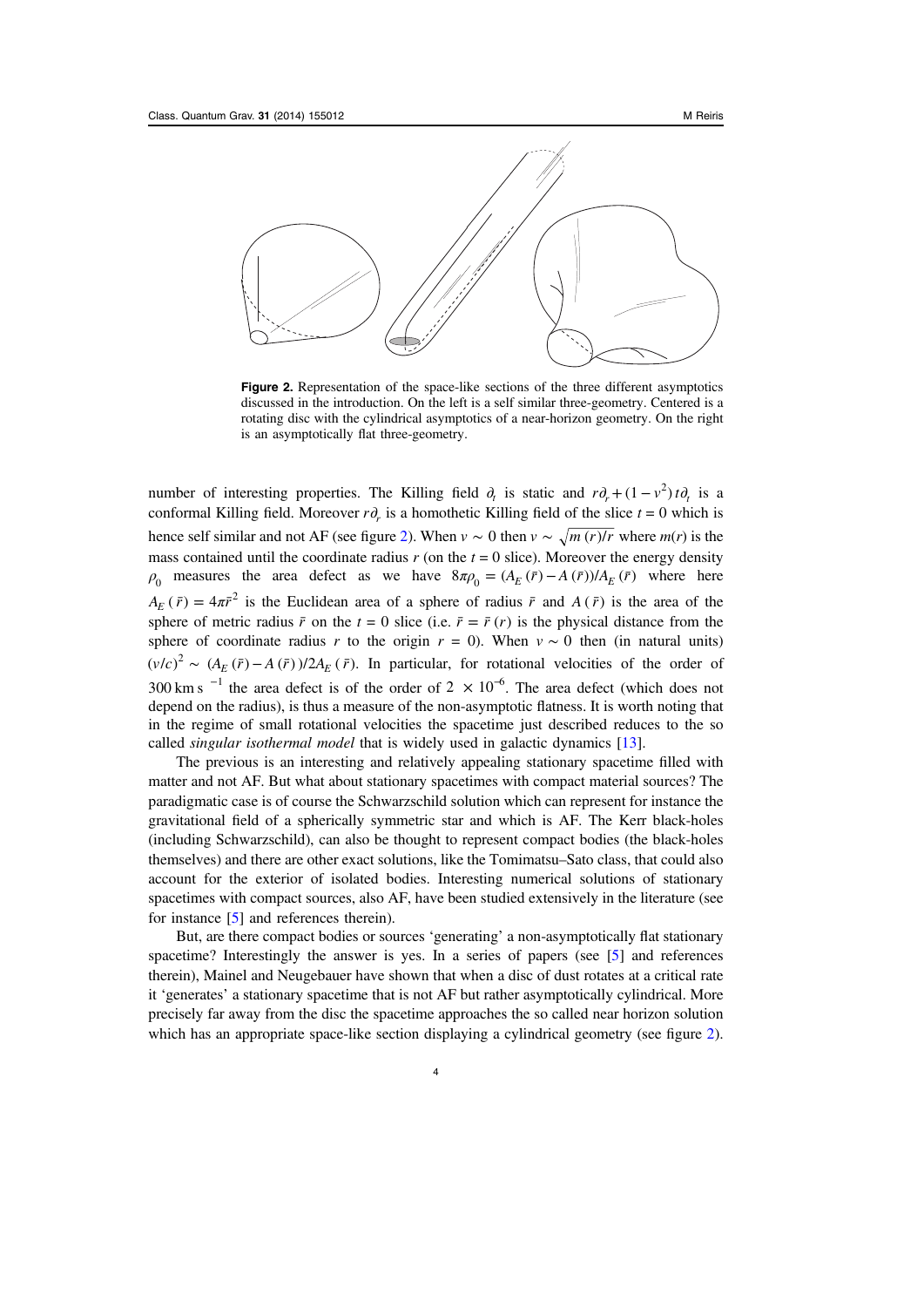Concretely, such a slice of the near horizon geometry is diffeomorphic to  $S^2 \times \mathbb{R}$  and the initial data on it (normalized to have Komar angular momentum equal to one), has metric g and second fundamental form  $K$  given by

$$
\begin{cases}\ng = \frac{4 \sin^2 \theta}{1 + \cos^2 \theta} d\varphi^2 + \left(1 + \cos^2 \theta\right) d\theta^2 + \left(1 + \cos^2 \theta\right) dr^2, \\
K = \frac{2 \sin^2 \theta}{\left(1 + \cos^2 \theta\right)^{\frac{3}{2}}} (d\varphi dr + dr d\varphi),\n\end{cases}
$$

where ( $\theta$ ,  $\varphi$ ) are the coordinates in  $S^2$  and r is the coordinate in the R-factor. The metric has a translational symmetry along  $r$  and is therefore cylindrical. The spacetime metric of its globally hyperbolic development is

$$
\mathbf{g} = -\left(1 + \cos^2\theta\right)dt^2 + \left(1 + \cos^2\theta\right)(r \tan t \, dt + dr)^2
$$

$$
+ \frac{4 \sin^2\theta}{\left(1 + \cos^2\theta\right)}\left(rdt - \varphi\right)^2 + \left(1 + \cos^2\theta\right)^2 d\theta^2,
$$

which contains a Cauchy horizon at  $t = \pi/2$  and is not geodesically complete. This means that, no matter how far away we are from the disc of the critical Mainel–Neugebauer solution, there are always geodesics reaching a physical limit of the spacetime in a short parametric time. We will interpret this property as an indication that this spacetime should not be viewed as isolated (but this can be debatable of course). The definition [1.2](#page-6-0) of the isolated system will incorporate this interpretation.

The critical Mainel–Neugebauer solution also has the peculiar property that its ergoregion (i.e. the region where the stationary Killing field is space-like), extends to infinity. The end of this spacetime is therefore not strictly stationary. This means that one cannot find a set of stationary observers covering the spacetime away from the sources. We will not contemplate such situations either in definition [1.2.](#page-6-0)

The previous discussion leads us essentially to only one possible definition. Very informally it says that a stationary isolated system is a stationary spacetime whose ends (denoted generically by **M** below), have the following three 'soft attributes'.

- (1) The quotient of **M** by the stationary Killing field is diffeomorphic to  $\mathbb{R}^3$  minus a ball.
- (2) **M** is geodesically complete until the boundary, namely, geodesics either end at ∂**M** or are defined for infinite parametric time.
- (3) The stationary Killing field has complete orbits and its norm is bounded away from zero.

The Schwarzschild ends (i.e. the domains  $\mathbf{M} = \{ (t, r, \theta, \varphi) : r > r_0 > 2m \}$  of the Schwarzschild spacetime), obviously enjoy 1, 2 and 3 above. Ends having the attributes 1, 2 and 3 will be called strongly stationary. The formal definition is as follows.

**Definition 1.1.** Let (M, g) be a smooth chronological solution of the vacuum Einstein equations with smooth boundary. Then,  $(M, g)$  is said to be a stationary spacetime end if the following conditions are fulfilled.

(S1) There is a time-like complete Killing field X in **M** tangent to ∂**M** at ∂**M** such that the quotient of **M** by the orbits of X is diffeomorphic to  $\mathbb{R}^3$  minus an open ball.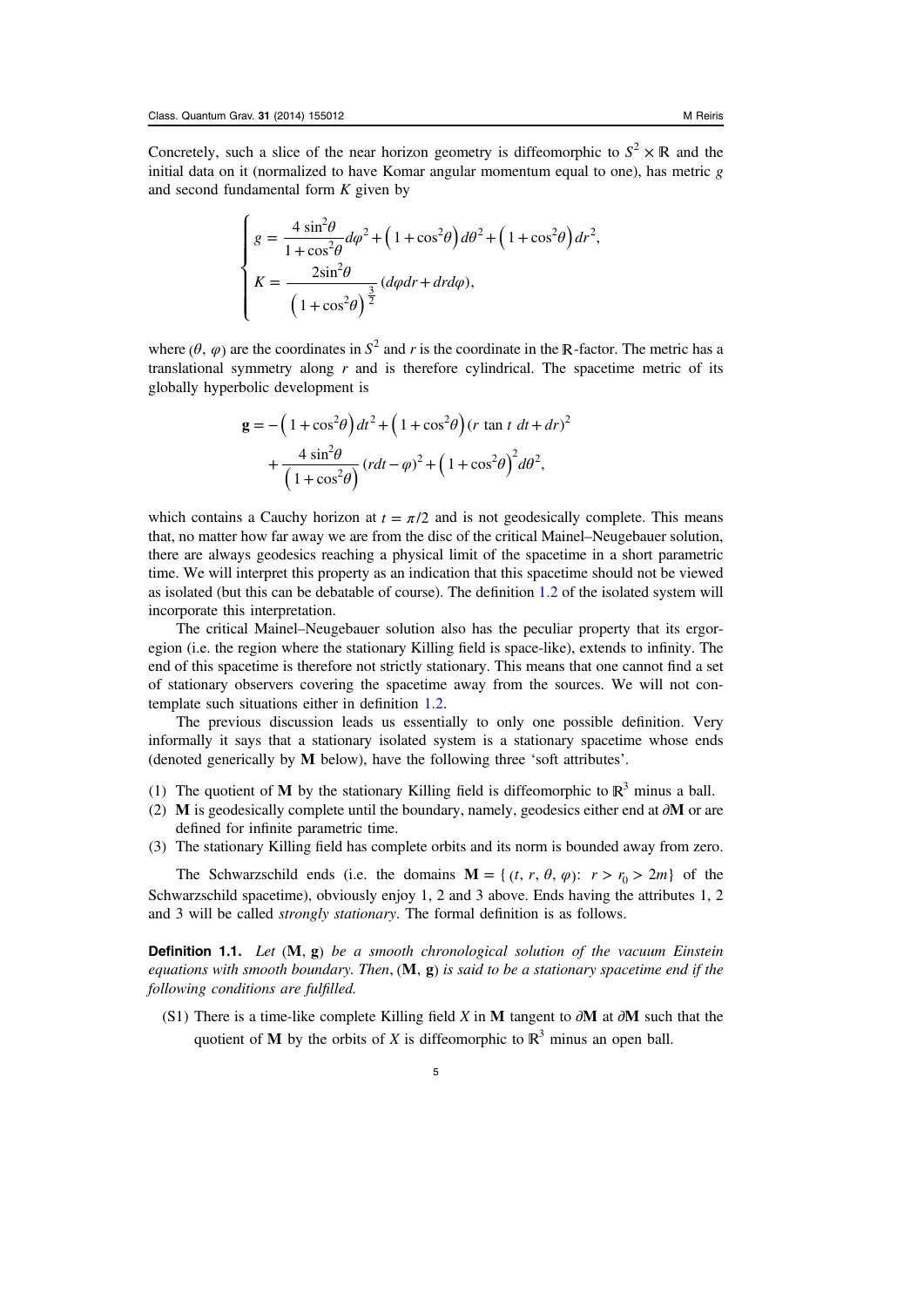- <span id="page-6-0"></span>A stationary spacetime end (M, g) is said to be strongly stationary if in addition
- (S3) There is a positive constant c such that  $-\langle X, X \rangle_{\mathbf{g}} \ge c$  all over **M**,  $(\langle , \rangle_{\mathbf{g}})$  is the **g**-inner product).

With this at hand the definition of the isolated system that we will adopt is the following.

**Definition 1.2** (isolated system). A globally hyperbolic spacetime is called an isolated system if it is a union of, (i) finitely many strongly stationary ends and, (ii) an open region whose intersection with any Cauchy hypersurface has compact closure.

Note that, if any, the material sources would lie in the open region.

The *main result* that emerges between these two articles asserts that the ends of an isolated system (i.e. strongly stationary ends) are necessarily AF with Schwarzschildian fall off. Asymptotic flatness is, under soft assumptions, inevitable. The main result is therefore

## Theorem 1.3 (main result). Isolated systems are AF with Schwarzschildian fall off.

Note that, because of the Scharzschildian fall off, the gravitational field at infinity of any isolated system coincides (loosely speaking) with that of a point-like source in Newtonian theory. In our view this result shows the remarkable internal structure of Einstein's theory.

The theorem 1.3 actually follows as a corollary of theorem [1.5](#page-8-0), which is the main theorem to be proved in this series of articles. Theorem [1.5](#page-8-0), that is stated in the next section, says that strongly stationary ends having *cubic volume growth* are AF with Schwarzschildian fall off. The notion of cubic volume growth as well as the deduction of theorem 1.3 from theorem [1.5](#page-8-0) is also given in the next section.

The proof of the main theorem will be broken between the two articles of the series. In this first article we work with *weakly asymptotically flat* (WAF) stationary ends and prove that WAF ends are AF with Schwarzschildian fall off. The notion of the WAF end is a generalization of the notion of the weakly decaying stationary solution used by Kennefick and Murchadha in the seminal work  $[4]$  $[4]$ , where they demonstrate (similarly to us here) that the Schwarzschildian fall off is the natural decay at infinity for stationary solutions. Roughly speaking, with WAF ends we are defining as much as could be allowed a notion of 'decaying into flat' without relying on any coordinate system and power-law decay for the curvature. Because of its generality, a rigorous definition of the WAF end requires some non-standard background material and therefore is postponed until section [3.](#page-13-0) Incidentally, by proving that WAF ends are AF we are answering a question raised in *remark* 2 of  $[4]$  $[4]$  which (quoted) says: 'the  $\delta$  < 0 condition classically means that we are willing to consider any metric which decays to flat space as  $1/r^{\epsilon}$  for any ε. Obviously one would like to replace this with 'going flat' and not require any kind of power law decay. It is difficult to see how this might be achieved; none of the present battery of weighted spaces (classical, Holder, .., ) seem suitable<sup>,2</sup>.

In the second article we work with strongly stationary ends with cubic volume growth and prove that they are WAF.

<sup>2</sup> We thank H Friedrich for pointing out this reference.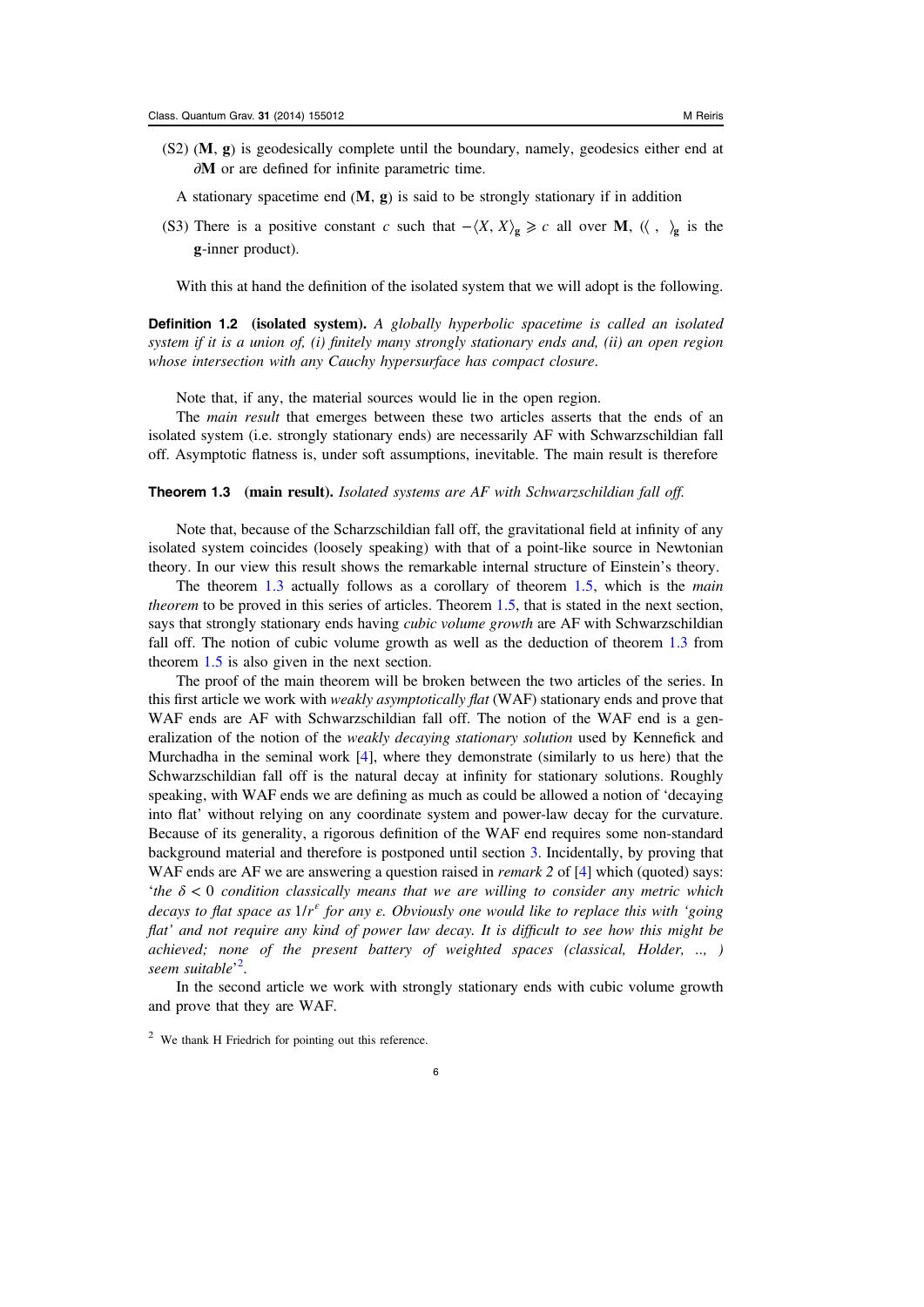<span id="page-7-0"></span>Before ending this part of the introduction we would like to adventure a physical sentence. It appears from our findings that, granting GR to be correct and granting the stationarity of the exterior regions of galaxies, then the existence of dark matter seems to be an inevitable fact. In other words, it is not possible to explain the observed gravitational distortions around disc galaxies in terms of vacuum GR alone.

In the first part of the next section we explain the mathematical setup in which the main theorems are going to be proved. For this reason it can be thought as part of the background material. After the setup is introduced we return to give the precise statements to be proved (including the main result), and elaborate on open questions.

#### 1.3. The setup, the statements to prove and open questions

In the following discussion we summarize the mathematics of strong stationary ends  $(M, g)$ as seen in the quotient space. We refer to [[12\]](#page-33-0) for a detailed account on stationary solutions.

Let E be the manifold that results from the quotient of **M** by X, let  $\pi$ : **M**  $\rightarrow$  E be the projection and let  $\tilde{g}$  be the quotient three-metric. By (S1) E is diffeomorphic to  $\mathbb{R}^3$  minus an open ball and by  $(S2)$  (*E*,  $\tilde{g}$ ) is geodesically complete until the boundary (recall that geodesics in  $(E, \tilde{g})$  can be lifted to geodesics in  $(M, g)$  perpendicular to X and preserving the arclength). All the relevant components of the Einstein equations can be written in the quotient space in terms of  $\tilde{g}$ , the 'norm' u of the Killing X, i.e.  $u := \sqrt{-\langle X, X \rangle_g}$ , and the twist one-form  $\omega$  which is defined by

$$
\omega = \pi_* \left( \star \left( \frac{1}{2} \xi \wedge d \xi \right) \right),
$$

where  $\star$  is the **g**-Hodge star and the one-form  $\xi$  is the **g**-dual of the Killing, i.e.  $\xi := \langle X, \rangle_{\sigma}$ . In **M** the metric **g** is  $\mathbf{g} = -(\xi \otimes \xi)/u^2 + \pi^*g$  and in terms of the data  $(g, \omega, u)$  an isometric copy  $(\hat{\mathbf{M}}, \hat{\mathbf{g}})$  of (**M**, **g**) can be obtained by making  $\hat{\mathbf{M}} = \mathbb{R} \times E$  and  $\hat{\mathbf{g}} = -u^2 (dt + \theta)^2 + \tilde{g}$ , where here t is the coordinate in the R-factor and the one form  $\theta$  (in E) is found by solving  $d\theta = -\star 2\omega/u^4$  where  $\star$  is the  $\tilde{g}$ -Hodge star.

In principle one can work with the variables  $(\tilde{g}, \omega, u)$  but, as it turns out, the Einstein equations display a rich structure when expressed instead in terms of the conformally transformed metric

$$
g:=u^2\tilde{g},
$$

the form  $\omega$  and the function u. In terms of  $(g, \omega, u)$  the vacuum Einstein equations are equivalent to  $([12])$  $([12])$  $([12])$ 

$$
\begin{cases}\nRic = 2 \nabla \ln u \otimes \nabla \ln u + \frac{2}{u^4} \omega \otimes \omega, \\
\Delta \ln u = -\frac{2 |\omega|^2}{u^4}, \\
\text{div } \omega = 4 \langle \nabla \ln u, \omega \rangle, \\
d \omega = 0,\n\end{cases}
$$
\n(1)

where Ric is the Ricci tensor of g,  $\Delta$  is the g-Laplacian, | | denotes g-norm and  $\langle , \rangle$  denotes the g-inner product. In the last two equations  $div \omega$  is the g-divergence of  $\omega$  and  $d\omega$  its exterior derivative. The equations (1) enjoy remarkable structures which will be introduced as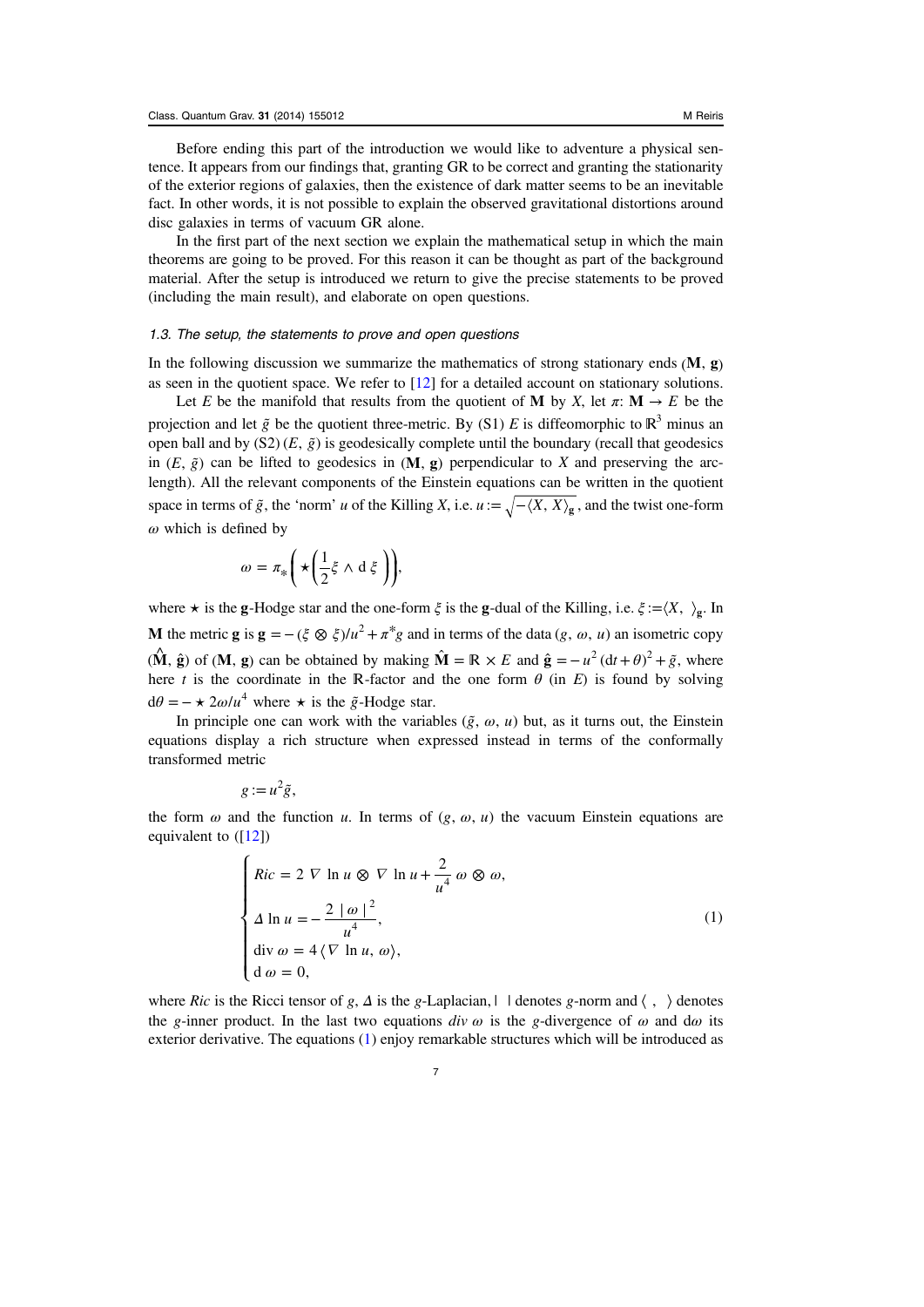<span id="page-8-0"></span>the article progresses. The data  $(E; \tilde{g}, \omega, u)$  or the equivalent data  $(E; g, \omega, u)$  will be called a *stationary end* when (**M**, **g**) is a stationary end and a *strong stationary end* when (**M**, **g**) is strongly stationary.

By (S3) the space  $(E, g)$  of a strongly stationary end is also geodesically complete (until the boundary). The analysis and the results of this article remain unchanged if instead of (S3) we impose just the completeness of  $(E, g)$ . We will recall this later when we comment corollary [1.9.](#page-9-0)

To be explicit, the definition of asymptotic flatness with Schwarzschildian fall off that we adopt is the following (cf [\[4](#page-33-0)]).

**Definition 1.4.** Let (*E*;  $\tilde{g}$ , ω, *u*) be a stationary end. Then, it is asymptotically flat with Schwazschildian fall off if there is a coordinate system  $\{x = (x^1, x^2, x^3)\}\$ covering E up to a compact set such that

$$
\left| \delta_{ij} - \tilde{g}_{ij} \right| \leq K/|x|, \qquad \left| \partial_k \tilde{g}_{ij} \right| \leq K/|x|^2, \qquad \left| \partial_m \partial_k \tilde{g}_{ij} \right| \leq K/|x|^3,
$$

and,

$$
\partial_i u \mid + \mid \omega_i \mid \leq K / |x|^2,
$$

plus further progressive power-law decay for the norms of the multiple ∂-derivatives of  $\tilde{g}_{ij}$ , u and  $\omega_i$ , where here K is a positive constant and |x| is the norm of  $x = (x^1, x^2, x^3)$  as a vector in  $\mathbb{R}^3$ .

The definition is the same if instead of  $(E; \tilde{g}, \omega, u)$  we consider  $(E; g, \omega, u)$ .

We move now to state the main theorem (theorem  $1.5$ ) to be proved between part I (this article) and part II (the next article). The main result, which was stated in the previous section as theorem [1.3,](#page-6-0) will be deduced as a corollary of our main theorem. It is stated below again (for expository reasons), as corollary [1.6](#page-9-0).

We recall first the definition of cubic volume growth. Denote by  $\mathcal{T}_g(\partial E, r)$  the metric (tubular) neighborhood of  $\partial E$  and radius  $r > 0$ , that is, the set of points in E at a distance (see section [2\)](#page-10-0) from  $\partial E$  less than r. Then,  $(E, g)$  is said to have cubic growth if  $\lim Vol_g (\mathcal{T}_g(\partial E, r))/r^3 = \mu > 0$ . Note that the limit always exists as a result of the Bishop–Gromov monotonicity of  $Vol_g(\mathcal{T}_g(\partial E, r))/r^3$  due to the non-negativity of the Ricci curvature of  $g$  (first equation in  $(1)$  $(1)$ ).

Between this article and its sequel we then give a proof of:

**Theorem 1.5** (main theorem of parts I and II). Any strongly stationary end  $(E; g, \omega, u)$ having cubic volume growth is asymptotically flat with Schwarzschildian fall off.

Although we will keep including explicitly inside the statements that the strongly stationary solutions have cubic volume growth, it is a very important fact that this condition can be entirely removed from the statement of theorem 1.5 due to very general geometric facts. In this point we found it important to distinguish between what requires the full structure of stationary solutions and what is indeed a property of a much more general character, which, as a matter of fact, requires for its proof quite different techniques. The reason why this volumegrowth condition is unnecessary is the following. First and as remarked before, strongly stationary ends have non-negative Ricci curvature and also, as proved by M T Anderson [[1\]](#page-33-0),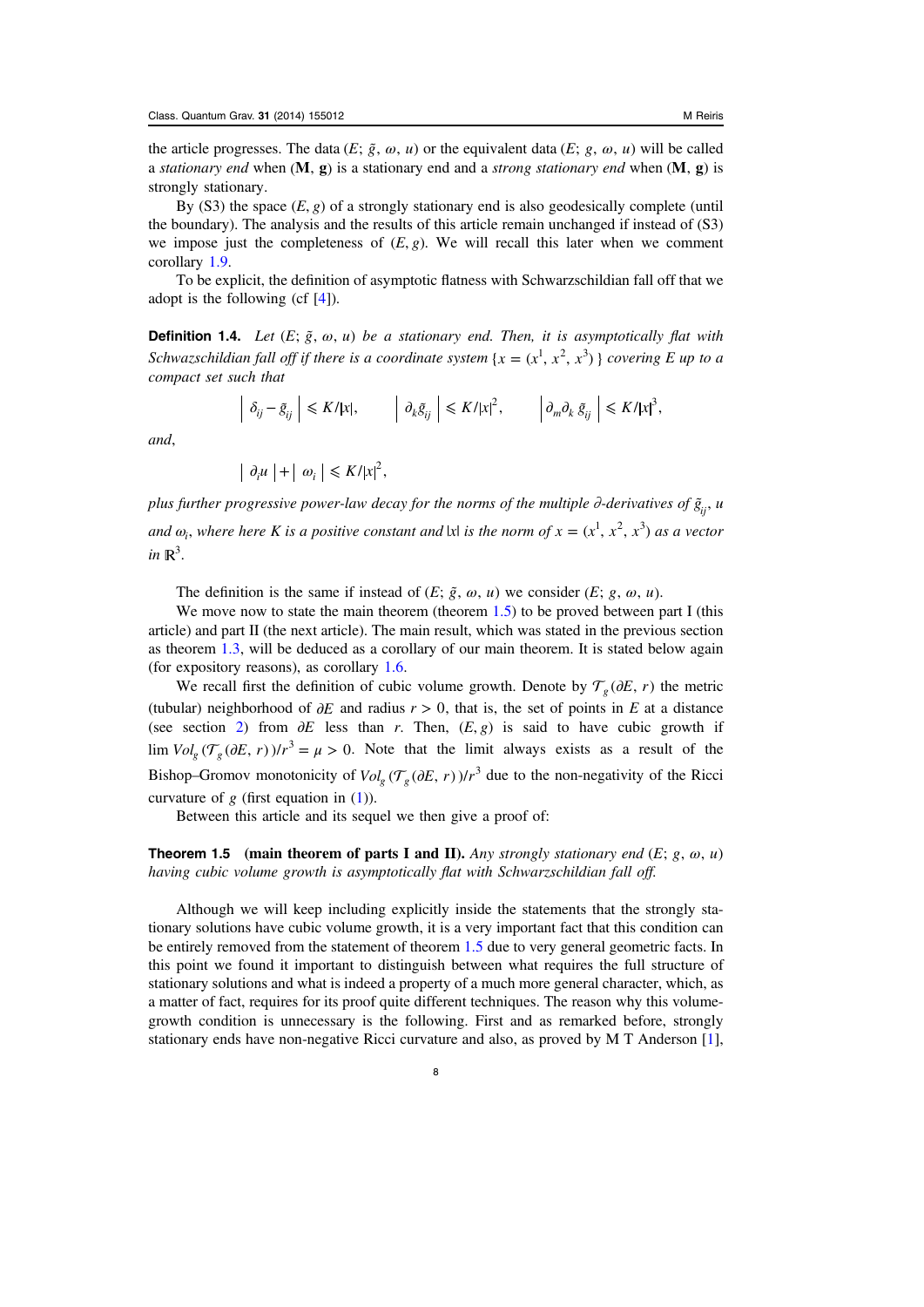<span id="page-9-0"></span>they have quadratic curvature decay. Second, it was proved in [[9\]](#page-33-0) that complete metrics in  $\mathbb{R}^3$ minus a ball with non-negative Ricci curvature and quadratic curvature decay have cubic volume growth. Thus, the combination of these two facts shows that assuming cubic volume growth in theorem [1.5](#page-8-0) is unnecessary. This conclusion is essentially the statement of our main result given in theorem [1.3](#page-6-0). For the sake of a clearer exposition we restate this below as a corollary to the theorem [1.5,](#page-8-0) this time in terms of the physical variables  $(\tilde{g}, \omega, u)$ .

**Corollary 1.6 (main result, restatement).** Any strongly stationary end (*E*;  $\tilde{g}$ , ω, *u*) is asymptotically flat and has Schwarzschildian fall off.

The proof of theorem [1.5](#page-8-0) is, as was advanced before, broken in two parts. In this first article we work with WAF ends and prove

**Theorem 1.7** (main theorem of part I). Every WAF end is asymptotically flat with Schwarzschildian fall off.

In the second article instead we work with strongly stationary ends and prove

**Theorem 1.8 (main theorem of part II).** Every strongly stationary end having cubic volume growth is WAF.

A relevant open question left from this work is whether stationary spacetime ends are always strongly stationary or not. Or, in the light of corollary 1.6, it is open whether stationary spacetime ends are always AF or not. The following 'gap corollary' partially answers this question. To size the relevance of the result keep in mind the *a priori* estimates from  $[1]$  $[1]$ according to which there is a universal constant  $K > 0$  (so far unknown) such that for any strongly stationary end  $(E; \tilde{g}, \omega, u)$  we have

$$
|(\nabla \ln u)(p)|_{\tilde{g}} \leq \frac{\mathcal{K}}{\text{dist}_{\tilde{g}}(p, \partial E)}, \quad |\omega(p)|_{\tilde{g}} \leq \frac{\mathcal{K}}{\text{dist}_{\tilde{g}}(p, \partial E)}, \quad \text{and } \left| Ric_{\tilde{g}}(p)\right|_{\tilde{g}} \leq \frac{\mathcal{K}}{\text{dist}_{\tilde{g}}^2(p, \partial E)},
$$

where dist<sub> $\tilde{\sigma}$ </sub> (*p*,  $\partial E$ ) is the  $\tilde{g}$ -distance from *p* to  $\partial E$  (see section [2\)](#page-10-0).

**Corollary 1.9.** Let  $(E; \tilde{g}, \omega, u)$  be a stationary end. If

$$
|(\nabla \ln u)(p)|_{\tilde{g}} \leq \frac{1}{\text{dist}_{\tilde{g}}(p, \partial E)},
$$
\n(2)

then the end is asymptotically flat with Schwazschildian fall off.

This shows that if one can prove that the universal constant  $\mathcal K$  must be a priori less or equal than one then every stationary end is AF with Schwarzschildian fall off. The question is undoubtedly of fundamental importance. The proof of the corollary, whose details are left to the reader, is done by showing that under (2) we have  $u(p) \geq c/d \text{dist}_{\bar{\sigma}}(p, \partial E)$  for some constant *c* > 0 and for all *p* with dist<sub> $\bar{g}(p, \partial E) \ge 1$ , and then observing from this that if  $\tilde{g}$  is</sub> complete then so is  $g = u^2 \tilde{g}$ . As commented before, this is enough to get the same conclusions as in corollary [1.5](#page-8-0).

The contents for the rest of this article are roughly the following. The definition of WAF ends is given in section [3.](#page-13-0) In section [3.1](#page-14-0) we work out the main properties of WAF ends and reach the conclusion (proposition [3.5](#page-20-0)) that to prove that they are AF it is indeed enough to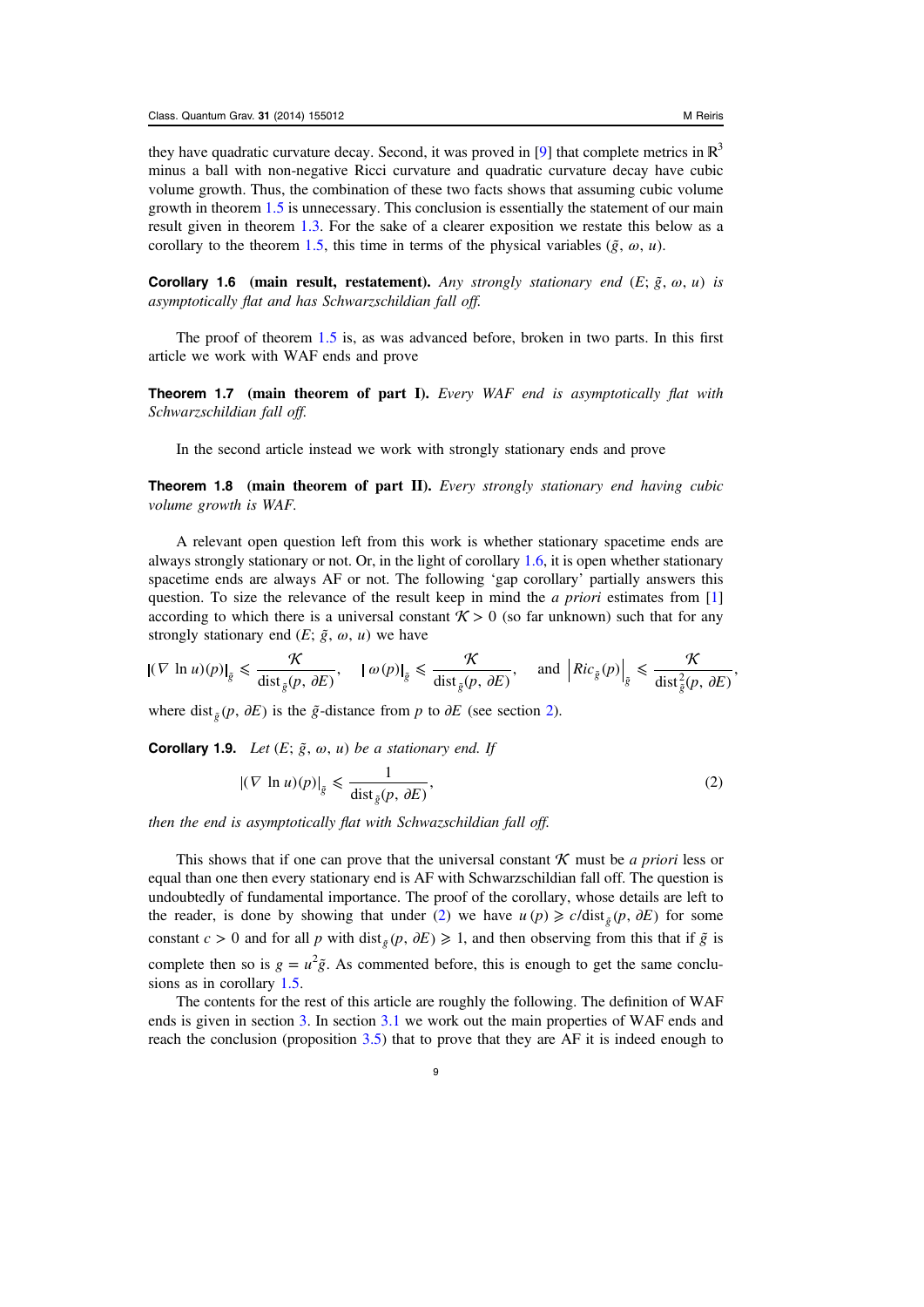<span id="page-10-0"></span>prove that the so called  $\varepsilon$ -flat ends (definition [3.6\)](#page-23-0), which enjoy much nicer properties, are AF. This and the Schwazschildian fall off are proved in section [4](#page-23-0) (proposition [4.6\)](#page-31-0). This proves theorem [1.7](#page-9-0).

## 2. Background material I

We collect here the material required for the technical discussions. We introduce too the most relevant terminology and notation. From now on our main variables will be  $(g, \omega, u)$ .

- 2.1. Distance
	- The distance between two points  $p$  and  $q$  in a connected manifold  $(M, g)$  is dist<sub>g</sub>  $(p, q) = \inf \{ \text{length}_g (C_{p,q}) : C_{p,q} \text{ a } C^1 \text{ curve in } M \text{ joining } p \text{ to } q \}. (M, g) \text{ is said}$ to be complete if  $(M, dist<sub>g</sub>)$  is complete as a metric space. The distance from a point p to a set  $\Omega \subset M$  will be denoted by dist<sub>e</sub>  $(p, \Omega) = \{ \text{dist}_g(p, q): q \in \Omega \}$ . More generally, the distance between two sets  $\Omega_1$  and  $\Omega_2$  is denoted by dist<sub>g</sub>  $(\Omega_1, \Omega_2) = \inf \{ \text{dist}_g(p, q): p \in \Omega_1, q \in \Omega_2 \}^3$ .
	- The metric induced on stationary ends  $(E, g)$  will be noted by dist  $(p, q)$  and always without the subindex g. The distance function to the boundary ∂*E* of stationary ends will be denoted with total exclusivity by  $d(p)$  or simply d, that is,  $d(p) = \text{dist}(p, \partial E) = \inf \{ \text{dist}(p, q): q \in \partial E \}.$

## 2.2. Scaling

• For any  $r > 0$  we will denote by  $g_r$  to the scaled metric

$$
g_r := \frac{1}{r^2} g.
$$

Tensors and metric quantities constructed out of  $g_r$  will be subindexed with an r. For instance, for the scalar curvature we have  $R_{g_r} = R_r = R/r^2$  and for the Ricci curvature  $Ric_{g_r} = Ric_r = Ric$  (although  $Ric_r = Ric$  we will keep including the subindex r). Also,  $d_r(p) = d(p)/r$ . This way of notating will be used extensively throughout the article and is crucial in keeping track of it.

#### 2.3. Area, second fundamental form and mean curvature

- The Riemannian metric induced on compact embedded surfaces *S* ⊂ *E* will be denoted by  $h$  and the  $h$ -area of  $S$  by  $A(S)$ . Following the notation introduced before, the metric induced in S from  $g_r$  is denoted by  $h_r$  and the  $h_r$ -area of S, i.e.  $A(S)/r^2$ , is denoted by  $A_r(S)$ .
- The second fundamental form of S (fixed some normal) will be denoted by *Θ* and the mean curvature tr<sub>h</sub> $\theta$  by  $\theta$ . Again, for the second fundamental form and the mean curvature of S found from the scaled metric  $g_r$  we will use  $\Theta_r (=r\Theta)$  and  $\theta_r (= \theta/r)$ respectively.

 $3$  Properly speaking this is not a metric in the subsets of M. In particular the distance is zero if for instance they share a point but are different sets.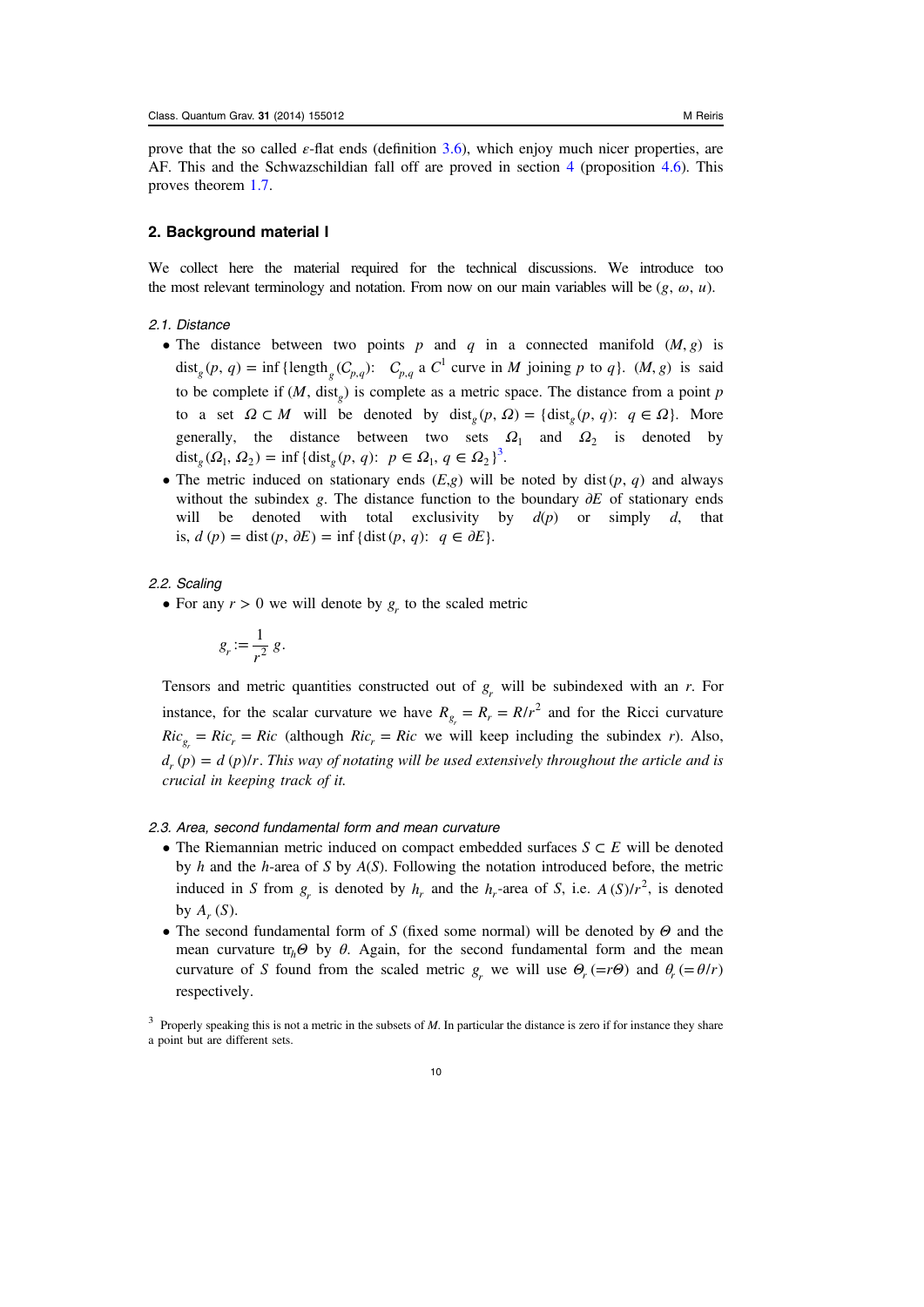<span id="page-11-0"></span>2.4. Annuli and metric annuli

• For any  $0 < a < b$  we will denote by  $\mathcal{A}(a, b)$  (resp.  $\mathcal{A}[a, b]$ ) the set

$$
\mathcal{A}(a, b) = \{ p \in E: a < d(p) < b \}, \quad \text{(resp. } \mathcal{A}[a, b] = \{ p \in E: a \leq d(p) \leq b \},
$$

and call it the open (resp. closed) metric annulus of radii a and b. The notation  $\mathcal{A}(a, b)$ (resp.  $\mathcal{A}[a, b]$ ) will always refer to open (resp. closed) metric annuli defined with respect to the unscaled metric  $g$  but the subindex  $r$  is included when the (open or closed) metric annuli are defined with respect to the scaled metric  $g_r = g/r^2$ , namely

 $\mathcal{A}_r(a, b) = \{p \in E: a < d_r(p) < b\}, \text{ and } \mathcal{A}_r[a, b] = \{p \in E: a \leq d_r(p) \leq b\}.$ 

This is consistent with the notation introduced before. Note that for all  $r > 0$  we have  $\mathcal{A}(ar, br) = \mathcal{A}_r(a, b)$  and  $\mathcal{A}[ar, br] = \mathcal{A}_r[a, b].$ 

• Standard open annuli in  $\mathbb{R}^3$  will be denoted by  $\mathcal{A}_{\mathbb{R}^3}(a, b)$ , namely,

$$
\mathcal{A}_{\mathbb{R}^3}(a, b) = \left\{ x \in \mathbb{R}^3 : \ a < |x| < b \right\} = B_{\mathbb{R}^3}(o, b) \sqrt{B_{\mathbb{R}^3}(o, a)},
$$

where for any  $c > 0$ ,  $B_{\mathbb{R}^3}$  (*o*, *c*) is the open ball of the center of the origin  $o = (0, 0, 0)$ and radius c in  $\mathbb{R}^3$ . As before closed annulus in  $\mathbb{R}^3$  are denoted by  $\mathcal{A}_{\mathbb{R}^3}[a, b] = \{x \in \mathbb{R}^3 : a \leq |x| \leq b\}.$ 

• A manifold  $\Omega$  is an open (resp. closed) annulus if  $\Omega$  is diffeomorphic to  $\mathcal{A}_{\mathbb{R}^3}(1, 2)$  (resp.  $\mathcal{A}_{\mathbb{R}^3}[1, 2]$ ). A metric annulus doesn't have to be necessarily an open annulus in this sense. In general, the shape of the metric annuli can be wild.

All these notations will be used extensively.

## 2.5. The Ernst equation

• The second and third equations of [\(1](#page-7-0)) can be grouped in the so called Ernst equation. Let  $\phi$  be a potential for  $\omega$ , i.e.  $d\phi = \omega$ . Define the complex function  $\mathcal{E} = u^2 + 2\phi i$ . Then the Ernst equation is

$$
\Delta \mathcal{E} = 2 \frac{\langle \nabla \mathcal{E}, \nabla \mathcal{E} \rangle}{\mathcal{E} + \mathcal{E}^*},\tag{3}
$$

where  $\mathcal{E}^*$  is the complex conjugate. Making  $\chi := \nabla \mathcal{E}$  and  $\zeta := (\nabla \mathcal{E})/u^2$ , the equation (3) can be written in the form of the linear system in  $\chi$ ,

$$
\begin{cases} \operatorname{div} \chi = \langle \zeta, \chi \rangle, \\ d \chi = 0, \end{cases} \tag{4}
$$

where we are thinking  $\zeta$  simply as a coefficient. This viewpoint of the Ernst equation will be important and will be recalled in the proof of ([4.3](#page-25-0)).

# 2.6. Curvature

• A first fundamental property derived from the first equation in ([1\)](#page-7-0) is

 $|Ric|^{2} \le R^{2} \le 2|Ric|^{2}$ ,

which says that the scalar curvature R fully controls the Ricci curvature  $Ric$ . Here  $|Ric|^2 = Ric_{ab} Ric^{ab}$ . A second fundamental property is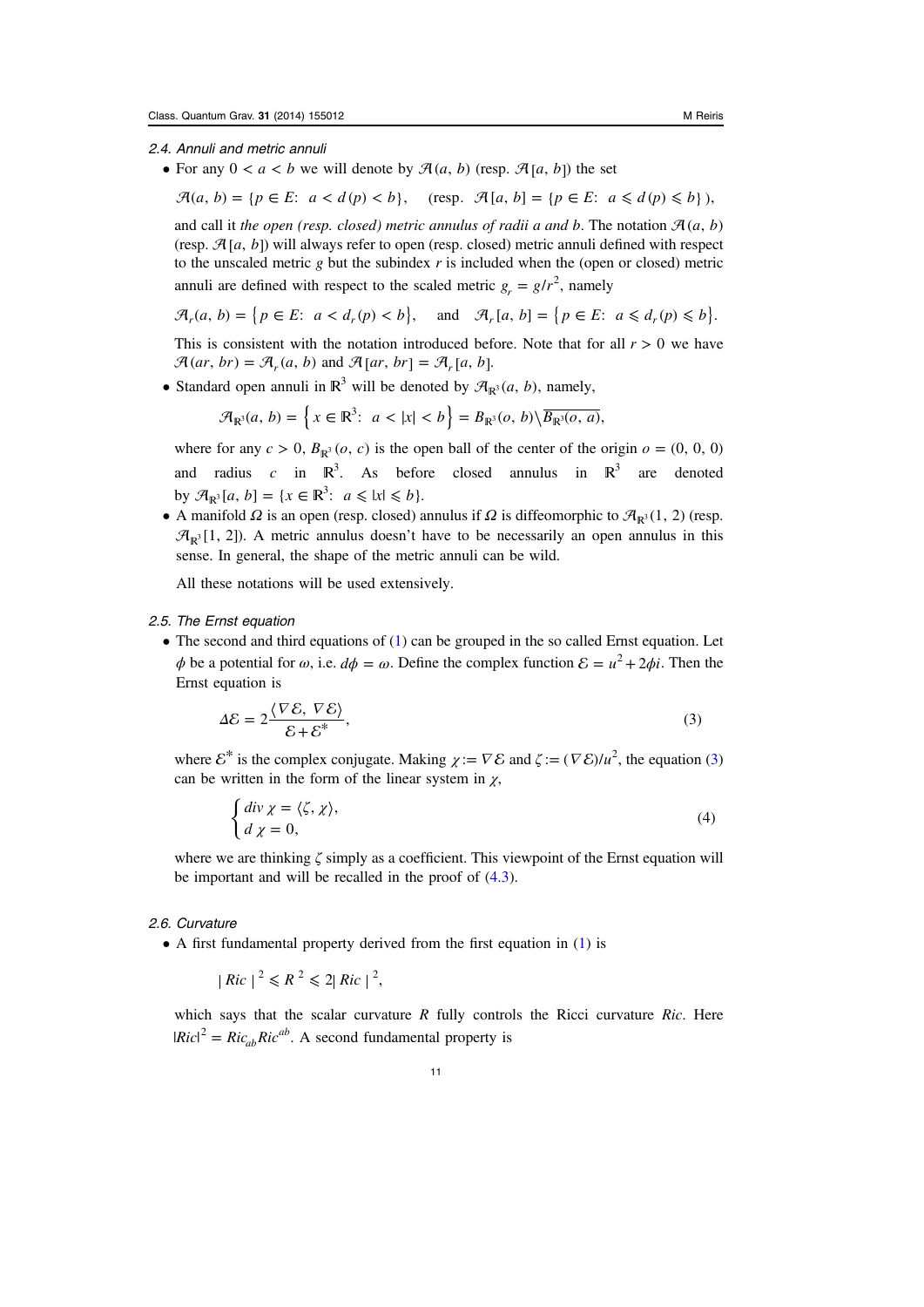$\Delta R \ge R^2$ , (5)

which says that the scalar curvature is subharmonic. The proof of  $(5)$  $(5)$  is given in [[1\]](#page-33-0) (pp 987–988) by manipulating the Bochner-type of the formula for the energy density  $e = R$ of the harmonic map  $\mathcal{E} = (2\phi, u^2)$  from E into the half space model of the hyperbolic two-space  $\mathbb{H}^2 = (\{ (x, y): y > 0 \}, (dx^2 + dy^2)/y^2)$ .

• Another essential property of the curvature of stationary solutions is M T Anderson's a priori curvature decay [[1\]](#page-33-0). Applied to ends it says that there is a universal constant  $\mathcal{K} > 0$  such that for any strong stationary end E we have<sup>4</sup>,

$$
Ric(p) \le \mathcal{K}/d^2(p).
$$

In particular for any  $p \in \mathcal{A}_r(a, b)$ , the Ricci curvature of the scaled metric  $g_r$  is bounded as  $|Ric_r(p)|_r \le \mathcal{K}/a^2$ .

## 2.7. Norms and convergence of Riemannian manifolds

• Given a tensor field U (of any valence) on a region  $\Omega$  of a manifold  $(M, g)$ , the  $C_g^i$ -norm of U over *Ω* is defined as

$$
\| U \|_{C_g^i(\Omega)} := \sup_{p \in \Omega} \sum_{j=0}^{j=i} \left| \left( \nabla^j U \right) (p) \right|_g.
$$

Of course  $||U||_{C_g^i} \le ||U||_{C_g^{i+1}}$ . The subindex g will be suppressed when  $\Omega$  is a region of the Euclidean three-space, namely we will write  $C^i$ .

• All that we will need about convergence of smooth Riemannian manifolds will be contained in the following definition (which is not the most general [[8\]](#page-33-0)). Let  $(Q_m, g_m)$  be a sequence of smooth, compact, connected three-manifolds with smooth boundary and let  $(Q<sub>α</sub>, g<sub>α</sub>)$  also be smooth, compact, connected three-manifold with smooth boundary. Then,  $(\Omega_m, g_m)$  converges to  $(\Omega_\infty, g_\infty)$  in  $C^i$ ,  $i \geq 2$ , if there are diffeomorphisms  $\varphi_m : \Omega_\infty \to \Omega_m$  such that  $\|\varphi_m^* g_m - g_\infty\|_{C^i}$  ( $\Omega_\infty$ )  $\to 0$  where  $\varphi_m^* g_m$  is the pull-back of  $g_m$  by *φ*<sup>*m*</sup>. The definition is the same if we do not require compactness on the  $Ω$ <sup>*m*</sup> and  $Ω$ <sup>∞</sup> but assume uniformly bounded diameters. A sequence of smooth tensors  $U_m$  converge to a smooth tensor  $U_{\infty}$  in  $C^i$ ,  $i \ge 0$ ,if  $||\varphi_m^* U_m - U_{\infty}||_{C^i_{g_{\infty}}(\Omega_{\infty})} \to 0$ .

## 2.8. Elliptic estimates

• Stationary solutions  $(M; g, \omega, u)$  satisfy important regularity properties derived directly from the elliptic system ([1\)](#page-7-0).

**Proposition 2.1.** Let (M; g,  $\omega$ , u) be a stationary solution and let  $p \in M$ . Suppose that all over *M* we have  $R \le R_0$  and that at p we have  $\text{inj}_g(p) \ge I_0 > 0$  and  $u(p) + 1/u(p) \le \Lambda_0$ , where inj<sub>a</sub>(p) is the injectivity radius at p. Then, for any  $i \ge 0$  there are constants  $K_1^i(R_0, I_0) > 0$  and  $K_2^i(R_0, I_0, \Lambda_0) > 0$  such that

 $4$  There is a caveat here. The curvature estimate provided in theorem 0.2 of [\[1](#page-33-0)] is (as written) for the spacetime metric and not for the metric g. However the proof of that theorem is achieved by proving first the estimate  $|Ric_{g}(p)| \leq \mathcal{K}/\text{dist}_{g}^{2}(p, \partial M)$  (see cf step I in [\[1](#page-33-0)]), that is all that we need here.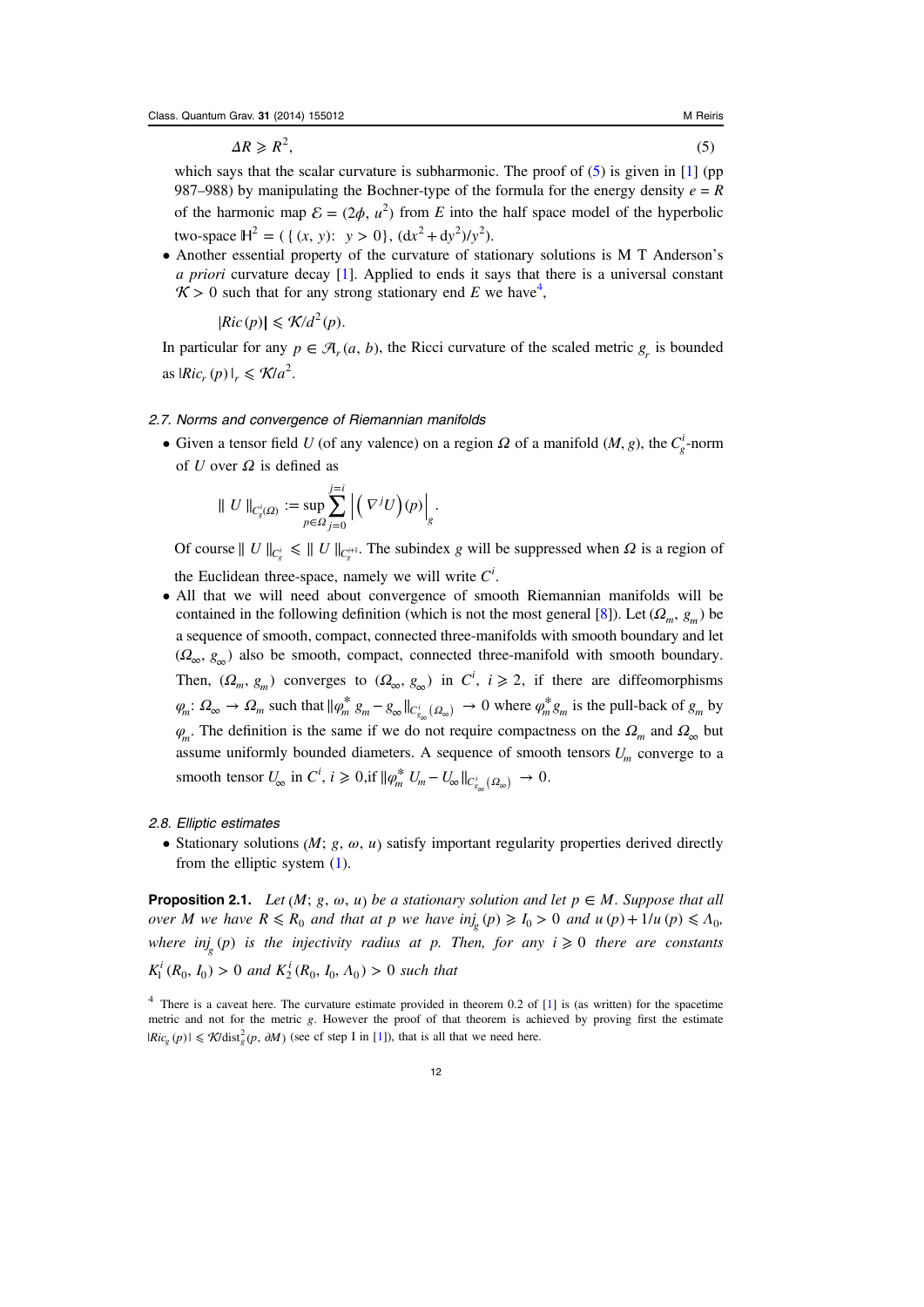$\| Ric \|_{C_g^i(B)} \le K_1^i$ , and  $\| \omega \|_{C_g^i(B)} + \| u \|_{C_g^{i+1}(B)} \le K_2^i$ ,  $\mu_{(R)} \leqslant K_1^i$ 

<span id="page-13-0"></span>where  $B = B_{\rho}(p, I_0/2)$ .

It is important to remark that the constants  $K_1^i$  which bound the  $C_g^i$ -norm of Ric do not depend on *Λ*0. This is because any stationary solution can be scaled to the stationary solution  $(g, \bar{\omega}, \bar{u}) = (g, \omega/u (p)^2, u/u (p))$  which has  $\bar{u}(p) = 1$ .

In part I, not much will be required about elliptic estimates because most of the necessary estimates are already contained in the definition of the WAF end. The following however is a simple application that will be used in the proof of proposition [4.3](#page-25-0). Let  $(Q_m; g_m, \omega_m, u_m)$  be a sequence of stationary solutions and suppose that  $(\Omega_m, g_m)$  converges in  $C^2$  to the flat annulus  $({\mathcal{A}}_{\mathbb{R}^3}(a, b), g_{\mathbb{R}^3})$ . Then,  $g_m$  converges to g also in  $C^i$  for any  $i \geq 2$  and without the necessity of taking a subsequence. Moreover there are scalings  $\bar{\omega}_m := \lambda_m^2 \omega_m$  and  $\bar{u}_m := \lambda_m u_m$  such that  $\bar{\omega}_m$ and  $\bar{u}_m$  converge in  $C^{i-2}$  and  $C^{i-1}$  to the one-form zero and the constant function one, respectively. In particular the scale invariant one-forms  $\zeta_m = 2 (u_m \nabla u_m + i \omega_m) / u_m^2$  converge in  $C^{i-1}$  to the one-form zero.

## 3. WAF ends

**Definition 3.1.** A stationary end E is WAF if it is strongly stationary and for every  $i \geq 2$ , *l* ≥ 1 and divergent sequence  $r_m$  → ∞, there is a sequence of open annuli  $Ω_m$  ⊂ *E* such that:

- $(W1)$   $\mathcal{A}_{r_m}(1/2, 2^l) \subset \mathcal{Q}_m$  for every *m*.
- (W2)  $(\Omega_m, g_{r_m})$  converges in  $C^i$  to the flat annulus  $(\mathcal{A}_{\mathbb{R}^3}(1/2, 2^l), g_{\mathbb{R}^3})$ .
- (W3) The scaled distance functions  $d_{r_m}$  (restricted to  $\Omega_m$ ) converge in  $C^0$  to the distance to the origin in  $\mathbb{R}^3$  (restricted to  $\mathcal{A}_{\mathbb{R}^3}(1/2, 2^l)$ ).
- (W4) Every  $\overline{\Omega}_m$  is a closed annulus and separates  $\partial E$  from infinity, namely,  $\partial E$  belongs to a bounded component of  $E \setminus \overline{Q}_m$  for all *m*.

Figure [3](#page-14-0) illustrates a WAF end together with some annuli *Ωm*.

It can be shown that the condition (W4) is in fact redundant. Namely, if we define WAF ends exactly as in definition 3.1 but removing (W4), then any such end would also comply with definition 3.1 including (W4). The proof of that is not relevant to us and is skipped.

To be clear from the start, let us recall that the convergences in (W2) and (W3) express the existence of diffeomorphisms  $\varphi_m: \mathcal{A}_{\mathbb{R}^3}(1/2, 2^l) \to \Omega_m$  such that the metrics  $\varphi_m^* g_{r_m}$  over  $\mathcal{A}_{\mathbb{R}^3}(1/2, 2^l)$  converge in  $C^i$  to the flat Euclidean metric and that, at the same time, the functions  $d_{r_m} \circ \varphi_m$  over  $\mathcal{A}_{\mathbb{R}^3}(1/2, 2^l)$  converge in  $C^0$  to the distance function to the origin.

We stress that in (W2) the convergence is for the entire sequence  $(Q_m, g_{r_m})$  and not just for a subsequence of it. Note also that by (W3) the sets  $\varphi_m^{-1}(\mathcal{A}_{r_m}(1/2, 2^l))$  tend to cover the whole  $\mathcal{A}_{\mathbb{R}^3}(1/2, 2^l)$ , in the sense that for every  $1/2 > \varepsilon > 0$  there is  $m_\varepsilon$  such that if  $m \geq m_\varepsilon$ then  $\mathcal{A}_{\mathbb{R}^3}(1/2 + \varepsilon, 2^l - \varepsilon) \subset \varphi_m^{-1}(\mathcal{A}_{r_m}(1/2, 2^l))$  The reason why we need the regions  $\Omega_m$  in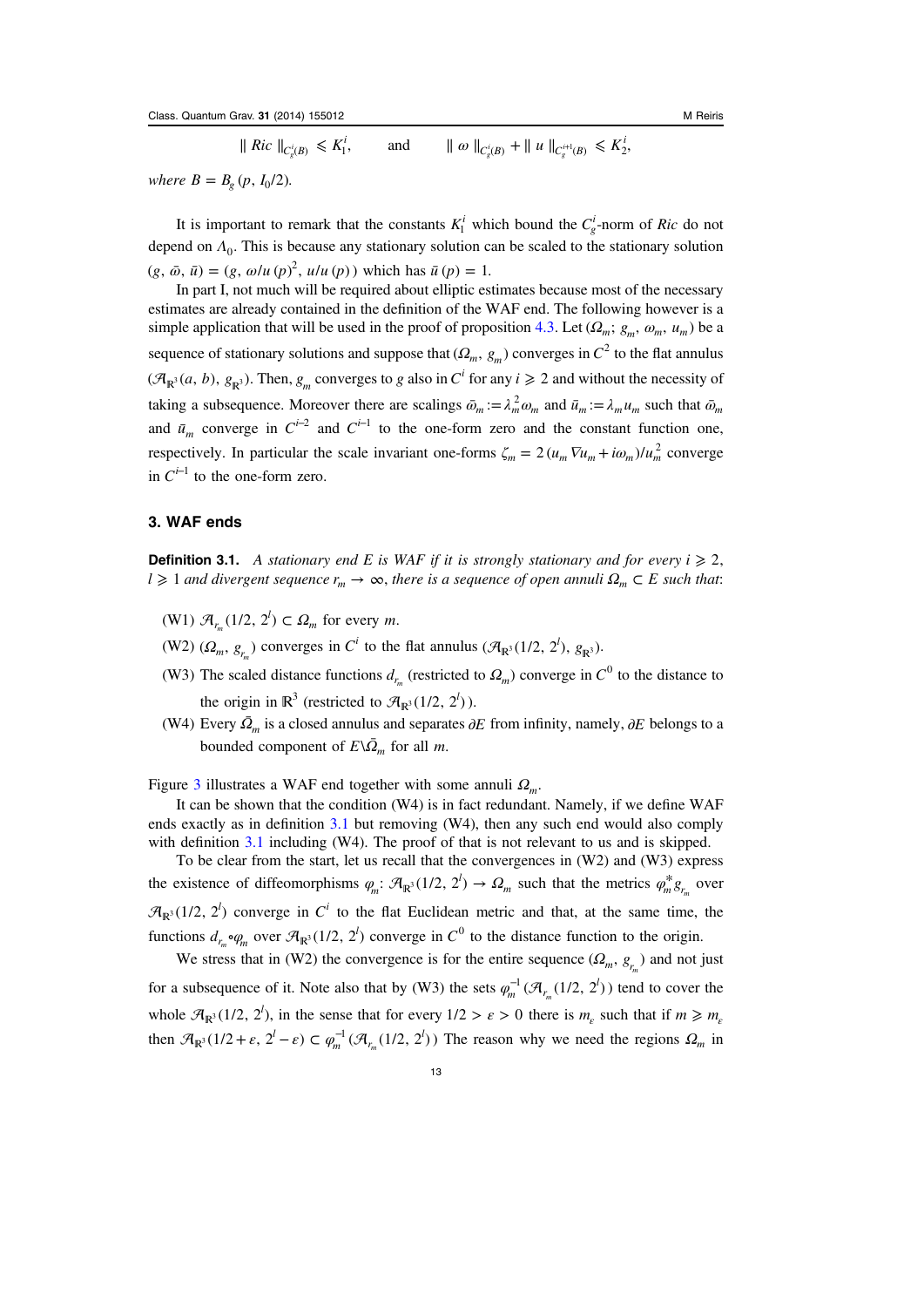<span id="page-14-0"></span>

Figure 3. Representation of a WAF end along with the annuli  $\Omega_m$  and the metric annuli  $\mathcal{A}_{r_m}(1/2, 2^l)$ .

definition [3.1](#page-13-0) is essentially technical and not particularly important. As we show in part II, strong stationary ends with cubic volume growth are WAF in the sense of definition [3.1](#page-13-0) and, to stick to the definition of convergence, the existence of the diffeomorphisms  $\varphi_m$  is guaranteed only into the regions  $\Omega_m$  (which cover tightly the metric annuli  $\mathcal{A}_{r_m}(1/2, 2^l)$ ) but unfortunately not into the metric annuli  $\mathcal{A}_{r_m}(1/2, 2^l)$ .

WAF ends have a number of technical advantages allowing us to prove the standard Schwarzschildian decay in a more comfortable setup. The next section discusses some of the basic properties of WAF ends.

#### 3.1. Preliminaries of WAF ends

The final goal of this section is to prove proposition [3.5](#page-20-0). This proposition says that one can always restrict the domain of a given WAF end  $E$  by removing from it an annulus (with one boundary component ∂*E*) to get an end simpler to handle for its nice geometric properties. This type of WAF ends, which are defined in definition [3.6,](#page-23-0) we call  $\varepsilon$ -flat.

The first proposition says that the curvature of WAF ends decays faster than quadratically.

**Proposition 3.2.** Let E be a WAF end. Then, for any divergent sequence of points  $p_m$  (i.e.  $d(p_m) \to \infty$ ) we have

$$
\lim_{m \to \infty} |Ric(p_m)|d^2(p_m) = 0.
$$

Thus, if we write  $|Ric(p)| = o(p)/d^2(p)$ , then  $o(p) \to 0$  when  $d(p) \to \infty$ .

**Proof.** Let  $p_m$  be any divergent sequence of points and let  $r_m = d(p_m)$ . From the definition of the WAF end (with  $l = 1$  and  $i = 2$ ), there is a sequence of regions  $\Omega_m$ , with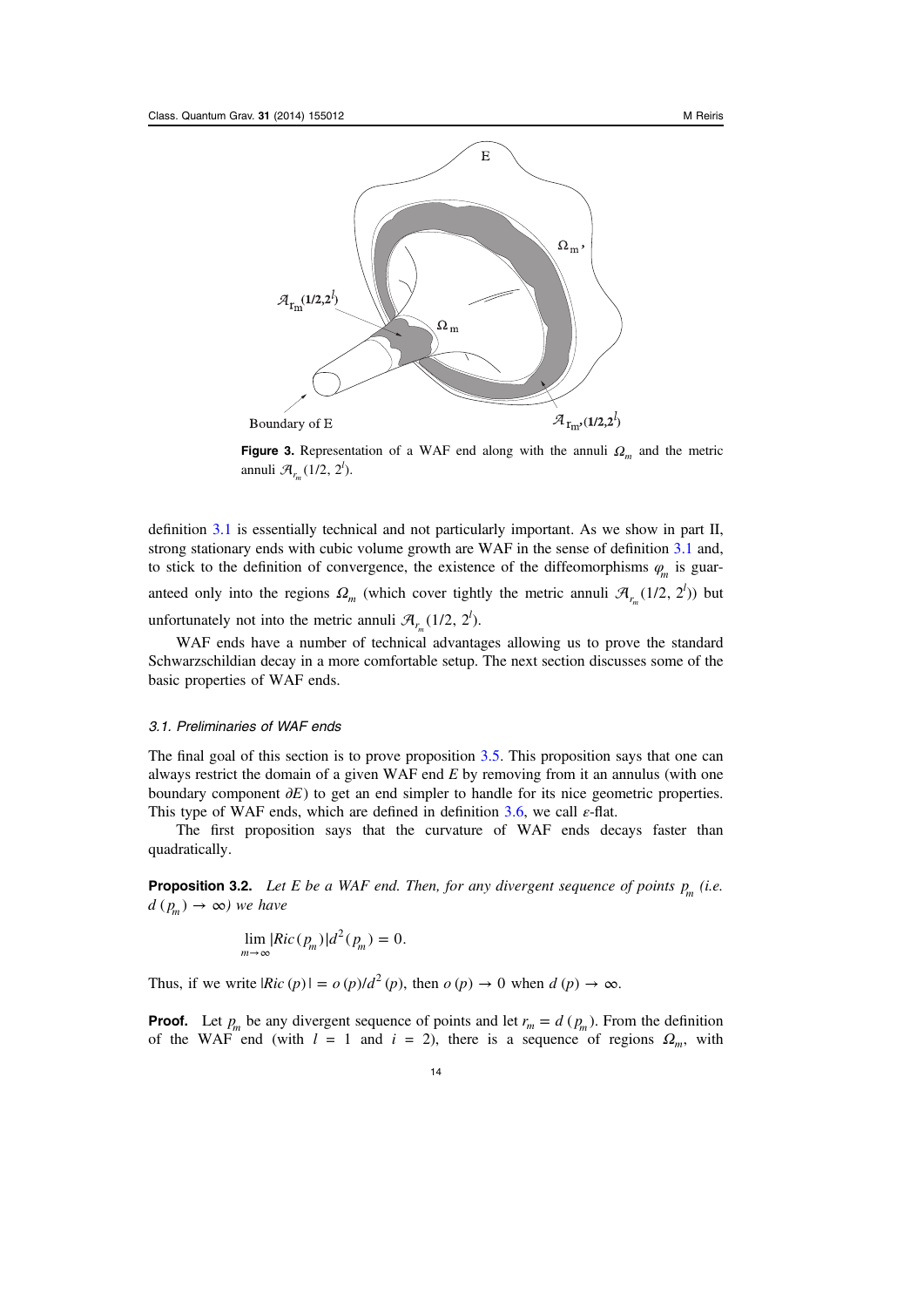<span id="page-15-0"></span> $p_m \in \mathcal{A}_{r_m}(1/2, 2) \subset \Omega_m$  for every *m*, such that  $(\Omega_m, g_{r_m})$  converges in  $C^2$  to a flat annulus. Therefore  $|Ric_{r_m}(p_m)|_{r_m} \to 0$ , or, equivalently,  $|Ric(p_m)|d^2(p_m) \to 0$ .

**Proposition 3.3.** Let E be a WAF end. Then, for every  $\delta > 0$  there is  $r_{\delta} > 0$  and a twosphere *<sup>δ</sup>S* separating ∂*E* from infinity such that:

- $(A1)$  1 −  $\delta$  ≤ inf { $d_{r_{\delta}}(p)$ :  $p \in S_{\delta}$ } ≤ sup { $d_{r_{\delta}}(p)$ :  $p \in S_{\delta}$ } ≤ 1 +  $\delta$ .
- (A2) For all  $p \in S_\delta$  we have  $|\hat{\Theta}_{r_\delta}(p)|_{r_\delta} \leq \delta$  and  $|\theta_{r_\delta}(p)-2| \leq \delta$ .
- (A3) For all p in the unbounded component  $E_{S_{\delta}}$  of  $E \setminus S_{\delta}$  we have

$$
\left|Ric_{r_\delta}(p)\right|_{r_\delta} \leq \frac{\delta}{\left(1+\text{dist}_{r_\delta}\left(p,\,S_\delta\right)\right)^2}.
$$

We recall from the notation in section [2](#page-10-0) that in (A2) above,  $\hat{\theta}_{r_{\delta}}$  is the traceless part of the second fundamental form  $\Theta_{r_s}$  and  $\theta_{r_s}$  is the mean curvature of the surface  $S_\delta$  as a surface embedded in the Riemannian space  $(E, g_{r_{\delta}})$  (hence the subindex  $r_{\delta}$ ). To define  $\Theta_{r_{\delta}}$  we assume a normal in  $S_\delta$  inwards to  $E_S$ .

**Proof.** Assume at the moment that  $0 < \delta < 1/4$ . This simplifies the algebra a little. We remove it at the end. We start observing that, as the curvature of the WAF stationary ends decays faster than quadratically, then:

(i) For every  $0 < \delta < 1/4$  there is  $\hat{r}_{\delta} > 0$  such that for every p with  $d(p) \geq \hat{r}_{\delta}$  we have  $|Ric (p)| \leq \delta/4d^2(p)$  (the 4 in the denominator is also for algebraic convenience).

Second, we observe that using definition [3.1](#page-13-0) (with  $i = 2$  and  $l = 1$ ) we can guarantee that:

(ii) For every  $0 < \delta < 1/4$  there is  $r_{\delta} \ge 2\hat{r}_{\delta}$  ( $\hat{r}_{\delta}$  as in (i)), an open annulus  $\Omega \supset \mathcal{A}_{r_{\delta}}(1/2, 2)$ , and a diffeomorphism  $\varphi\colon \mathcal{A}_{\mathbb{R}^3}(1/2,2)\to \Omega$  such that the metric  $\varphi^*g_{_{r_\delta}}$  is sufficiently close in  $C^2$  to the euclidean metric and the function  $d_{r} \circ \varphi$  is sufficiently close in  $C^0$  to the distance function to the origin in  $\mathbb{R}^3$ , that if we define  $S_\delta := \varphi(\partial B_{\mathbb{R}^3}(o, 1))$  then (A1) and (A2) hold.

Thus, with this definition of  $S_\delta$  we have already (A1) and (A2). That  $S_\delta$  separates ∂*E* from infinity is direct because, by (W4),  $\overline{Q}$  is a closed annulus in E separating  $\partial E$  from infinity<sup>5</sup>. It remains to prove (A3). We do that now. For any  $p \in E_{S_0}$  (the unbounded component of  $E(E_S)$  we have

$$
d(p) \ge \text{dist}(p, S_{\delta}) + \text{dist}(S_{\delta}, \partial E). \tag{6}
$$

To see this consider a geodesic segment from p to ∂E whose length realizes  $d(p)$ . Such a segment must intersect  $S_\delta$  in (at least) one point  $q$ . Hence,  $d(p) = \text{dist}(p, q) + \text{dist}(q, \partial E) \geq \text{dist}(p, S_{\delta}) + \text{dist}(S_{\delta}, \partial E)$  as wished. Dividing the expression (6) by  $r_{\delta}$  we obtain  $d_{r_{\delta}}(p) \ge \text{dist}_{r_{\delta}}(p, S_{\delta}) + \text{dist}_{r_{\delta}}(S_{\delta}, \partial E)$  and from this and (A1) we get

<sup>&</sup>lt;sup>5</sup> It is an exercise in topology to prove that, as  $E \sim \mathbb{R}^3 \setminus B_{\mathbb{R}^3}(o, 1)$  and as  $\overline{\Omega}$  is a closed annulus embedded in E separating ∂*E* from infinity, then *E*\*Ω* consists of two pieces, one of which is a closed annulus containing ∂*E* and the other which is diffeomorphic to  $\mathbb{R}^3 \setminus B_{\mathbb{R}^3} (o, 1)$ .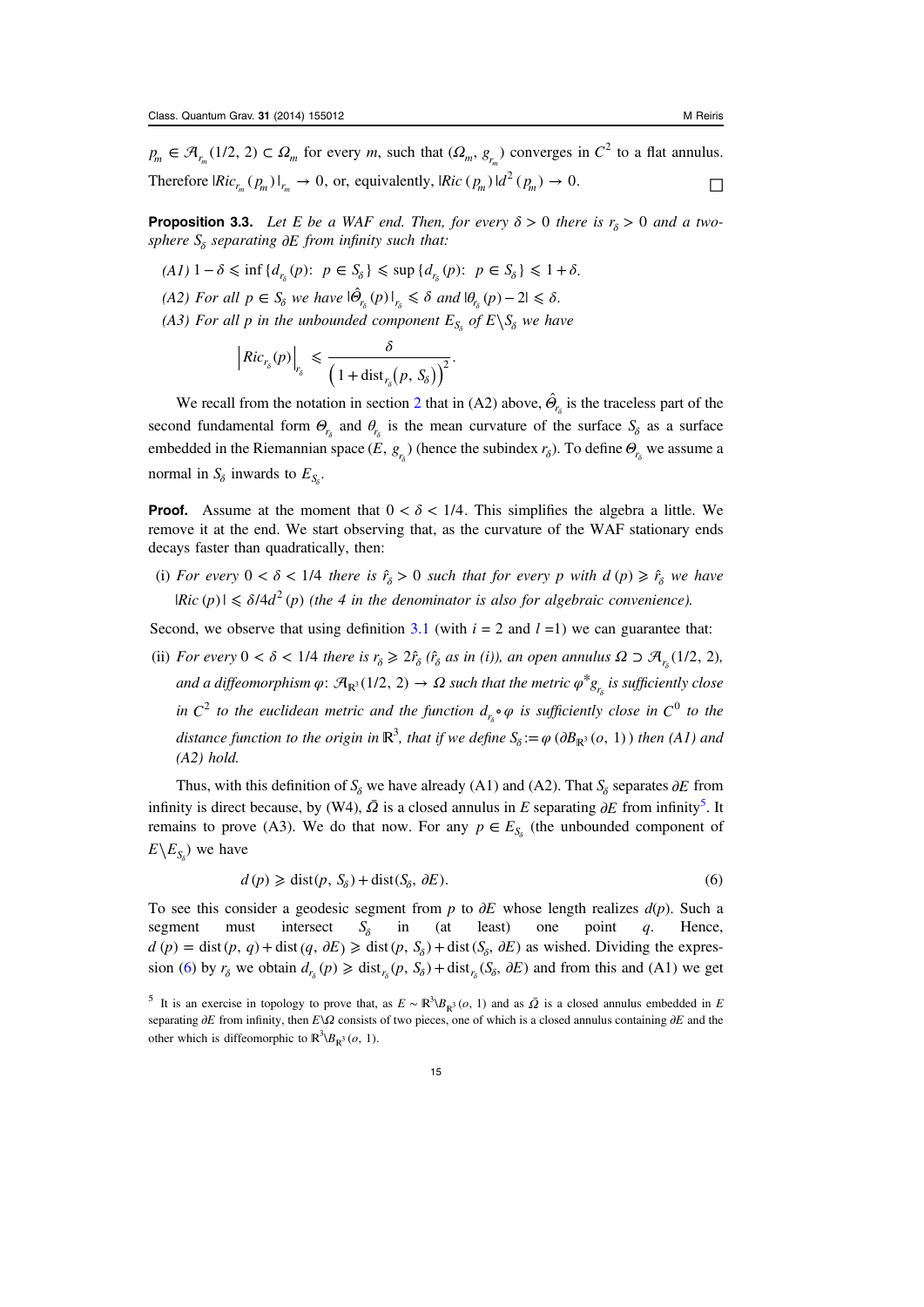$$
d_{r_{\delta}}(p) \ge \text{dist}_{r_{\delta}}(p, S_{\delta}) + 1 - \delta. \tag{7}
$$

<span id="page-16-0"></span>Observe then that as  $0 < \delta < 1/4$  we have  $d_{r_s}(p) \geq 1 - \delta > 1/2$  and thus  $d(p) > r_\delta/2$ . But as in (ii) we assumed  $r_{\delta} \ge 2\hat{r}_{\delta}$  then  $d(p) \ge \hat{r}_{\delta}$  and we can use (i). Now use ([7\)](#page-15-0) in  $|Ric_{r_{\delta}}(p)|_{r_{\delta}} \le \delta/4d_{\delta}^2(p)$ , which we obtain from (i) by scaling  $|Ric(p)| \le \delta/4d^2(p)$ , to deduce

$$
\left|Ric_{r_\delta}(p)\right|_{r_\delta} \leq \frac{\delta/4}{\left(d_{r_\delta}(p) + 1 - \delta\right)^2} \leq \frac{\delta}{\left(\text{dist}_{r_\delta}(p, S_\delta) + 1\right)^2},
$$

where the second inequality holds as long as  $0 < \delta < 1/4$  as we are assuming. This shows (A3) as wished.

When  $\delta \ge 1/4$  then define  $r_{\delta} := r_{1/8}$  and  $S_{\delta} := S_{1/8}$ . With this definition (A1)–(A3) are immediate because  $\delta > 1/8$  (for instance  $|\hat{\Theta}_{r_{\delta}}(p)|_{r_{\delta}} = |\hat{\Theta}_{r_{\delta}(p)}|_{r_{\delta}} \leq 1/8 \leq \delta$ ).

Let  $(M, g)$  be a complete Riemannian manifold with M diffeomorphic to  $\mathcal{R}^3$  minus a ball. At least for a small  $t_* > 0$ , the equidistant sets  $S(t) := \{ p \in M, \text{dist}(p, \partial M) = t \},$ where  $t \leq t_*$ , are embedded spheres. For any  $p \in S(t)$  with  $0 \leq t \leq t_*$  denote by  $\theta(p)$  and by  $\hat{\Theta}$  (*p*) the mean curvature and traceless part of the second fundamental form of  $S(t)$  at *p* (in the direction of increasing  $t$ ) respectively. We will use this notation (cf 'second fundamental form' in section [2](#page-10-0)) in the statement of the next proposition which will be used later in conjunction with proposition [3.3](#page-15-0) to deduce proposition [3.5](#page-20-0). In the item (B2) inside the statement below we let  $\rho > 0$  be any numeric constant such that  $|Rm| \leq 4\rho|Ric|$  (recall that in dimension three the Ricci curvature determines the Riemann curvature by an algebraic formula). The constant  $\rho$  plays some algebraic role later but is not particularly important.

**Proposition 3.4.** For any  $\varepsilon > 0$  there is  $\delta > 0$  such that if a complete smooth Riemannian three-manifold (M, g), with M diffeomorphic to  $\mathbb{R}^3$  minus a ball, satisfies

 $(B1)$   $|\theta(p)-2| \leq \delta$  and  $|\hat{\theta}(p)| \leq \delta$  for all  $p \in \partial M$ , and,  $(B2)$   $|Ric(p)| \le \delta/(Q(1 + dist(p, \partial M))^2)$  for all  $p \in M$ , then,

$$
\left|\theta(p) - \frac{2}{1+t}\right| \leq \frac{\varepsilon}{1+t}, \quad \text{and} \quad |\widehat{\theta}(p)| \leq \frac{\varepsilon}{1+t}, \tag{8}
$$

as long as  $p \in S(t) = \{p: \text{dist}(p, \partial M) = t\}$  and  $t \leq t_*$ , where  $t_* > 0$  is such that for any  $t \in [0, t_*]$  the equidistant sets  $S(t)$  are embedded surfaces.

That M is diffeomorphic to  $\mathbb{R}^3$  minus a ball will play no role in the proof. Despite this we will keep this assumption for several expository reasons.

**Proof.** Let  $\mathcal F$  be the congruence of geodesics in M emanating perpendicularly from ∂*M*. We will denote such geodesics as  $\gamma_q(t)$ ,  $q \in \partial M$ . Observe that if  $\gamma_q(t) \in S(t')$  then  $t = t'$ . For this reason we would be done if we prove that over every geodesic  $\gamma_q(t)$  we have  $|\theta(\gamma_q(t)) - 2/(1+t)| \le \varepsilon/(1+t)$  and  $|\hat{\theta}(\gamma_q(t))| \le \varepsilon/(1+t)$ . This is exactly how we will proceed and to do so we will study a couple of differential inequalities that  $\theta$  and  $|\hat{\theta}|$ satisfy along the geodesics  $\gamma_q(t)$  (equations [\(12](#page-17-0)) and [\(13\)](#page-17-0)) to obtain upper and lower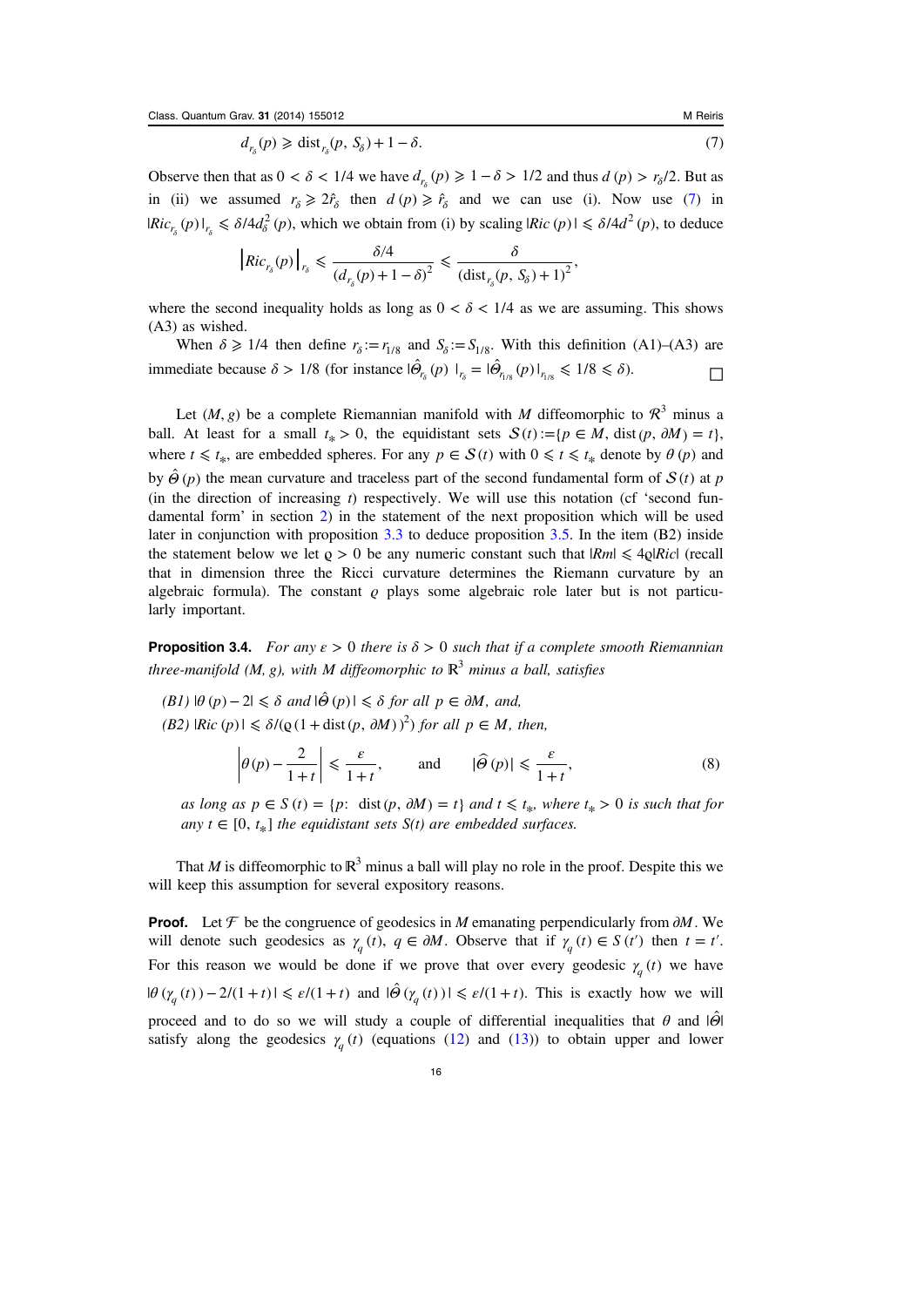<span id="page-17-0"></span>bounds for  $\theta$  ( $\gamma_q(t)$ ) and  $|\hat{\Theta}(\gamma_q(t))|$  essentially equivalent to ([8\)](#page-16-0). We move first to deduce these differential inequalities  $((12)$  and  $(13)$ ).

In the computations below  $h(t)$  denotes the Riemannian-metric induced over  $S(t)$ . Recall that the Lie derivative of  $\Theta$  along the velocity field<sup>6</sup> n of the congruence  $\mathcal F$  is given by

$$
\Theta' = \Theta \circ \Theta - Rm(n, n),\tag{9}
$$

where  $(\Theta \circ \Theta)_{ab} := \Theta_a^c \Theta_{cb}$  and where  $Rm(n, n)$  is the symmetric two-form  $Rm(n, n)(v, w) := Rm(v, n, w, n)$ . The contraction of this equation gives, as is well known, the focusing equation

$$
\theta' = -\frac{\theta^2}{2} - |\widehat{\theta}|^2 - Ric(n, n). \tag{10}
$$

This equation and the ones below are to be evaluated along the geodesics  $\gamma_q$  but we will omit writing this dependence explicitly for notational convenience. Also, for later advantage we will use  $\bar{t} := 1 + t$  instead of t as the parameter of the geodesics  $\gamma_q$ . We claim now that from (9) and  $(10)$  we obtain the equation

$$
|\widehat{\Theta}|^{2'} = -2\langle\widehat{\Theta}, \widehat{\Theta}\circ\widehat{\Theta}\rangle - 2\theta|\widehat{\Theta}|^{2} + 2\langle\widehat{\Theta}, \widehat{Rm}(n, n)\rangle, \tag{11}
$$

where  $\hat{Rm}$  (*n*, *n*) is the traceless part of *Rm* (*n*, *n*) and where  $\langle , \rangle$  is the inner product among symmetric two-tensors defined by  $\langle U, V \rangle = U_{ab} V_{cd} h^{ac} h^{bc}$ . To see this we compute

$$
\hat{\theta}' = \theta' - \frac{\theta'}{2}h - \theta\theta
$$
  
=  $\theta \cdot \theta - Rm(n, n) + \left(\frac{\theta^2}{2} + |\hat{\theta}|^2 + Ric(n, n)\right)\frac{h}{2} - \theta\theta$   
=  $\hat{\theta} \cdot \hat{\theta} + \frac{|\hat{\theta}|^2}{2}h - \widehat{Rm}(n, n),$ 

where to obtain the first equality we use that  $h' = 2\theta$ . Therefore

$$
\begin{aligned} |\widehat{\Theta}|^{2} &= 2\langle \widehat{\Theta}, \widehat{\Theta}' \rangle - 4\langle \Theta, \widehat{\Theta} \cdot \widehat{\Theta} \rangle \\ &= 2\langle \widehat{\Theta}, \widehat{\Theta} \cdot \widehat{\Theta} + \frac{|\widehat{\Theta}|^{2}}{2}h - \widehat{Rm}(n, n) \rangle - 4\langle \Theta, \widehat{\Theta} \cdot \widehat{\Theta} \rangle \\ &= -2\langle \widehat{\Theta}, \widehat{\Theta} \cdot \widehat{\Theta} \rangle - 2\langle \widehat{Rm}(n, n), \widehat{\Theta} \rangle - 2\theta|\widehat{\Theta}|^{2}, \end{aligned}
$$

as wished<sup>7</sup>. The equations  $(11)$  and  $(10)$  give the inequalities

$$
|\widehat{\Theta}|^{2} \le 2 |\widehat{\Theta}|^{3} - 2\theta |\widehat{\Theta}|^{2} + 2|\widehat{\Theta}||\widehat{Rm}, (n, n)|, \tag{12}
$$

$$
-\frac{\theta^2}{2} - |\widehat{\theta}|^2 - |Ric(n, n)| \le \theta' \le -\frac{\theta^2}{2},\tag{13}
$$

which hold along every geodesic  $\gamma_q(\bar{t})$ . We will analyze them in what follows under the hypothesis (B1) and (B2). We will then adjust  $\delta$  to satisfy ([8\)](#page-16-0) for the given  $\varepsilon$ . As a matter of

<sup>6</sup> That is,  $n\left(\gamma_a(t)\right) = \gamma'_a(t)$ .

<sup>7</sup> To deduce the first equality in this calculation use  $\langle \Theta, \Theta \rangle = \Theta_{ab} \Theta_{cd} h^{ac} h^{bd}$  and  $(h^{ab})' = -(h_{cd})' h^{ca} h^{bd} = -2\Theta^{ab}$ .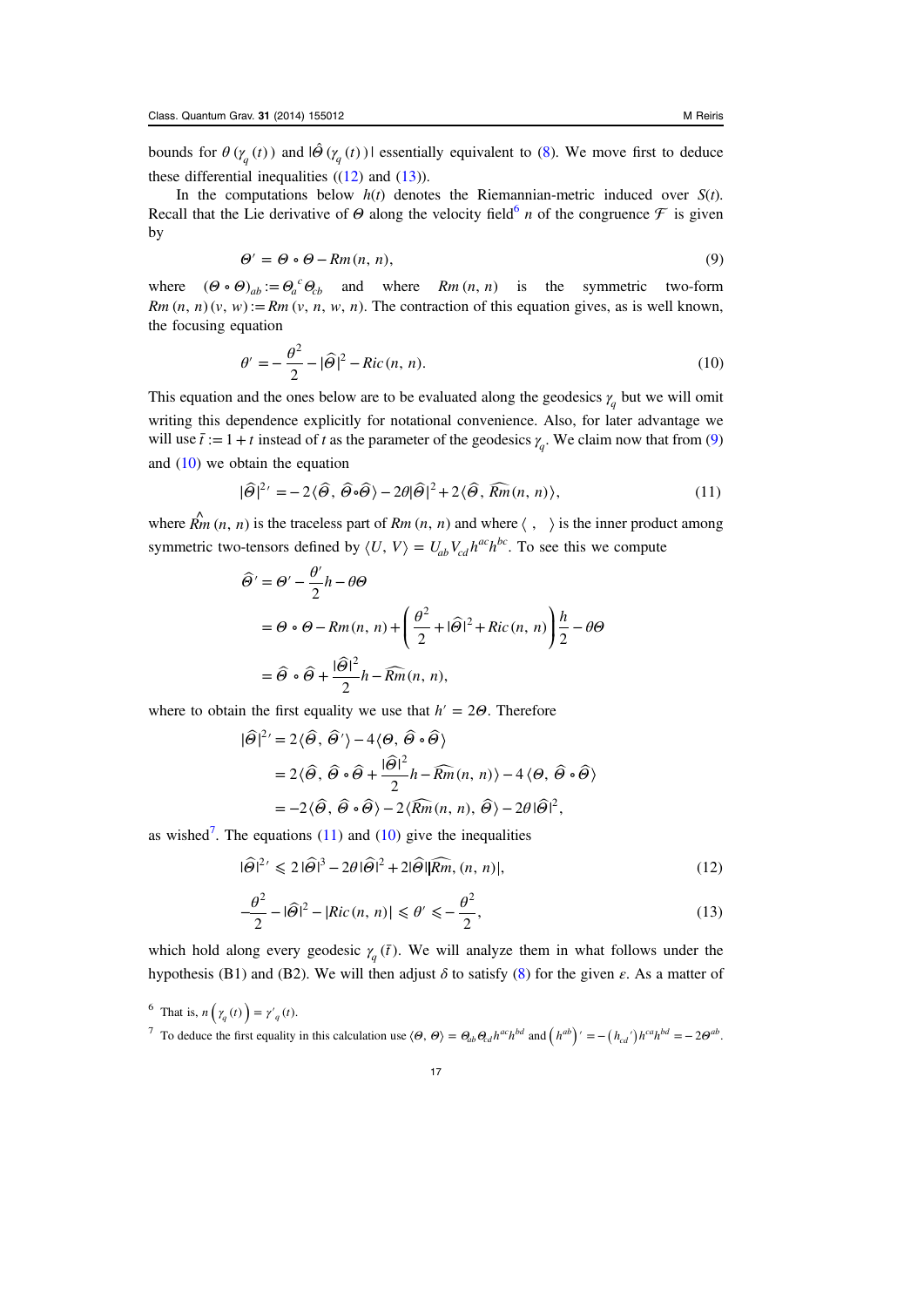<span id="page-18-0"></span>fact the first adjustment of  $\delta$  is  $\delta \leq \min{\{\epsilon, 1/32\}}$  that will be assumed from now on. The reason for this will become clear later.

One can easily get a first conclusion just analyzing the second inequality in ([13\)](#page-17-0). Indeed from it,  $\delta \leq \epsilon$  and (B1), we deduce that  $\theta(\bar{t})$  satisfies

$$
\begin{cases} \theta' \leq -\frac{\theta^2}{2}, \\ \theta(1) \leq 2 + \varepsilon. \end{cases}
$$

One can then directly compare  $\theta(\bar{t})$  to  $x(\bar{t}) = (2 + \varepsilon)/\bar{t}$  because  $x(\bar{t})$  satisfies

$$
\begin{cases} x' \geqslant -\frac{x^2}{2}, \\ x(1) = 2 + \varepsilon, \end{cases}
$$

to conclude, from a standard ODE analysis, that  $x(\bar{t})$  is an upper barrier to  $\theta(\bar{t})$ , that is  $\theta(\bar{t}) \leq (2 + \varepsilon)/\bar{t}$ . Hence to show ([8\)](#page-16-0) it remains to be proven that one can adjust  $\delta$  further to also have

$$
\frac{2-\varepsilon}{\bar{t}} \leq \theta(\bar{t}), \quad \text{and} \quad |\widehat{\theta}(\bar{t})| \leq \frac{\varepsilon}{\bar{t}}.
$$
 (14)

The proof of these two bounds is simultaneous and is done at the end of the discussion below.

• Assume that for any  $\bar{t} \in [1, \bar{t}_a]$  we have  $\theta(\bar{t}) \geq 3/2\bar{t}$ . In the analysis below we will be restricted to this interval of  $\bar{t}$ . Now use this assumption and (B2) in ([12\)](#page-17-0) to get

$$
|\widehat{\Theta}|^{2} \le 2 \ |\widehat{\Theta}|^{3} - \frac{3}{\bar{t}} \ |\widehat{\Theta}|^{2} + \frac{2\delta}{\bar{t}^{2}} |\widehat{\Theta}|,
$$
\n(15)

where we deduce the last term on the rhs use in addition that

$$
\left|\widehat{Rm}(n, n)\right| = \left|Rm(n, n) - \left(\text{tr}_h Rm(n, n)\right)\frac{h}{3}\right| \leq 4 \left|Rm(n, n)\right| \leq 4\varrho \left|Ric(n, n)\right| \leq \delta/\overline{t}^2,
$$

by (B2) and by how the constant  $\varrho$  was defined (see the definition before the statement of the proposition). Consider then the first order ODE

$$
(x^2)' = 2x^3 - \frac{3}{\bar{t}}x^2 + \frac{2\hat{\delta}}{\bar{t}^2}x,\tag{16}
$$

which is obtained by making  $|\hat{\theta}| = x = x(\bar{t})$  in (15), then changing the inequality by an equality and finally changing  $\delta$  by  $\hat{\delta}$  which we assume to satisfy  $\delta \leq \hat{\delta} \leq \min \{ \epsilon, 1/32 \}^8$ . The reason why we consider this ODE is the following: if  $x(\bar{t})$  is a positive solution to (16) such that  $x(1) \geq |\hat{\Theta}(1)|$  then  $x(\bar{t}) \geq |\hat{\Theta}(\bar{t})|$  as long as they are defined. We now look for a solution to (16) of the form  $x = a/\bar{t}$ , where a is a constant. Substituting  $x = a/\bar{t}$  in (16) we obtain

$$
-2a^2 \frac{1}{\bar{t}^3} = (2a^3 - 3a^2 + 2\hat{\delta}a) \frac{1}{\bar{t}^3}.
$$
 (17)

Canceling the factor  $a/\overline{t}^3$  and solving for a we obtain that  $x = a/\overline{t}$  ( $a \neq 0$ ) is a solution to (16) iff  $a$  satisfies

<sup>8</sup> To obtain an ODE of the form  $x' = F(x, \bar{t})$  use  $(x^2)' = 2xx'$  and then divide by 2*x* in (16).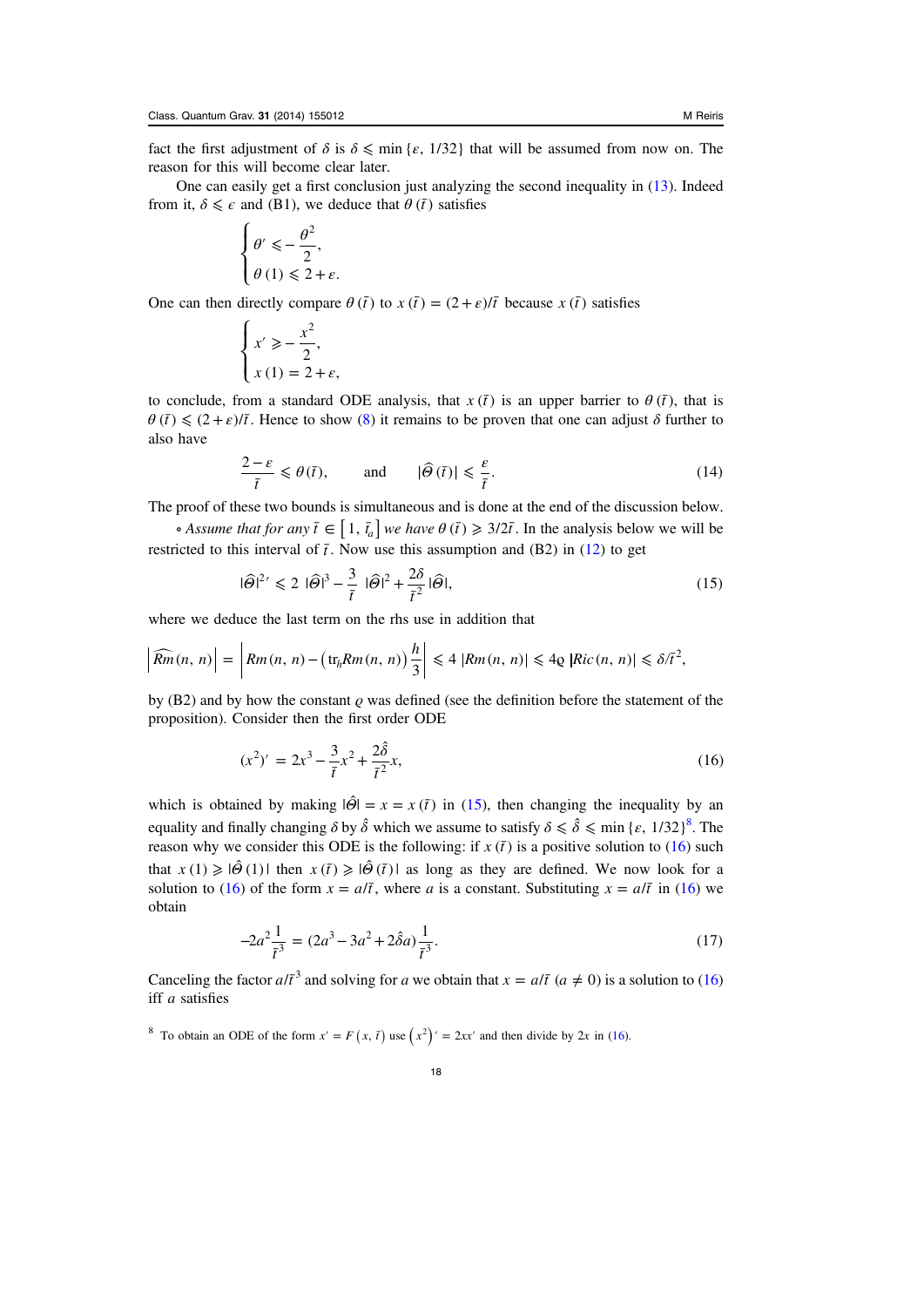$$
a = \frac{1}{4} \left( 1 \pm \sqrt{1 - 16 \hat{\delta}} \right).
$$

For us only the solution corresponding to the smaller  $a$  will be important, namely  $a = a_ - := (1 - \sqrt{1 - 16\hat{\delta}})/4$ . Note for later reference that  $a_- > 0$  and that  $a_- \to 0$  as  $\hat{\delta} \to 0$ . With the solution  $x = a / \bar{t}$  at hand we can obtain the following first conclusion.

- If  $|\hat{\Theta}(1)| \le a$  and  $\theta(1) \ge 3/2$ , then  $|\hat{\Theta}(\bar{t})| \le a$  /  $\bar{t}$  as long as  $\theta(\bar{t}) \ge 3/2\bar{t}$ .
- $\circ$  Assume now that for any  $\bar{t}$  ∈  $[1, \bar{t}_b]$  we have  $|\hat{\Theta}(\bar{t})|$  ≤  $a_$ I $\bar{t}$  (where  $a_$   $(\hat{\delta})$  is as before).

In the analysis below we will be restricted to this interval of  $\bar{t}$ . Use this assumption and  $(B2)$  in the inequality  $(13)$  $(13)$  to get

$$
\theta' \geqslant -\frac{\theta^2}{2} - \frac{\left(a_-^2 + \delta\right)}{\bar{t}^2}.
$$
\n<sup>(18)</sup>

Consider then the first order ODE

$$
x' = -\frac{x^2}{2} - \frac{(a_-^2 + \hat{\delta})}{\bar{t}^2},\tag{19}
$$

which is obtained by making  $\theta = x$  in (18), then changing the inequality by an equality and finally changing  $\delta$  by  $\hat{\delta}$ . Again, the reason why we consider this ODE is the following: if  $x(\bar{t})$ is a solution to (19) such that  $x(1) \le \theta(1)$  then  $x(\bar{t}) \le \theta(\bar{t})$  as long as they are defined. We look now for a solution to (19) of the form  $x = b/\bar{t}$  where b is a constant. Substituting  $x = b/\bar{t}$  in (19) we obtain

$$
-b\frac{1}{\bar{t}^2} = \left(-\frac{b^2}{2} - \left(a_-^2 + \hat{\delta}\right)\right)\frac{1}{\bar{t}^2}.
$$

Canceling the factor  $1/\bar{t}^2$  and solving for *b* we deduce that  $b/\bar{t}$  is a solution to (19) iff *b* satisfies

$$
b = 1 \pm \sqrt{1 - 2\left(a_{-}^{2} + \hat{\delta}\right)}.
$$

The solution  $b_+$  will be the only important one. Note for reference below that  $b_+ < 2$  and  $b_+ \to 2$  as  $\hat{\delta} \to 0$ .

- With the solution  $x = b/\bar{t}$  at hand we can obtain the following *second conclusion*.
- If  $\theta$  (1)  $\geq b_+$  and  $|\hat{\theta}$  (1)  $\leq a_-$ , then  $\theta$  ( $\bar{t}$ )  $\geq b_+/\bar{t}$  as long as  $|\hat{\theta}(\bar{t})| \leq a_-/\bar{t}$ .

We proceed to combine both *conclusions* to finally adjust  $\delta$  to satisfy ([14\)](#page-18-0). Choose  $\hat{\delta}$ smaller than min  $\{\varepsilon, 1/32\}$  if necessary to have

$$
a_{-}(\hat{\delta}) \le \varepsilon
$$
, and  $b_{+}(\hat{\delta}) > \max\left\{2 - \varepsilon, \frac{3}{2}\right\}$ . (20)

Then we make the choice

$$
\delta = \min \left\{ \hat{\delta}, a_{-}(\hat{\delta}), 2 - b_{+}(\hat{\delta}) \right\}.
$$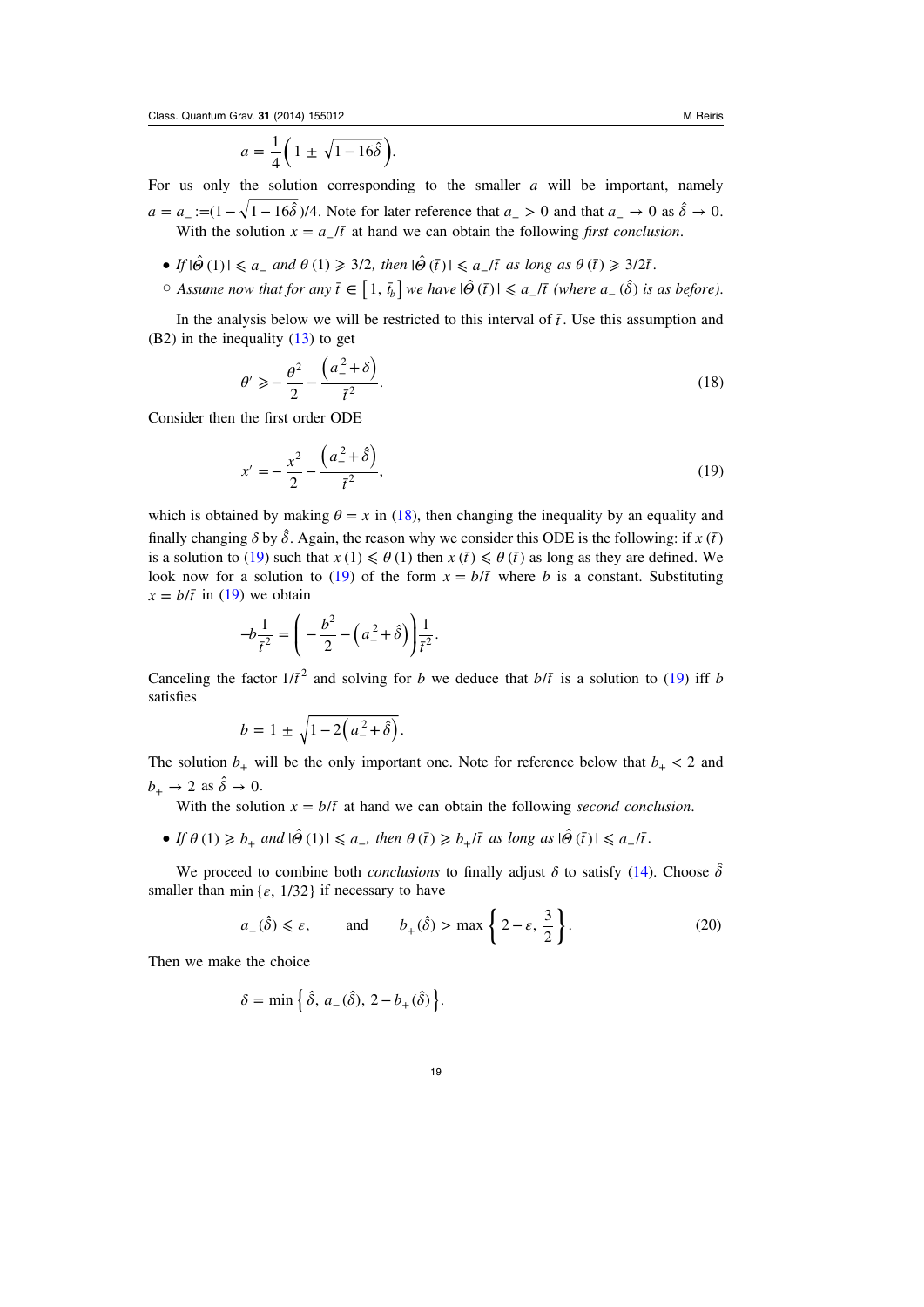<span id="page-20-0"></span>Observe that with this choice of  $\delta$ , the hypothesis (B1) implies

$$
\theta(1) \geq 2 - \delta \geq b_+ > 2 - \varepsilon
$$
, and  $|\hat{\theta}(1)| \leq \delta \leq a_-(\hat{\delta}) \leq \varepsilon$ .

We claim that for all  $\bar{t} \in [1, 1 + t_*]$  we have

$$
\theta(\bar{t}) \ge \frac{b_+}{\bar{t}}, \quad \text{and} \quad |\widehat{\Theta}(\bar{t})| \le \frac{a_-}{\bar{t}},
$$
\n(21)

that would imply ([14\)](#page-18-0) because  $b_+ > 2 - \varepsilon$  and  $a_- \leq \varepsilon$ . Hence we would be done after proving the claim. We do that below.

Suppose the claim is false and let  $\bar{t}_F < t_* + 1$  be the last time for which both inequalities in (21) hold.

Case 1. Suppose there are times  $\bar{t}$  greater than  $\bar{t}_F$  but arbitrarily close to it for which  $|\hat{\Theta}(\bar{t})| > a_{-}/\bar{t}$ . Let  $\bar{t}'_{F} > \bar{t}_{F}$  close enough to  $\bar{t}_{F}$  that on  $[\bar{t}_{F}, \bar{t}'_{F}]$  we still have  $\theta(\bar{t}) > 3/2\bar{t}$ . According to the *first conclusion* there must be a time  $\bar{t}_1$  before  $\bar{t}_f$  for which  $\theta(\bar{t}_1) < 3/2\bar{t}_1$ which is not possible.

*Case* 2. Suppose instead that there is  $\bar{t}'_F$  such that on  $[\bar{t}_F, \bar{t}'_F]$  we still have  $|\hat{\Theta}(\bar{t})| \le a_f/\bar{t}$ but that there are times  $\bar{t}$  greater than  $\bar{t}_F$  but arbitrarily close to it for which  $\theta(\bar{t}) < b_+/\bar{t}$ . Then according to the second conclusion there must be a time  $\bar{t}_1$  less than  $\bar{t}'_F$  for which  $|\hat{\Theta}(\bar{t}_1)| > a_-/\bar{t}$ , which is not possible.

**Proposition 3.5.** Let E be a WAF end. Then for every  $0 < \varepsilon < 1/2$  there is  $r_{\varepsilon} > 0$  and an embedded two sphere *<sup>ε</sup>S* separating ∂*E* from infinity, such that

- (U1) On the unbounded component  $E_S$  of  $E \setminus S_{\varepsilon}$  the distance function  $dist_r(p, S_{\varepsilon})$  is smooth and every level set  $S(t) = \{p: dist_r(p, S_s) = t\}$  *is an embedded sphere, and,*
- (U2) For every  $p \in S(t)$  we have

$$
\left|\widehat{\Theta}_{r_{\varepsilon}}(p)\right|_{r_{\varepsilon}} \leq \frac{\varepsilon}{1+t}, \qquad \left|\theta_{r_{\varepsilon}}(p) - \frac{2}{1+t}\right| \leq \frac{\varepsilon}{1+t}, \quad \text{and} \quad \left|Ric_{r_{\varepsilon}}(p)\right|_{r_{\varepsilon}} \leq \frac{\varepsilon}{(1+t)^2}.
$$

The condition  $\varepsilon < 1/2$  is not relevant for the proof but helps for algebraic reasons. It is also included for compatibility with definition [3.6](#page-23-0), which is motivated by proposition 3.5 and where the condition is required.

**Proof.** For the given  $\varepsilon$  denote by  $\delta^{\varepsilon}$  the delta provided by proposition [3.4](#page-16-0). Then, by proposition [3.3](#page-15-0) one can find for every  $\delta \leq \min\{\delta^{\varepsilon}/\rho, \varepsilon\}$  a sphere  $S_{\delta}$  and a  $r_{\delta}$  such that (A1)–(A3) hold. Here  $\rho$  is the numeric constant defined before the statement of proposition [3.4](#page-16-0). Hence (B1) and (B2) hold too if we define the manifold  $(M, g)$  as  $(E_{S_8}, g_{S_8})$  and we can use proposition [3.4.](#page-16-0) If we define  $r<sub>\varepsilon</sub>$  (the one claimed by the proposition) as  $r<sub>\varepsilon</sub> := r<sub>\delta</sub>$ , we conclude using ([8\)](#page-16-0) that (U2) will be valid as long as  $t \in [0, t_{\delta}^{*}]$  where  $t_{\delta}^{*}$  is the supremum of the  $t_* > 0$  such that for every  $t \in [0, t_*]$  the set  $S(t) = \{ p \in E_{S_\delta}: \text{dist}_{r_\delta}(p, S_\delta) = t \}$  is an embedded sphere.

Observe that this construction is valid for every  $\delta \leq \{ \delta^{\varepsilon}, \varepsilon \}$  and also that given  $\delta$  we can choose  $r_{\delta}$  (and therefore  $r_{\epsilon}$ ) larger than any given number (by a simple inspection of the proof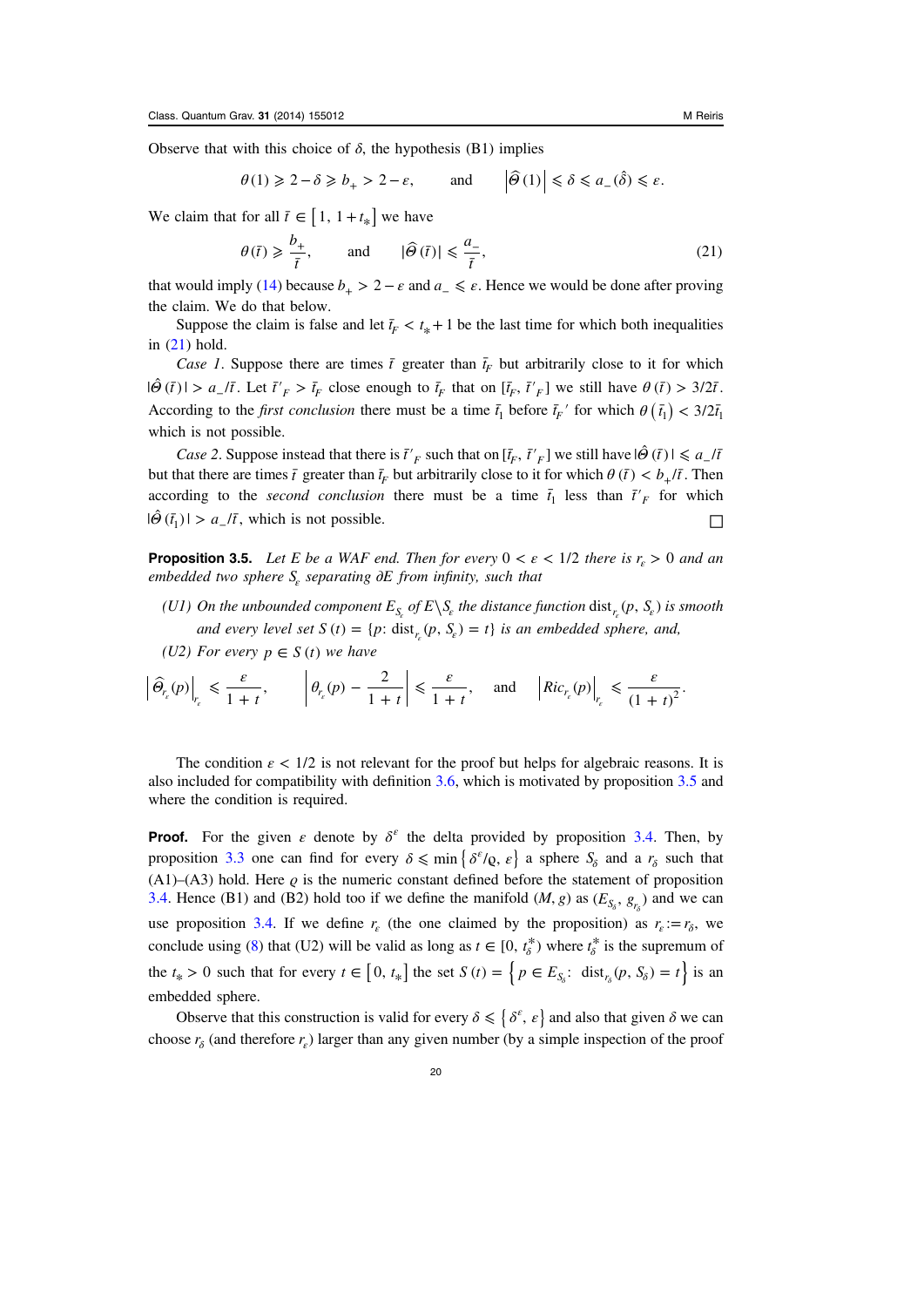<span id="page-21-0"></span>of proposition [3.3\)](#page-15-0). To prove (U1) it is enough to show that we can choose  $\delta$  small enough and then  $r_{\delta}$  big enough to have  $t_{\delta}^* = \infty$ . To this purpose it suffices to show that for any sequences  $\delta^i \downarrow 0$  (with  $\delta^{i=0} \leq \min\{\delta^\epsilon, \epsilon\}$ ) and  $r_{\delta^i} \uparrow \infty$  there is some *i* for which  $t_{\delta^i}^* = \infty$ . Consider then one such pair of sequences and suppose, arguing by contradiction, that  $t_{\delta}^*$  is finite for every  $i$ . We will show that this is impossible. From the construction of the spheres  $S_{\delta^i}$  (cf (ii) inside the proof of proposition [3.3\)](#page-15-0) there is, for every i, an annulus  $\Omega_i \supset \mathcal{A}_{r_{\delta^i}}(1/2, 2)$  together with a diffeomorphism  $\varphi_i: \mathcal{A}_{\mathbb{R}^3}(1/2, 2) \to \Omega_i$ , both provided by the definition of WAF end, and with  $\varphi_i(\partial B_{\mathbb{R}^3}(o, 1)) = S_{\delta^i}$ . As  $r_{\delta^i} \to \infty$ , then (also from the definition of WAF end) the metrics  $\varphi_i^* g_{r_{s^i}}$  converge in  $C^2$  to the Euclidean metric and the functions  $d_{r_{s_i}} \circ \varphi_i$  converge in  $C^0$  to the distance function to the origin. But in  $\mathbb{R}^3$  the equidistant sets  $\{x \in \mathcal{A}_{\mathbb{R}^3}(1, 2)$ : dist $_{\mathbb{R}^3}(x, \partial B_{\mathbb{R}^3}(0, 1)) = t\}$  are obviously equal to the embedded spheres  $\partial B_{\mathbb{R}^3}$  (*o*, 1 + *t*) for all *t* ∈ [0, 1). Therefore, by continuity, there is *i*<sub>0</sub> such that if  $i \geq i_0$  then  $t_{\delta^i}^* \geq 1/2$ . We then assume from now on and without loss of generality that  $t_{\delta^i}^* \geq 1/2$  for every  $i \geq 0$ .

By (U2) and (for every  $i$ ) the mean curvature of the spheres  $S(t)$  remains finite for every  $t \in [0, t^*_{\delta}].$  Thus (for every *i*) the surfaces  $S(t)$  are embedded when  $t < t^*_{\delta}$  but just at  $t = t^*_{\delta}$ the surface *S* ( $t_{\delta}^*$ ) is only immersed. We conclude that (for every *i*) there is at least a point  $p_i^*$ in *S* ( $t_{\delta}^*$ ) of self tangency of *S* ( $t_{\delta}^*$ ) (see figure [4\)](#page-22-0). As the surfaces *S*(*t*) are equidistant to  $S_{\delta}$  it is deduced that at  $p_i^*$  and at  $t = t_{\delta}^*$  there arrive two geodesic segments  $\gamma_1^i(t)$  and  $\gamma_2^i(t)$  (i.e.  $\gamma_1^i(t_{\delta}^*) = \gamma_2^i(t_{\delta}^*)$  that start at  $S_{\delta}$  when  $t = 0$ . Moreover the geodesics  $\gamma_1^i(t)$  and  $\gamma_2^i(t)$  cross *S* (*t'*) only at  $t = t'$  and do so perpendicularly. For these reasons when they reach  $p_i^*$  they do so with opposite velocities, that is  $\gamma_1'(t_{\delta}^*) = -\gamma_2'(t_{\delta}^*)$ , and moreover we have  $dist_{r_\delta}(\gamma_1(t), S_\delta) = dist_{r_\delta}(\gamma_2(t), S_\delta) = t$  for all  $t \in [0, t_{\delta}^*]$ . These geodesic segments are depicted in figure [4.](#page-22-0) Note that one can form a larger geodesic segment, denoted here by  $\gamma^i$ , simply by concatenating  $\gamma_1^i$  and  $\gamma_2^i$  at  $p_i^*$ . The distance  $r_i^* := d(p_i^*)$  will be important below. Also it will be useful to parametrize  $\gamma^i$  with the  $g_{\gamma_i^{*}}$ -(signed) arc length  $\tau^i$  starting from  $p_i^*$  (in one of the two directions). As t (which is a  $g_{r_{s'}}$ -arc length) ranges in  $\left[0, t_{s'}^*\right]$  then  $\tau^i$  ranges in  $\left[-(r_i^* / r_{\delta}t) t_{\delta}^*, (r_i^* / r_{\delta}t) t_{\delta}^* \right]$ . We show later that  $r_i^* / r_{\delta}t \ge 1$ . From this and  $t_{\delta}^* \ge 1/2$  we deduce that  $\tau^i$  ranges at least in  $[-1/2, 1/2]$ .

To reach a contradiction we will use the following inequality

$$
\left| d_{r_i^*}\left(\gamma^i\left(\tau^i\right)\right) - d_{r_i^*}\left(\gamma^i\left(-\tau^i\right)\right) \right| \leq 2\delta^i \frac{r_{\delta^i}}{r_i^*}.
$$
\n(22)

We also prove this later but for the moment and to avoid much disruption we proceed to use it. By the definition of the WAF end we can consider a sequence of annuli  $\Omega_i \supset \mathcal{A}_{r^*}(1/2, 2)$ together with the sequence of diffeomorphisms  $\varphi_i: \mathcal{A}_{\mathbb{R}^3}(1/2, 2) \to \Omega_i$  such that  $\varphi_i^* g_{\xi_i^*}$ converges in  $C^2$  to the Euclidean metric and such that  $d_{r,*} \circ \varphi$  converges in  $C^0$  to the distance function to the origin. Taking a subsequence if necessary, the pull back of the geodesics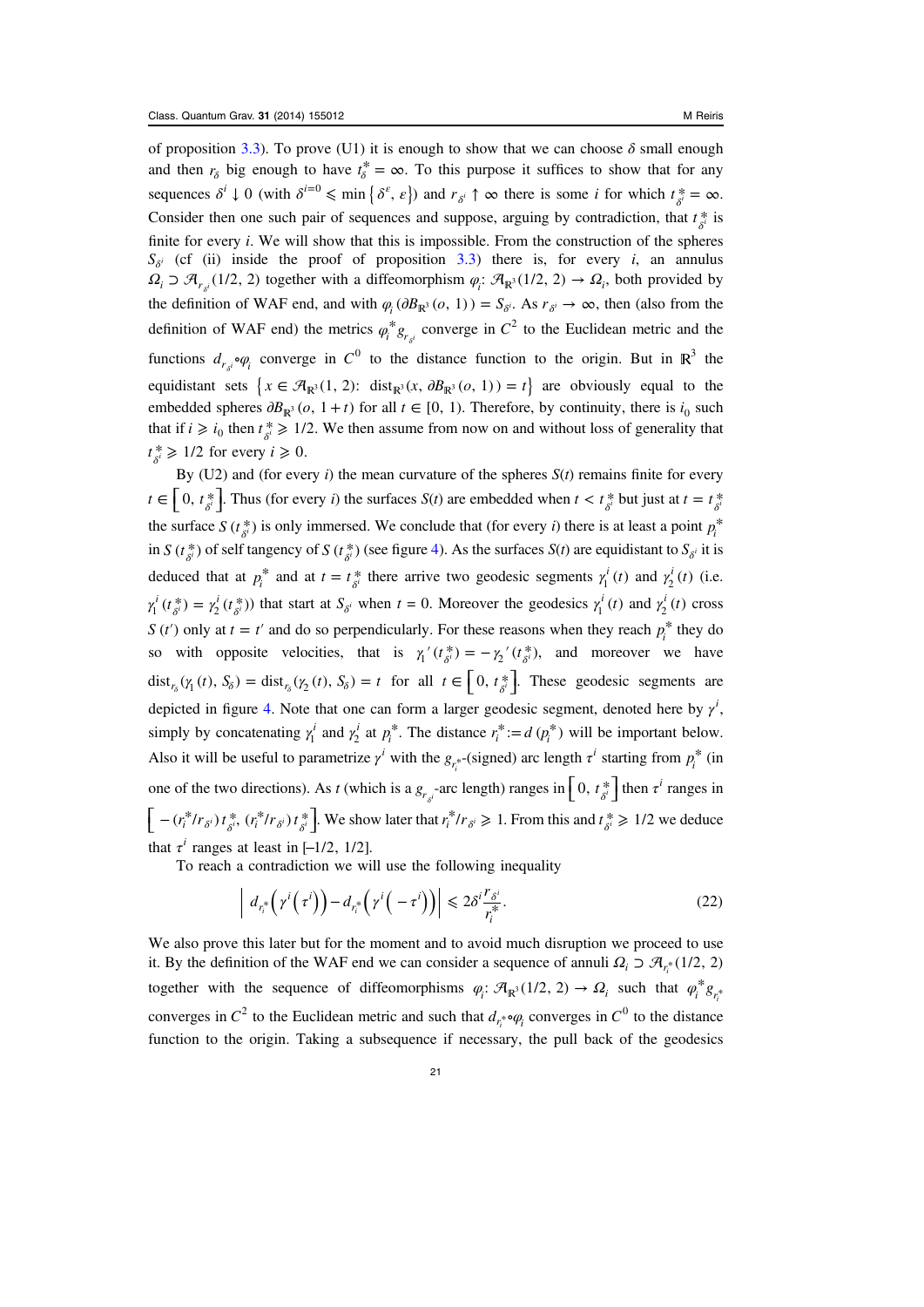<span id="page-22-0"></span>

Figure 4. Representation of the geometric elements in the proof by contradiction of (U1) in proposition  $3.5$ . For simplicity we do not include the index 'i'.

segments  $\gamma^{i}$  ( $\tau^{i}$ ) converge to a geodesic segment  $\gamma(\tau)$  in  $\mathbb{R}^{3}$  (hence a straight segment) with  $|\gamma(\tau = 0)| = 1$  because  $1 = d_{r_i^*}(p_i^* = \gamma^i(0)) \to |\gamma(0)|$  (here  $|\gamma(\tau)|$  is the norm of  $\gamma(\tau)$  as a point in  $\mathbb{R}^3$ , hence the Euclidean distance from  $\gamma(\tau)$  to the origin). Moreover

$$
|\nvert \gamma(\tau) \vert - \vert \gamma(-\tau) \vert \rvert = 0, \quad \text{ for all } \tau \in \left[ -\frac{1}{2}, \frac{1}{2} \right],
$$

by taking the limit of [\(22](#page-21-0)) (observe when taking the limit that  $r_{\delta}/r_i^* \leq 1$ ). This equality is clearly impossible if  $|\gamma(0)| = 1$  and we reach a contradiction.

To finish the proof it remains to prove ([22\)](#page-21-0) and also  $r_i^* / r_{\delta} \ge 1$ . We first show [\(22](#page-21-0)). To simplify the notation make below  $\delta = \delta^i$ ,  $r_{\delta} = r_{\delta^i}$ ,  $r_i^* = r^*$ ,  $t_{\delta^i}^* = t_{\delta}^*$ ,  $\gamma_1 = \gamma_1^i$  and  $\gamma_2 = \gamma_2^i$ . In this ([22\)](#page-21-0) is equivalent to

$$
\left| d_{r^*}\left(\gamma_1(t)\right) - d_{r^*}\left(\gamma_2(t)\right) \right| \leq 2\delta \frac{r_{\delta}}{r^*}.
$$
\n(23)

We claim that this follows from proving, for any  $p \in E_{S_s}$ , the inequality

$$
\text{dist}_{r_{\delta}}(p, S_{\delta}) + 1 - \delta \leq d_{r_{\delta}}(p) \leq \text{dist}_{r_{\delta}}(p, S_{\delta}) + 1 + \delta. \tag{24}
$$

Indeed, if in it we make  $p = \gamma_i(t)$ ,  $j = 1,2$  and then use that  $dist_{\gamma_i}(\gamma_i(t), S_\delta) = t$  for  $j = 1,2$ , we get

$$
t+1-\delta \leq d_{r_\delta}\Big(\gamma_j(t)\Big) \leq t+1+\delta, \qquad \text{for } j=1, 2,
$$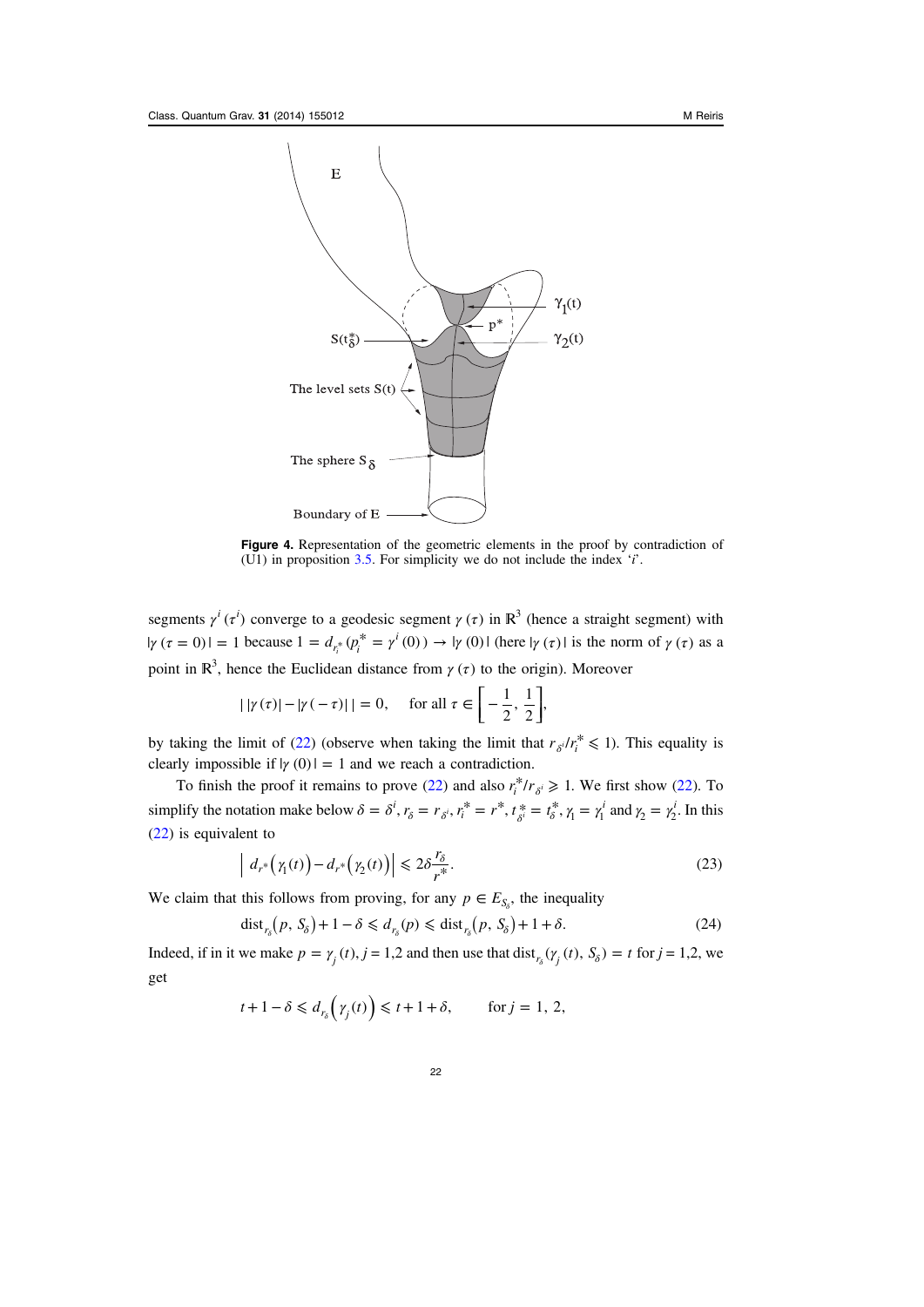<span id="page-23-0"></span>and therefore

$$
(t+1-\delta)\frac{r_{\delta}}{r^*} \le d_{r^*}\left(\gamma_j(t)\right) \le (t+1+\delta)\frac{r_{\delta}}{r^*}, \quad \text{for } j=1, 2,
$$

from which ([23\)](#page-22-0) directly follows. We now deduce ([24\)](#page-22-0). Let *Υ* be a geodesic segment from p to  $\partial E$  whose length realizes the distance  $d_{r_{\delta}}(p)$ . *Y* intersects  $S_{\delta}$  in a point that we denote by q. Then we have

$$
d_{r_{\delta}}(p) = \text{dist}_{r_{\delta}}(p, q) + d_{r_{\delta}}(q) \ge \text{dist}_{r_{\delta}}(p, S_{\delta}) + 1 - \delta,
$$

because dist<sub>r<sub>s</sub></sub> $(p, q) \ge \text{dist}_{r_s}(p, S_\delta)$  and because  $d_{r_s}(q) \ge 1 - \delta$  by (A1). This shows the first inequality in ([24\)](#page-22-0). To show the second consider a point  $q' \in S_\delta$  such that  $dist_{r_s}(p, q') = dist_{r_s}(p, S_\delta)$ . Then

$$
d_{r_\delta}(p) \leq \text{dist}_{r_\delta}(p, q') + d_{r_\delta}(q') \leq \text{dist}_{r_\delta}(p, S_\delta) + 1 + \delta,
$$

because  $d_{r_s}(q') \leq 1+\delta$  by (A1) again. This shows the second inequality in ([24\)](#page-22-0) as wished.

Finally we prove that  $r^*/r_s \ge 1$ . To see this use ([24\)](#page-22-0) with  $p = p^*$  to get  $t_{\delta}^{*} + 1 - \delta \leqslant r^{*}/r_{\delta}$  and the recall that  $t_{\delta}^{*} \geqslant 1/2$  and  $\delta \leqslant 1/2$ .

The proposition [3.5](#page-20-0) shows that one can always restrict the domain of a given end and then scale the metric out to obtain an end with better asymptotic properties. More concretely one can alway cut out  $E$  at  $S_\delta$  and then define an new end consisting of the resulting unbounded region  $E_{S_\delta}$  and the scaled metric  $g_{r_\delta}$ . Of course if this new end is AF with Schwarzschildian decay so is the original end  $E$ . This shows that in order to prove asymptotic flatness for WAF ends it is enough to prove it for  $\varepsilon$ -flat ends defined as follows.

**Definition 3.6.** Let  $\varepsilon$  be a number in  $(0, 1/2)$ . Then, a stationary end E is  $\varepsilon$ -flat if it is WAF and moreover:

- (H1) The distance function  $d(p)$  is smooth and every level set  $S(r) = \{p: d(p) = r\}$  is an embedded sphere, and,
- (H2) For every  $p \in S(r)$  we have

$$
\left|\widehat{\Theta}\left(p\right)\right| \leqslant \frac{\varepsilon}{1+r}, \qquad \left|\theta\left(p\right)-\frac{2}{1+r}\right| \leqslant \frac{\varepsilon}{1+r} \qquad \text{and} \qquad \left|Ric\left(p\right)\right| \leqslant \frac{\varepsilon}{\left(1+r\right)^2}.
$$

Note that with respect to proposition  $3.5$  we have changed notation from t to r. Also note that on *ε*-flat ends, metric annuli are indeed annuli (i.e. diffeomorphic to  $\mathcal{A}_{\mathbb{R}^3}(1, 2)$ , cf section [2\)](#page-10-0).

## 4. Standard fall off for  $\varepsilon$ -flat ends

As  $\varepsilon$ -flat stationary ends are just stationary ends with some additional properties we will continue using the same notations that we have used until now.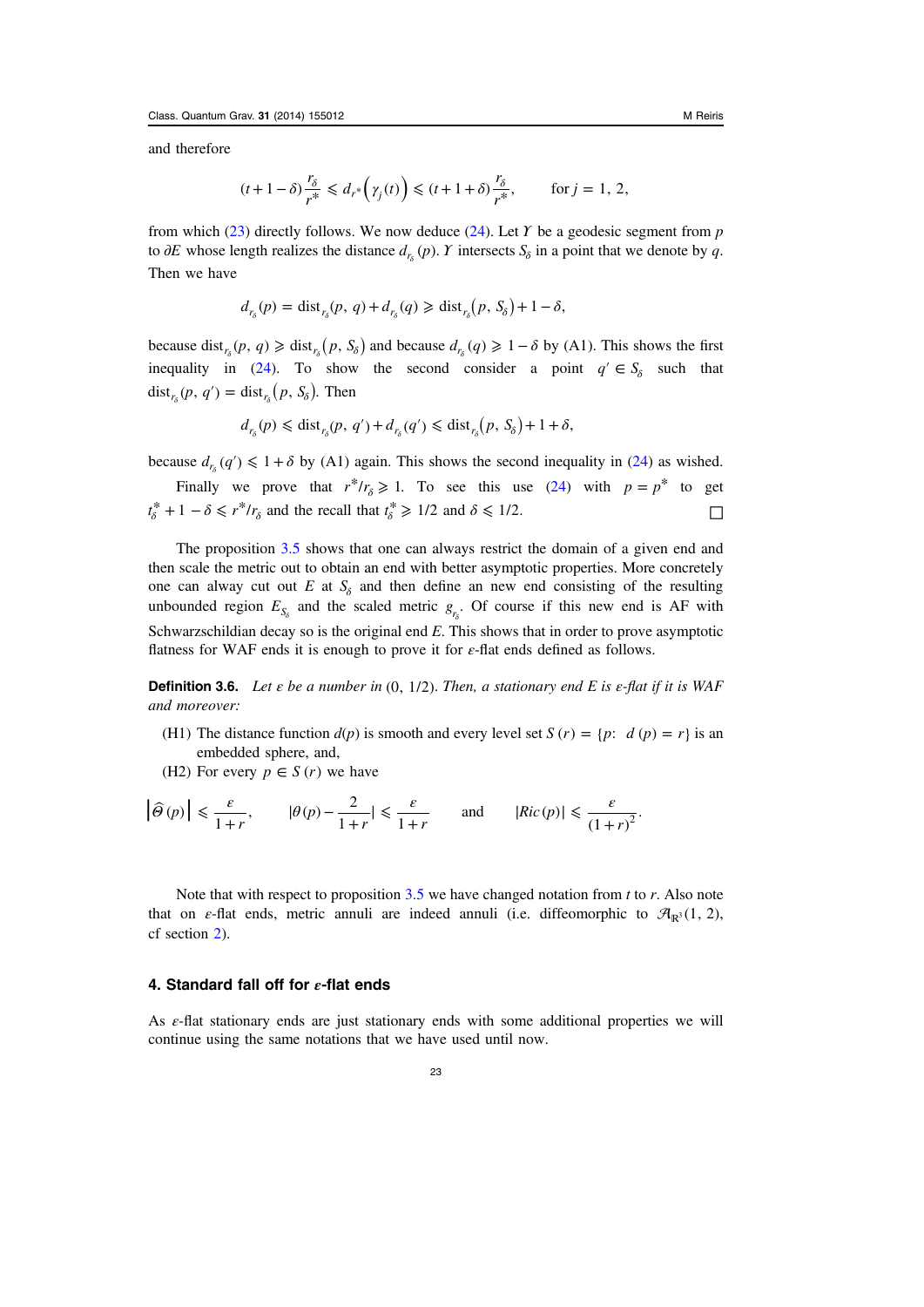**Proposition 4.1.** Let E be an  $\varepsilon$ -flat end. Then, for all p with  $d(p) \geq 2/\varepsilon - 1$  we have

$$
\left| \left( \Delta d \right) (p) - \frac{2}{d(p)} \right| \leqslant \frac{2\varepsilon}{d(p)}.\tag{25}
$$

**Proof.** Recall that  $\Delta d = \theta$ . Then, at a point p with  $d(p) \geq 2\varepsilon - 1$  we compute

$$
\left| (\Delta d)(p) - \frac{2}{d(p)} \right| \leq \left| (\Delta d)(p) - \frac{2}{d(p)+1} \right| + \left| \frac{2}{1+d(p)} - \frac{2}{d(p)} \right|
$$
  

$$
\leq \frac{\varepsilon}{1+d(p)} + \frac{2}{(1+d(p))d(p)} \leq \left( \frac{d(p)}{1+d(p)} + \frac{2}{\varepsilon(1+d(p))} \right) \frac{\varepsilon}{d(p)}
$$
  

$$
\leq \frac{2\varepsilon}{d(p)},
$$

where to obtain the second inequality we use (H2) and to obtain the last we use  $d(p) \geq 2/\varepsilon - 1$ .

An important conclusion coming out of this proposition is that if we let  $\alpha := 1 - 2\varepsilon$  then the function  $1/d^{\alpha}$  is superharmonic on the region {*p*:  $d(p) \ge 2/\varepsilon - 1$ }, namely,

$$
\left(\Delta \frac{1}{d^{\alpha}}\right)(p) \leq 0,
$$

for any p such that  $d(p) \geq 2/\varepsilon - 1$ . To see this we compute

$$
\Delta \frac{1}{d^{\alpha}} = \frac{\alpha(\alpha+1)}{d^{\alpha+2}} - \frac{\alpha}{d^{\alpha+1}} \Delta d,
$$

and then use

$$
\Delta d \geqslant \frac{2 - 2\varepsilon}{d},
$$

which is deduced from  $(25)$ , to obtain

$$
\Delta \frac{1}{d^{\alpha}} \leqslant \frac{\alpha (2\varepsilon + (\alpha - 1))}{d^{2+\alpha}} = 0,
$$

as wished. We will use this below to deduce an important property of the scalar curvature R. For any  $r \geq 0$  let

$$
\overline{R}(r) := \sup \{ R(p): p \in S(r) \},
$$

be the supremum of R over  $S(r)$ . As the scalar curvature R decays quadratically at infinity then so does  $\bar{R}(r)$ . For this reason if  $\bar{R}(r)$  is not monotonically decreasing, namely if there are  $r_1 < r_2$  such that  $\bar{R}(r_1) < \bar{R}(r_2)$ , then R must have a local maximum somewhere. But as  $\Delta R \ge R^2$  such local maximum cannot exist. We conclude that  $\bar{R}(r)$  must be monotonically decreasing in *r*. In particular if  $\bar{R}(r_1) = 0$  for some  $r_1$  then it is also zero for any  $r \ge r_1$  in which case the stationary solution is simply a piece of the Minkowski spacetime. We will assume therefore from now on that  $\bar{R}(r) > 0$  for all  $r \ge 0$ .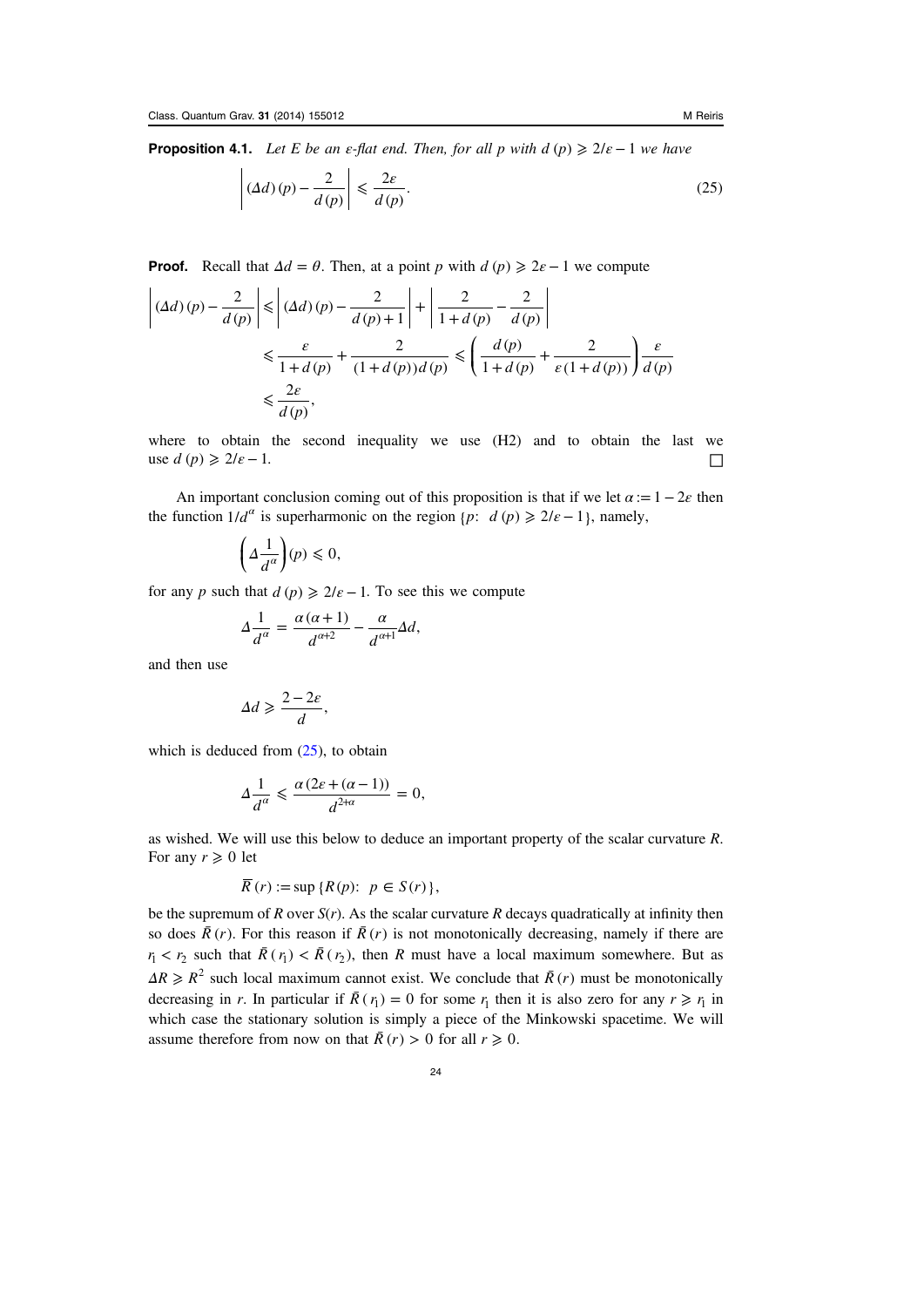<span id="page-25-0"></span>**Proposition 4.2.** Let *E* be an  $\varepsilon$ -flat end and let  $\alpha = 1 - 2\varepsilon$ . Then, for any r and  $\bar{r}$  with  $2/\varepsilon - 1 \leqslant \bar{r} \leqslant r$  we have

$$
\overline{R}(r) \leqslant \left(\frac{\overline{r}}{r}\right)^{\alpha} \overline{R}(\overline{r}).\tag{26}
$$

**Proof.** As explained before the function  $1/d^{\alpha}$  is superharmonic on the region  $\{p: d(p) \geq \bar{r}\}\$ and therefore so is  $1/d_f^{\alpha}$ . Moreover the function  $1/d_f^{\alpha}$  is identically one on  $S(\bar{r}) = \partial \{p: d(p) = \bar{r}\}\$ and decreases to zero at infinity. On the other hand as R is subharmonic so is  $R/\overline{R}(\overline{r})$ . Moreover the function  $R/\overline{R}(\overline{r})$  is less or equal than one all over the set  $S(\bar{r})$  and tends to zero at infinity. We can then compare the functions  $1/d_f^{\alpha}$  and  $R/\overline{R}(\overline{r})$  on the region  $\{p: d(p) \geq \overline{r}\}$  using the maximum principle to conclude that  $1/d_{\overline{r}}^{\alpha}$  is greater than or equal to  $R/\overline{R}(\overline{r})$  on  $\{p: d(p) \geq \overline{r}\}$  everywhere. Hence

$$
R(p) \leqslant \left(\frac{\bar{r}}{r}\right)^{\alpha} \overline{R}(\bar{r}),
$$

from which  $(26)$  follows.  $\Box$ 

**Proposition 4.3.** Let E be an  $\varepsilon$ -flat end. Then, there is a constant  $c > 0$  for which the following statement holds: for any  $k \geq 1$  there is  $r_k$  such that for any  $\bar{r}$  and  $\hat{r}$ , with  $r_k \leq \bar{r}$  and  $\bar{r} \leqslant \hat{r} \leqslant 2^k \bar{r}$ , we have

$$
\overline{R}\left(\hat{r}\right) \leqslant c\left(\frac{\bar{r}}{\hat{r}}\right)^{4}\overline{R}\left(\bar{r}\right). \tag{27}
$$

This proposition is the basis to show that the scalar curvature R has a  $4 - \eta$  decay for any  $\eta > 0$ . Note that the constant c is independent of k. We prove such decay in the following lemma. The proof of (4.3) is given after proving the lemma and the auxiliary proposition [4.5.](#page-26-0)

**Lemma 4.4.**  $[(4 - \eta) - decay]$  Let E be an  $\varepsilon$ -flat end. Then, given  $\eta > 0$  there exists  $c_n > 0$ such that

$$
\overline{R}(r) \leqslant \frac{c_{\eta}}{r^{4-\eta}},\tag{28}
$$

for any  $r > 0$ . In particular at any point p we have

$$
R(p) \leq \frac{c_{\eta}}{d\left(p\right)^{4-\eta}}.
$$

**Proof of lemma 4.4.** Let  $k \ge 1$ , let  $r_k$  be as in proposition 4.3 and let r be any number greater than or equal to  $2^k r_k$ . Write r in the form

$$
r=2^{kl}r_*,
$$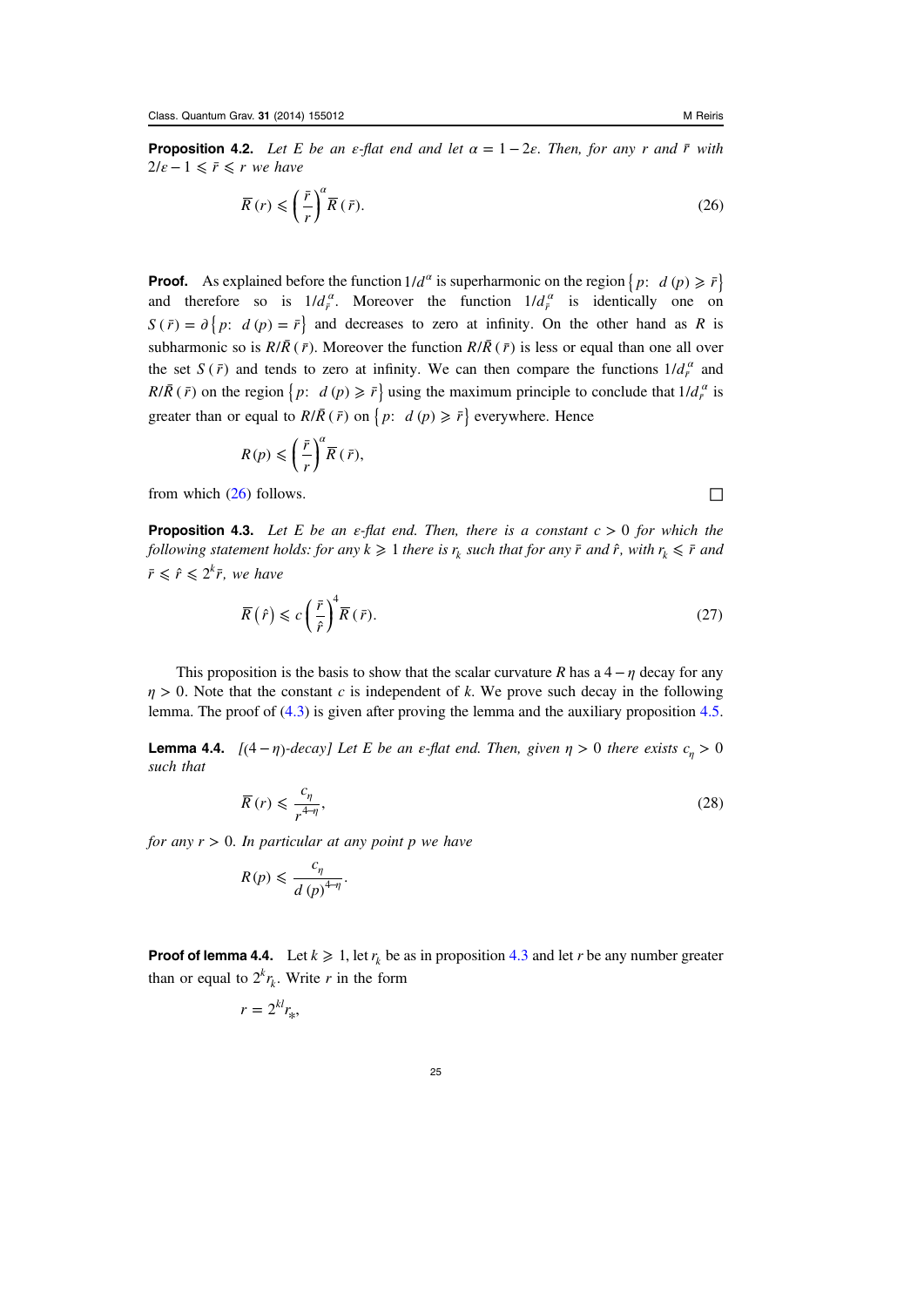<span id="page-26-0"></span>where  $l \geq 1$  is an integer and  $r_* \in [r_k, 2^k r_k]$ . For every *m* from 1 to *l* obtain

$$
\overline{R}\left(2^{mk}r_*\right) \leq \frac{c}{2^{4k}}\overline{R}\left(2^{(m-1)k}r_*\right),
$$

by using proposition [4.3](#page-25-0) with  $(\bar{r}, \hat{r}) = (2^{(m-1)k} r_k, 2^{mk} r_k)$  and directly from them deduce

$$
\overline{R}(r) = \overline{R}\left(2^{kl}r_{*}\right) \leqslant \left(\frac{c}{2^{4k}}\right)^{l} \overline{R}(r_{*}) = c^{l}\left(\frac{r_{*}}{r}\right)^{4} \overline{R}(r_{*}).\tag{29}
$$

Note that  $l = (\ln r/r_{\rm s})/(k \ln 2)$  and that therefore

$$
c^{l} = \left(\frac{r}{r_{*}}\right)^{(l \ln c)/( \ln r/r_{*})} = \left(\frac{r}{r_{*}}\right)^{(\ln c)/(k \ln 2)}.
$$
\n(30)

Plugging  $(30)$  in  $(29)$  we obtain

$$
\overline{R}(r) \leqslant \left(\frac{r_{*}}{r}\right)^{4-\left(\ln c\right)/\left(k\ln 2\right)} \overline{R}(r_{*}).\tag{31}
$$

Now choose k large enough to have  $\eta \ge (\ln c)/(k \ln 2)$ . With this choice of k and as  $r_x/r \le 1$ we obtain from  $(31)$  the inequality

$$
\overline{R}(r) \leqslant \left(\frac{r_{*}}{r}\right)^{4-\eta} \overline{R}(r_{*}),\tag{32}
$$

which is valid as long as  $r \ge 2^k r_k$ . Define now  $c_\eta := \max \left\{ r_*^{4-\eta} \bar{R} (r_*) : r_* \in [r_k, 2^k r_k] \right\}$ . With this choice of  $c_\eta$  the inequality (32) implies ([28\)](#page-25-0) for  $r \geq 2^k r_k$ . Finally increase  $c_\eta$  if necessary to have ([28\)](#page-25-0) valid also for  $r \in (0, 2^k r_k)$  $\hat{k}$  .

The following proposition will be used only inside the proof of proposition [4.3](#page-25-0) and is given separately for the sake of a smoother exposition.

**Proposition 4.5.** Let  $\psi$  be a one form in  $\mathbb{R}^3 \setminus B_{\mathbb{R}^3}$  (o, 2), solution of

$$
\begin{cases} \operatorname{div} \psi = 0, \\ \operatorname{d} \psi = 0, \end{cases} \tag{33}
$$

and satisfying that,

- $(a1')$   $|\psi(x)| \leq 2/\vert x \vert^{\alpha}$  for any x in  $\mathbb{R}^3 \setminus B_{\mathbb{R}^3}$  (*o*, 2), and for some  $\alpha > 0$ , and,
- (a2') The  $C^1$ -norm of  $\psi$  over  $\mathcal{A}_{\mathbb{R}^3}[2, 4]$  is bounded by  $c^*$ . Then, there is a constant  $\hat{c}$ depending only on  $c^*$  such that for all  $x \in \mathbb{R}^3 \backslash B_{\mathbb{R}^3}$  (o, 2) we have,

$$
|\psi(x)| \leq \frac{\hat{c}}{4|x|^2}.\tag{34}
$$

The factor 1/4 in (34) and radii 2 and 4 of the balls do not play any important role in the proposition but will be algebraically convenient when we use proposition 4.5 in proposition [4.3.](#page-25-0)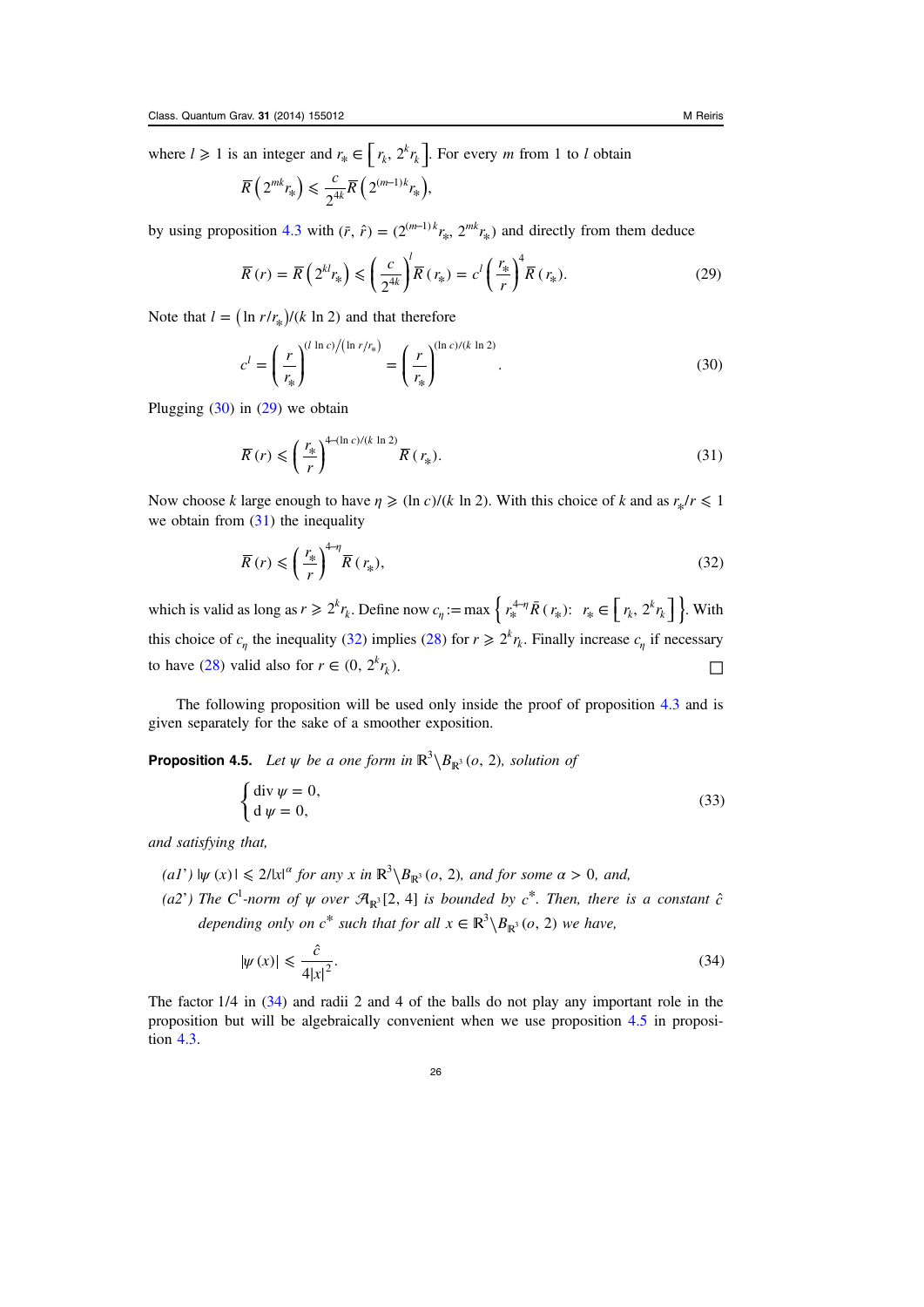<span id="page-27-0"></span>**Proof.** Consider the real function  $\hat{\zeta}$ :  $\mathbb{R} \to \mathbb{R}$  defined by

$$
\hat{\zeta}(y) = \begin{cases} 0 & \text{if } y \in (-\infty, 2] \cup [4, \infty), \\ e^{-1/(y-2)(4-y)} & \text{if } y \in (2, 4), \end{cases}
$$

and then define the function  $\varsigma: \mathbb{R} \to \mathbb{R}$  as

$$
\varsigma(y) = \frac{\int_{-\infty}^{y} \hat{\varsigma}(\bar{y}) d\bar{y}}{\int_{-\infty}^{\infty} \hat{\varsigma}(\bar{y}) d\bar{y}}.
$$

The function  $\zeta(y)$  is just a non-negative  $C^{\infty}$  function taking the value zero for  $y \le 2$ and the value one for  $y \ge 4$ . Then consider a potential function  $\phi$  for  $\psi$  on  $\mathbb{R}^3 \setminus B_{\mathbb{R}^3}(0, 2)$ which is simply found by integration along paths and that is unique up to a constant. Then, consider the function  $\hat{\phi}(x) := \phi(x) \phi(x)$  as a function in the whole  $\mathbb{R}^3$ . This function satisfies

$$
\Delta \hat{\phi} = f,\tag{35}
$$

where f is a function with support in  $B_{\mathbb{R}^3}(\overline{o}, 4)$  and whose  $C^1$ -norm is bounded by a constant  $c_1^*(c^*)$ . One can then represent  $\hat{\phi}$  as the sum of a harmonic function  $\hat{\phi}$ <sub>H</sub> in  $\mathbb{R}^3$  plus the solution  $\hat{\phi}_G$  to (35) found by convoluting f against the Green function of the Laplacian. The function  $\hat{\phi}_G$  satisfies

$$
\left|\hat{\phi}_G(x)\right| \leq \frac{c_2^*}{1+|x|}, \quad \text{and} \quad \left|d\hat{\phi}_G(x)\right| \leq \frac{c_3^*}{(1+|x|)^2},\tag{36}
$$

where  $c_2^*$  and  $c_3^*$  depend only on  $c^*$ . Thus, as  $\psi(x) = d\hat{\phi}_G(x) + d\hat{\phi}_H(x)$  when  $|x| \ge 4$ and as by (a1')  $|\psi(x)| \to 0$  when  $|x| \to \infty$ , we conclude that  $|d\hat{\phi}_H(x)| \to 0$  when  $|x|$  → ∞. In particular the harmonic functions  $\partial_x \hat{\phi}_H$ ,  $i = 1, 2, 3$ , also decay to zero at infinity. By Liouville's theorem the functions  $\partial_x \phi_H$  must be identically zero, from which we conclude that  $\hat{\phi}_H$  is a constant and that  $\psi(x) = d\hat{\phi}_G(x)$  when  $|x| \ge 4$ . Define now  $\hat{c} := \max\left\{4c_3^*, 64c^*\right\}$ . Then, by (36), if  $|x| \geq 4$  we have  $|\psi(x)| \leq c_3^* / |x|^2 \leq \hat{c}/4|x|^2$ , while, by (a2'), if  $2 \le |x| \le 4$  we have  $|\psi(x)| \le c^* \le c/4|x|^2$ . Thus  $|\psi(x)| \le c/4|x|^2$  for any  $|x| \geq 2$  as wished.

Now we have all that is necessary to prove proposition [4.3](#page-25-0).

**Proof of proposition 4.3.** In what follows we assume  $k \ge 1$  to be given and fixed. The proof of the proposition will rely on the use of the Ernst equation. The strategy of proof will be better explained once we state and prove facts (I), (II) and (III) below.

(I) For every given integers  $i \geq 2$  and  $j \geq 0$  and divergent sequence  $\bar{r}_m \to \infty$  there is a sequence of annuli  $\Omega_m \supset \mathcal{A}_{\bar{r}_m}(1/2, 2^{k+j+2})$  such that  $(\Omega_m, g_{_{\bar{r}_m}})$  converges in  $C^i$  to the flat annulus  $(\mathcal{A}_{\mathbb{R}^3}(1/2, 2^{j+k+2}), g_{\mathbb{R}^3})$ . In particular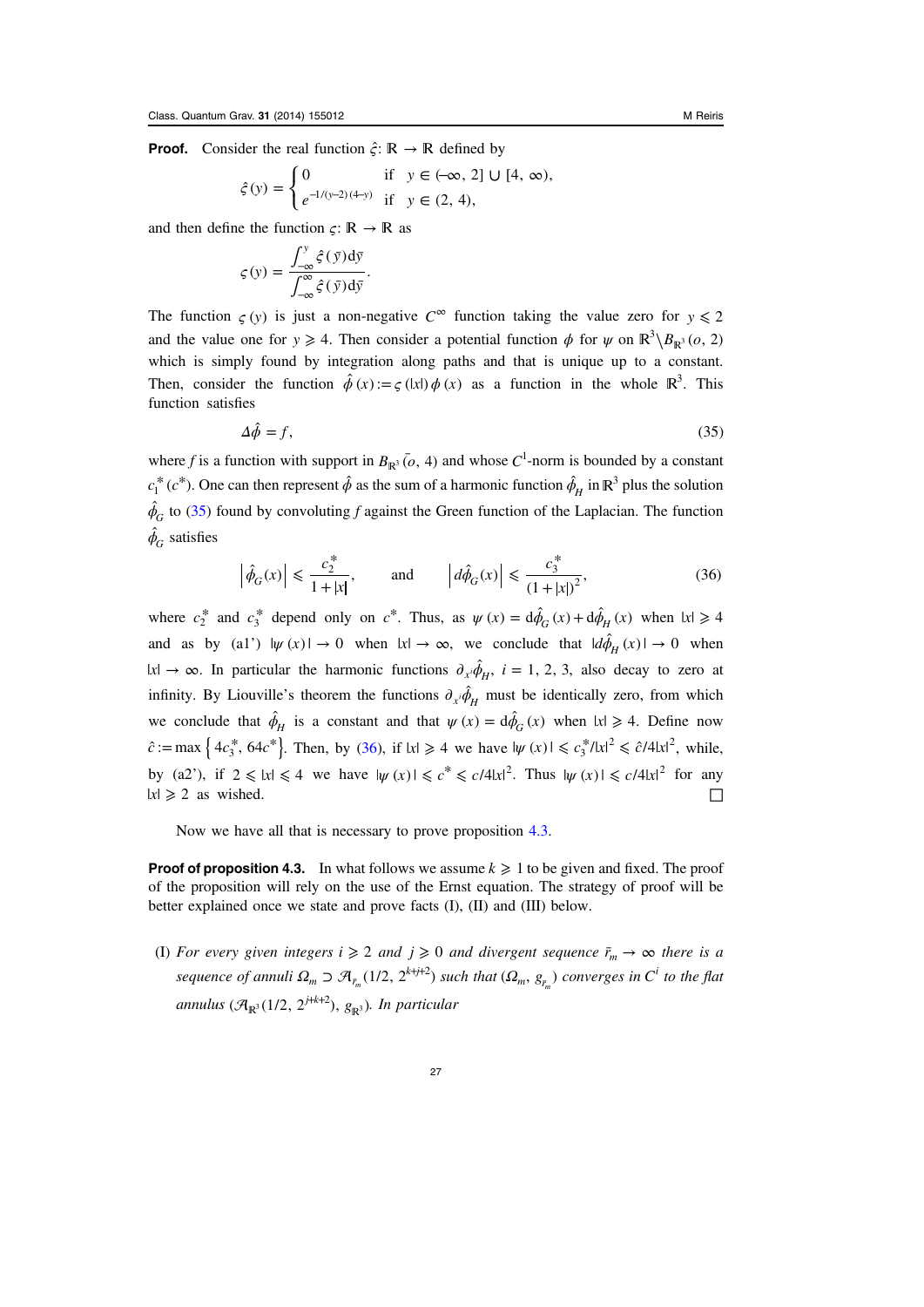$$
\sup\left\{R_{\bar{r}_m}(p)\colon\ p\in\mathcal{A}_{\bar{r}_m}\left(1,\,2^{k+j+2}\right)\right\}\to 0.\tag{37}
$$

<span id="page-28-0"></span>Moreover the complex one-forms  $\zeta = 2(u \nabla u + i\omega) / u^2$  (restricted to  $\mathcal{A}_{\bar{r}_m}(1/2, 2^{k+j+2})$ ) *converge in*  $C^i$  *to zero.* The first part is just the definition of the WAF end with  $l = k+j+2$  $l = k+j+2$ . The second part instead was discussed in 'elliptic estimates' in section 2.

(II) For every given integer  $j \ge 0$  there is  $\tilde{r}_j$  such that for every  $\bar{r} \ge \tilde{r}_j$  the following Harnaktype of estimate holds

$$
1 \leq \frac{\sup\left\{u(p)/p \in \mathcal{A}_r\left(1, 2^{k+j+2}\right)\right\}}{\inf\left\{u(p)/p \in \mathcal{A}_r\left(1, 2^{k+j+2}\right)\right\}} \leq 2. \tag{38}
$$

This is deduced from the bound  $|\nabla \ln u|^2 \le R_F/2$  (contract the first equation in [\(1](#page-7-0))) and from (I) by the following argument. Let  $p_1$  and  $p_2$  be two arbitrary points in  $\mathcal{A}_{\bar{r}}(1, 2^{k+j+2})$ and let  $\gamma$  (*s*),  $s \in [s_1, s_2]$ , be a curve inside an annulus  $\Omega_{\tilde{r}} \supset \mathcal{A}_{\tilde{r}}(1, 2^{k+j+2})$  joining  $p_1$  to  $p_2$  and parametrized by the  $g_r$ -arc-length. Then one has

$$
\left| \ln \frac{u(p_2)}{u(p_1)} \right| = \left| \int_{s_1}^{s_2} \nabla_{\dot{\gamma}} \ln u \, ds \right| \leqslant \int_{s_1}^{s_2} |\nabla \ln u|_{\vec{r}} \, ds
$$
\n
$$
\leqslant \left( \sup_{p \in \Omega_{\vec{r}}} \sqrt{\frac{R_{\vec{r}}(p)}{2}} \right) \operatorname{length}_{\vec{r}}(\gamma). \tag{39}
$$

By (I) there is  $\tilde{r}_j$  such that for any  $\tilde{r} \geq \tilde{r}_j$ , there is an annulus  $\Omega_{\tilde{r}} \supset \mathcal{A}_{\tilde{r}}(1, 2^{k+j+2})$ with  $(\Omega_{\bar{r}}, g_{\bar{r}})$  sufficiently close to  $(\mathcal{A}_{\mathbb{R}^3}(1, 2^{k+j+2}), g_{\mathbb{R}^3})$  in  $C^4$  that any two points in  $\mathcal{A}_r(1, 2^{k+j+2})$  can be joined through a curve in it of  $g_{\bar{r}}$ -length less or equal than  $2(2\pi + 2^{k+j+2})$  (by a coarse estimation). By ([37\)](#page-27-0), if  $\tilde{r}_i$  is big enough then

$$
\sup\left\{R_{\bar{r}}(p): p\in\mathcal{A}_{\bar{r}}\Big(1,\,2^{k+j+2}\Big)\right\}\leq\frac{\ln 2}{2\Big(2\pi+2^{k+j+2}\Big)}.
$$

From this and (39) we obtain that for any  $p_1$  and  $p_2$  in  $\mathcal{A}_{\bar{r}}(1/2, 2^{k+j})$  we have  $\ln u(p_2) / u(p_1) \leq \ln 2$ . The equation (38) then follows.

(III) For any  $\bar{r} \geq \tilde{r}_j$ , with  $\tilde{r}_j$  as in (II), and for any  $p \in \mathcal{A}_{\bar{r}}(1, 2^{k+j+2})$  we have

$$
\frac{1}{2}|\chi_{\bar{r}}(p)|_{\bar{r}}^2 \leq \frac{R(p)}{\overline{R}(\bar{r})} \leq 2|\chi_{\bar{r}}(p)|_{\bar{r}}^2,\tag{40}
$$

where  $\chi$ <sup>*<sub><i>r</sub>*</sup> is the following scaling of  $\chi = 2( u du + i\omega ) = d\mathcal{E}$ </sup></sub>

$$
\chi_{\bar{r}} := \frac{\chi}{|\chi|_{\bar{r}}}, \quad \text{with} \quad |\overline{\chi}|_{\bar{r}} := \sup \{ |\chi(p)|_{\bar{r}} : p \in S(\bar{r}) \}.
$$

Moreover if  $\bar{r} \geq \max \{ \tilde{r}_i, 2/\varepsilon - 1 \}$  then

$$
\left|\chi_{\scriptscriptstyle \text{F}}(p)\right|_{\scriptscriptstyle \text{F}}^2 \leqslant 2\left(\frac{1}{d_{\scriptscriptstyle \text{F}}(p)}\right)^{\alpha},\tag{41}
$$

for all  $p \in \mathcal{A}_F(1, 2^{k+j+2})$  and where  $\alpha = 1 = 2\varepsilon$ .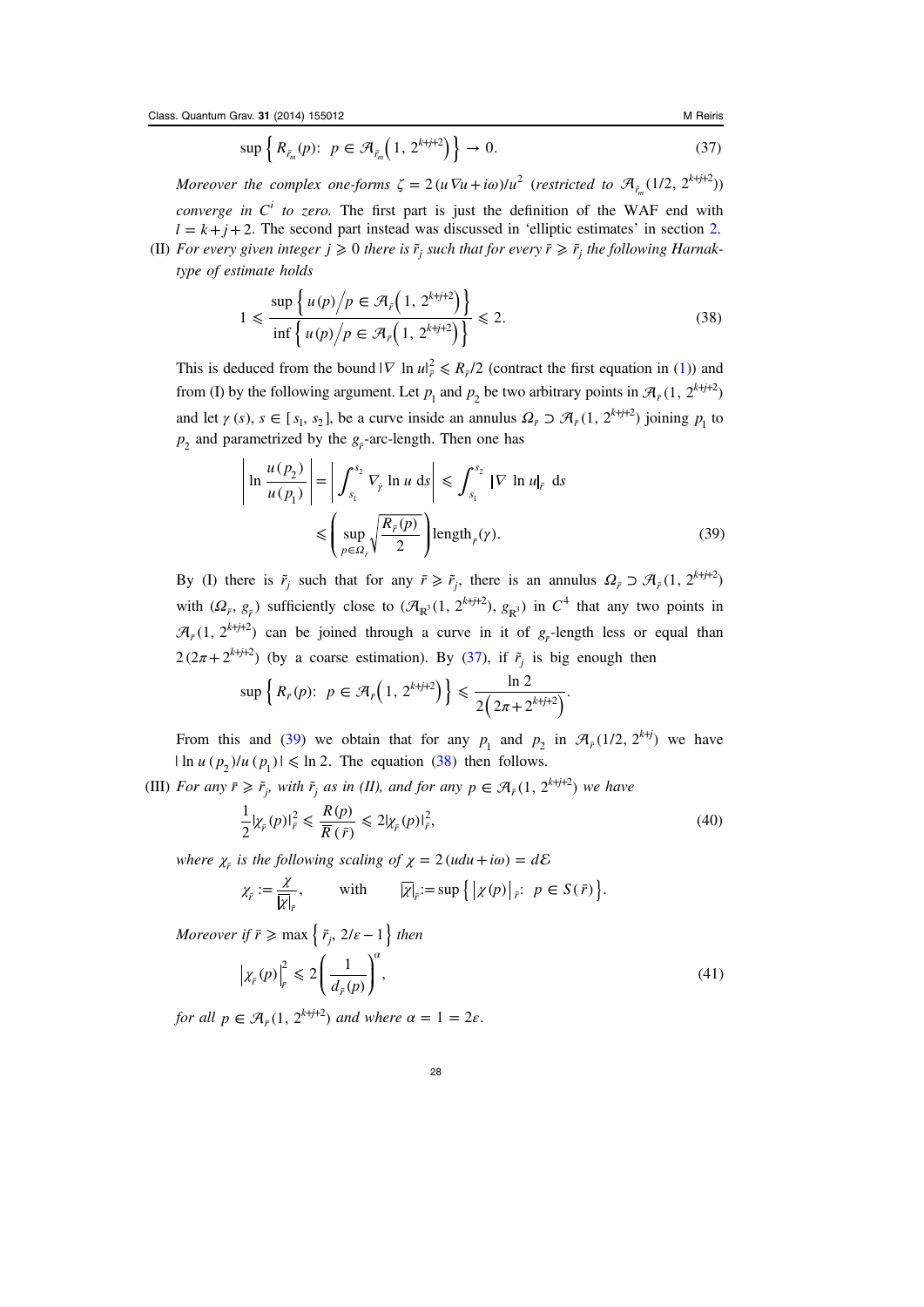$12$ 

<span id="page-29-0"></span>To see the first inequality in ([40\)](#page-28-0) operate as follows

$$
\frac{R(p)}{\overline{R}(\overline{r})} = \frac{\frac{|\chi(p)|^2}{2u^4(p)}}{\sup_{p \in S(\overline{r})} \frac{|\chi(\overline{p})|^2}{2u^4(\overline{p})}} = \frac{|\chi(p)|^2}{\sup_{p \in S(\overline{r})} |\chi(\overline{p})|^2 \frac{u^4(p)}{u^4(\overline{p})}} \ge \frac{1}{2} \frac{|\chi(p)|^2}{\sup_{p \in S(\overline{r})} |\chi(\overline{p})|^2}
$$

$$
= \frac{1}{2} \frac{|\chi(p)|^2}{|\chi|^2_{\overline{r}}(\overline{r})} = \frac{1}{2} |\chi_{\overline{r}}(p)|^2_{\overline{r}}, \tag{42}
$$

where in the third step we use  $u(p)/u(\bar{p}) \leq 2$  by [\(38](#page-28-0)). To obtain the second inequality in [\(40](#page-28-0)) instead use in the third step that  $u(p)/u(\bar{p}) \ge 1/2$  by [\(38](#page-28-0)) too. The inequality ([41\)](#page-28-0) is the consequence of combining ([26\)](#page-25-0) and [\(40](#page-28-0)).

With (I), (II) and (III) at hand we are in a better position to explain the strategy of proof of the proposition. The idea is to use the Ernst equation in the form [\(4](#page-11-0)) to show that there is a constant  $\hat{c}$  independent of k and a  $r_k \geq \tilde{r}_0$  (here  $\tilde{r}_0$  is  $\tilde{r}_j$  with  $j = 0$ ) such that for every  $\bar{r} \geq r_k$  and  $p \in \mathcal{A}_r$  [2, 2<sup>k+1</sup>] we have

$$
\left|\chi_{\vec{r}}\left(p\right)\right|_{\vec{r}}^2 \leq \frac{\hat{c}}{2} \left(\frac{\bar{r}}{d\left(p\right)}\right)^4. \tag{43}
$$

Together with ([40](#page-28-0)), this would imply that for every  $\bar{r} \ge r_k$  and  $p \in \mathcal{A}_r$  [2, 2<sup>k+1</sup>] the inequality

$$
\frac{R(p)}{\overline{R}(\overline{r})} \leq \hat{c} \left( \frac{\overline{r}}{d(p)} \right)^4,
$$

must hold. Letting  $c := max \{ \hat{c}, 16 \}$ , then, by [\(26\)](#page-25-0), we would also have

$$
\frac{R(p)}{\overline{R}\left(\bar{r}\right)}\leqslant 1\leqslant c\left(\frac{\bar{r}}{d\left(p\right)}\right)^{\!4}\!,
$$

for every  $p \in \mathcal{A}_F[1, 2]$ . Thus,  $R(p)/\overline{R}(\overline{r}) \leq c (\overline{r}/d(p))^4$  would hold for every  $p \in \mathcal{A}_r$  1,  $2^k$ . Hence, if  $\bar{r} \leq \hat{r} \leq 2^k \bar{r}$  we would have  $\bar{R}(\hat{r}) \leq c (\bar{r}/\hat{r})^4 \bar{R}(\bar{r})$  as wished.

We move now to prove [\(4](#page-11-0)3). In the two equations of (4) divide  $\chi$  by  $|\bar{\chi}|_{\bar{r}}$  (which amounts to make  $\chi \to \chi_{\bar{r}}$ ) and then in the first equation of [\(4](#page-11-0)) multiply both sides by  $\bar{r}^2$  (which amounts to make  $g \to g_{\overline{r}}$ ). In this way one obtains the equivalent system

$$
\begin{cases} \operatorname{div}_{\bar{r}} \chi_{\bar{r}} = \left\langle \zeta, \chi_{\bar{r}} \right\rangle_{\bar{r}}, \\ d \chi_{\bar{r}} = 0, \end{cases}
$$
\n(44)

where, recall,  $\zeta = 2 (u \nabla u + \omega i) / u^2$ . To deduce (43) we will think (44) as a linear elliptic system in the variable  $\chi$ <sup>*r*</sup></sup> and we will consider  $\zeta$  as a coefficient.

From (I) we deduce that for any  $\bar{r} \geq \tilde{r}_j$ , with  $\tilde{r}_j > 0$  sufficiently large, there is around every  $p \in \mathcal{A}_F\left[2, 2^{k+j+1}\right]$  an harmonic coordinate system  $\left\{x = (x^1, x^2, x^3): |x| \leq l_1\right\}$  $p = (0, 0, 0)$ , where the system  $(44)$  is written in the form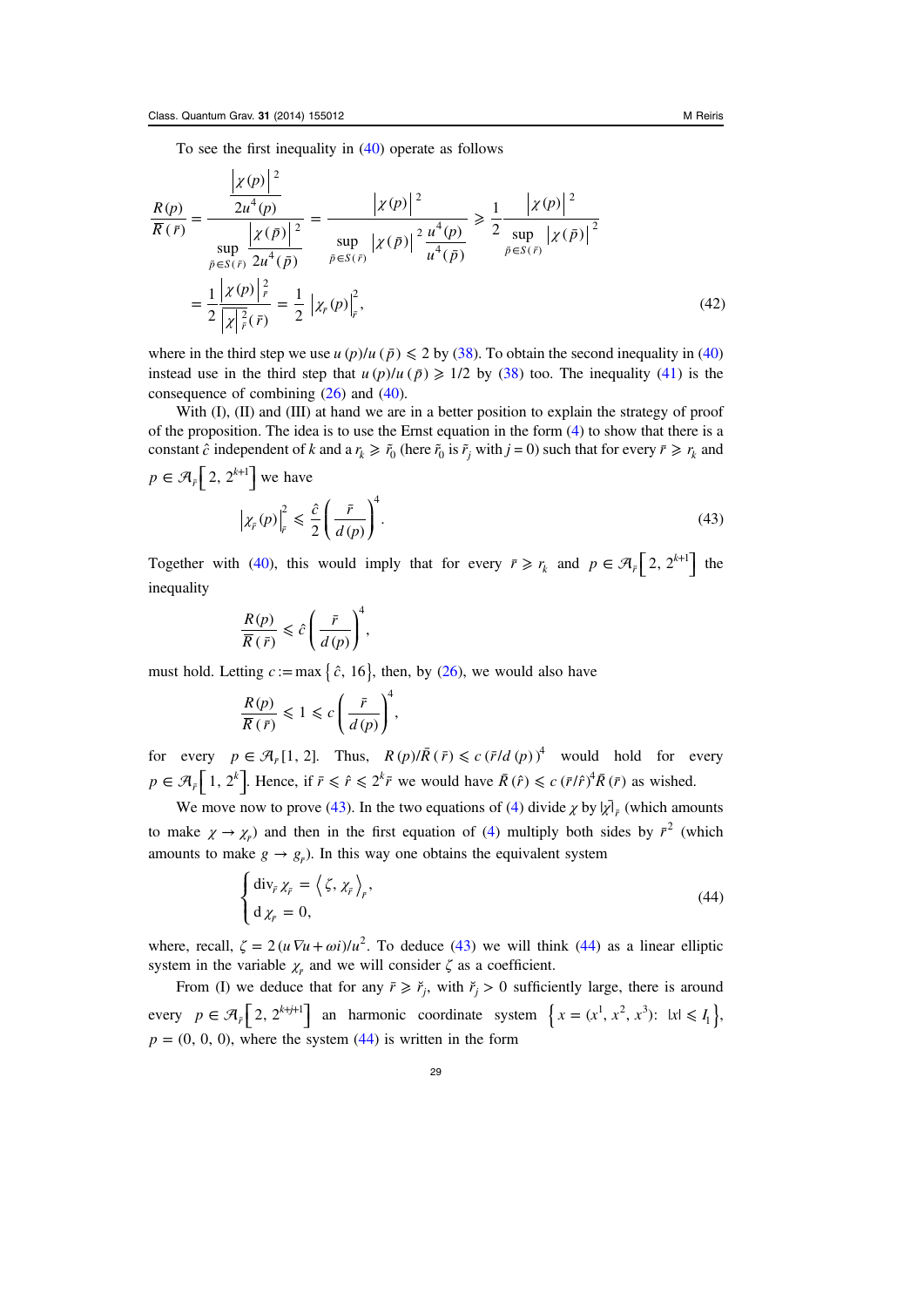$$
a^{ij}\partial_i\partial_j\phi_{\scriptscriptstyle F} + b^i\partial_i\phi_{\scriptscriptstyle F} = 0, \qquad \partial_i\phi_{\scriptscriptstyle F} = \chi_{\scriptscriptstyle F}(\partial_i),
$$

<span id="page-30-0"></span>with the coefficients  $a^{ij}$  uniformly elliptic and uniformly bounded (i.e. by  $\bar{r}$ -independent bounds) in  $C^4$  and the coefficients  $b^i$  uniformly bounded in  $C^2$  (of course more is known but these bounds are enough). On the other hand from ([41\)](#page-28-0) and recalling that we find  $\phi$ <sup>*r*</sup></sup> from  $d\phi_r = \chi_r$ , we deduce that  $\phi_r$  is also uniformly bounded in *C*<sup>1</sup> if  $\phi_r$  is set to be zero at (0, 0, 0). We can then rely on standard interior elliptic estimates over every one of such coordinate systems to conclude that there is a constant  $c^* > 0$  such that for any  $\bar{r} \geq \tilde{r}$ <sub>*i*</sub> with  $\tilde{r}$ <sub>*i*</sub> sufficiently large, the  $C_{g_r}^2$ -norm of  $\chi_{\bar{r}}$  (=d $\phi_{\bar{r}}$ ) over  $\mathcal{A}_{\bar{r}}$  [2, 2<sup>k+j+1</sup>] is bounded by  $c^*$ .

From these uniform  $C_{g_r}^2$ -bounds for  $\chi_r$  and (I) the following fourth fact is just the result of a standard limit.

- (IV) Given  $j \ge 0$  and a divergent sequence { $\bar{r}_m$ }, there is a subsequence (indexed again by
	- m) such that, the forms  $\chi_{\bar{r}_m}$  over  $\mathcal{A}_{\bar{r}_m}$   $\left[2, 2^{k+j+1}\right]$  converge in  $C^1$  to a form  $\psi$  on

$$
\mathcal{A}_{\mathbb{R}^3} \left( 2, 2^{j+k+1} \right] solution of
$$
  

$$
\begin{cases} \text{div } \psi = 0, \\ \text{d } \psi = 0, \end{cases}
$$
 (45)

and satisfying that,

- (a)  $|\psi(x)| \leq 2/|x|^{\alpha}$  for every x in  $\mathcal{A}_{\mathbb{R}^3}$   $\left[2, 2^{k+j+1}\right]$ , where  $\alpha = 1 2\varepsilon$ , and that,
- (b) the  $C^1$ -norm of  $\psi$  over  $\mathcal{A}_{\mathbb{R}^3}[2, 4]$  is bounded by  $c^*$ , where  $c^*$  is the constant defined before.

The limit form  $\psi$  in (IV) then satisfies the hypothesis of proposition [4.5](#page-26-0). Therefore proposition [4.5](#page-26-0) provides us with a constant  $\hat{c}(c^*)$  that is the one we will use now to show ([43\)](#page-29-0). Recall that the purpose is to show that there is a constant  $\hat{c}$  independent of k and  $r_k > 0$ such that for every  $\bar{r} \ge r_k$  and  $p \in \mathcal{A}_r$  2,  $2^{k+1}$  the equation [\(43\)](#page-29-0) holds. Having chosen  $\hat{c}$  as we did, the existence of  $r_k$  is shown by contradiction. We do that in what follows. Suppose then that there is a divergent sequence  $\bar{r}_m \to \infty$  and a sequence of points  $p_m \in \mathcal{A}_{\bar{r}_m}$  [2, 2<sup>k+1</sup>] such that

$$
\left|\chi_{\bar{r}_m}(p_m)\right|^2_{\bar{r}_m} > \frac{\hat{c}}{2}\left(\frac{\bar{r}_m}{d\left(p_m\right)}\right)^4 = \frac{\hat{c}}{2\,d_{\bar{r}_m}^{\,4}(p_m)}.
$$

By (IV) with  $j = 1$ , there is a subsequence (indexed again by *m*) such that the forms  $\chi_{\bar{r}_m}$  over  $\mathcal{A}_{\bar{r}_m}$  [2, 2<sup>k+2</sup>] converge in  $C^1$  to a form  $\psi$  on  $\mathcal{A}_{\mathbb{R}^3}$  [2, 2<sup>k+2</sup>], solution of (45), satisfying (a), (b) and for which, in addition, there is a point  $x_1 \in \mathcal{A}_{\mathbb{R}^3}$  [2, 2<sup>k+1</sup>] with

$$
\left|\psi\left(x_{1}\right)\right|^{2} \geqslant \frac{\hat{c}}{2\left|x_{1}\right|^{4}}.
$$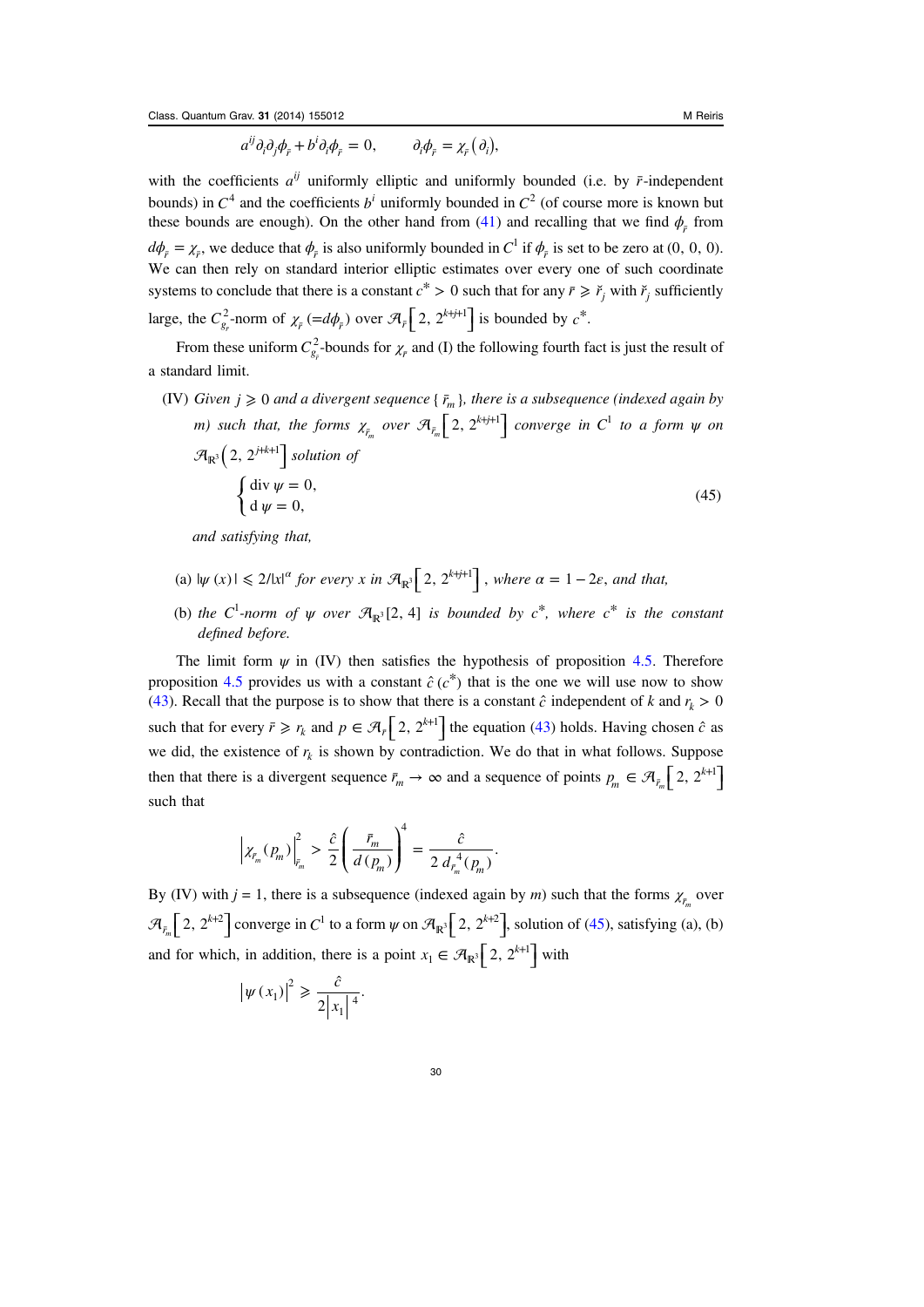<span id="page-31-0"></span>To this subsequence one can again apply (IV) with  $j = 2$ , to conclude that there is again a subsequence of it (indexed again by *m*) such that the forms  $\chi_{\bar{r}_m}$  over  $\mathcal{A}_{\bar{r}_m}$   $\left[2, 2^{k+3}\right]$  converge in  $C^2$  to a form  $\psi$  on  $\mathcal{A}_{\mathbb{R}^3}$   $\left[2, 2^{k+3}\right]$  solution of ([45\)](#page-30-0), satisfying (a), (b) and for which, in addition, there is a point  $x_2 \in \mathcal{A}_{\mathbb{R}^3}$  [2, 2<sup>k+1</sup>] with

$$
\left|\psi(x_2)\right|^2 \geq \frac{\hat{c}}{2|x_2|^4}.
$$

One can continue applying (IV) with  $j = 3, 4, \ldots$  and then taking a diagonal sequence to conclude that there is a form  $\psi$  on  $\mathbb{R}^3 \backslash B_{\mathbb{R}^3}$  (*o*, 2) solution of [\(45](#page-30-0)), satisfying (a), (b) and for which, in addition, there is a point  $x_{\infty} \in \mathcal{A}_{\mathbb{R}^3}$  [2, 2<sup>k+1</sup>] with

$$
\left|\psi\left(x_{\infty}\right)\right|^2 \geq \frac{\hat{c}}{2\left|x_{\infty}\right|^4},
$$

which is not possible because of how the constant  $\hat{c}$  was defined.  $\Box$ 

At this point the proof of asymptotic flatness and Schwarzschildian fall off is direct, as observed by Kennefick and Ó Murchadha [\[4](#page-33-0)], once the curvature enjoys a  $1/d^{4-\epsilon}$  decay then it must forcefully enjoy a  $1/d<sup>4</sup>$  decay and the metric must have Schwarzschildian fall off. For completeness we give the main elements of the construction below.

**Proposition 4.6.** Let 
$$
(E; g, \omega, u)
$$
 be a WAF end. Then, there is a coordinate system\n
$$
\left\{ x = \left( x^1, x^2, x^3 \right) \right\}
$$
\n*covering E up to a compact set such that*\n
$$
\left| \delta_{ij} - g_{ij} \right| \leq K / |x|^2, \qquad \left| \delta_k g_{ij} \right| \leq K / |x|^3, \qquad \left| \delta_m \partial_k g_{ij} \right| \leq K / |x|^4, \text{ and,}
$$
\n
$$
\left| \delta_i u \right| + \left| \omega_i \right| \leq K / |x|^2,
$$
\n
$$
(47)
$$

plus further progressive power-law decay for the norms of the multiple ∂-derivatives of  $\tilde{g}_{ij}$ , u and  $\omega_i$ , where here K is a positive constant and |x| is the norm of  $x = (x^1, x^2, x^3)$  as a vector in  $\mathbb{R}^3$ .

Note that  $g_{ij}$  decays faster than  $\tilde{g}_{ij} = u^2 g_{ij}$  according to definition [1.4](#page-8-0). It is indeed the factor  $u^2$  that causes a slower decay for  $\tilde{g}_{ij}$ .

**Proof.** From ([1\)](#page-7-0) we have  $|(\nabla \ln u)(p)|^2 \le R(p)/2 \le c_\eta/2d(p)^{4-\eta}$ . Then, scaling u and  $\omega$  if necessary, deduce (integrating along paths) that ln *u* goes to zero at infinity and furthermore that  $|\ln u(p)| \leq c'_{\eta}/d(p)^{1-\eta/2}$ . Similarly, if  $\phi$  is a potential for  $\omega$ , then by [\(1](#page-7-0)) we have  $|\nabla \phi|^2 \leq u^4 R/2 \leq \bar{c}_{\eta}/d^{4-\eta}$ . Therefore by adding a constant if necessary the potential  $\phi$  goes to zero at infinity and we have  $|\phi(p)| \leq \bar{c}'_{\eta}/d(p)^{1-\eta/2}$ . Summarizing,

$$
|\ln u(p)| + |\phi(p)| \le \frac{c}{d^{1-\eta/2}(p)},
$$
 and, (48)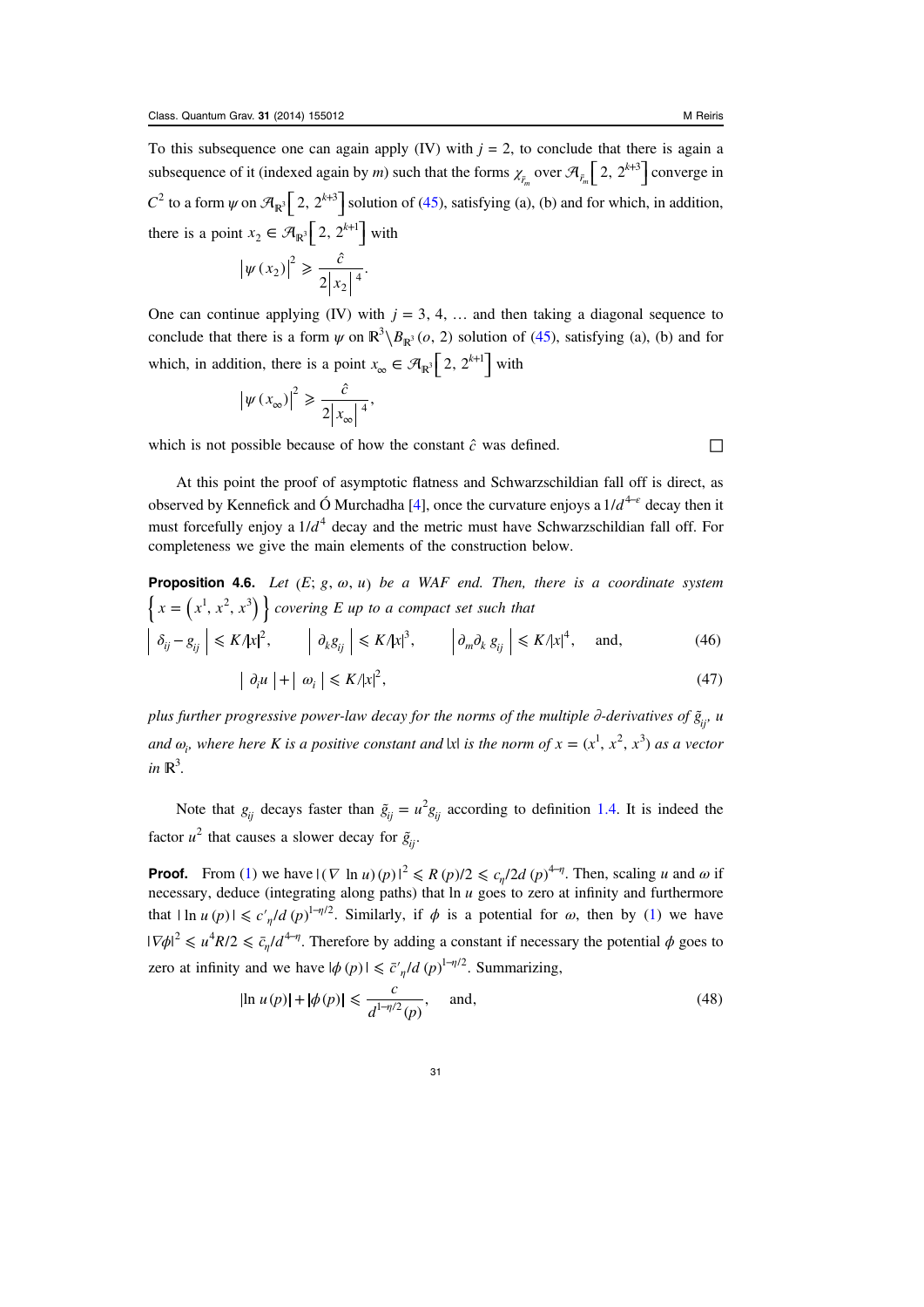$$
|(\nabla \ln u)(p)| + |(\nabla \phi)(p)| \leq \frac{c}{d^{1-\eta/2}(p)}.\tag{49}
$$

<span id="page-32-0"></span>We will use below the following claim: Let  $1 > \eta \ge 0$  (including the possibility  $\eta = 0$ ). If ([48\)](#page-31-0) holds then,

$$
|Ric(p)| \leq \frac{b_1}{d^{4-\eta}(p)}, \quad \text{and} \quad |\nabla Ric(p)| \leq \frac{b_1}{d^{5-\eta}(p)}, \tag{50}
$$

and there is an harmonic coordinate system  $\{x = (x^1, x^2, x^3)\}$  on which we have

$$
|\delta_{ij} - g_{ij}| \leqslant \frac{b_2}{|x|^{2-\eta}}, \quad |\partial_k g_{ij}| \leqslant \frac{b_2}{|x|^{3-\eta}}, \quad |\partial_l \partial_k g_{ij}| \leqslant \frac{b_2}{|x|^{4-\eta}}, \tag{51}
$$

$$
|\partial_i \ln u| \leq \frac{b_2}{|x|^{2-\eta/2}}, \qquad \text{and} \qquad |\partial_i \phi| \leq \frac{b_2}{|x|^{2-\eta/2}}.
$$
 (52)

Let us postpone the proof of the claim until later and use it now, say with  $\eta = 1/2$ . Then, from  $(1)$  $(1)$ , ln *u* and  $\phi$  satisfy the equations

$$
\Delta \ln u = f_1 = O\left(\frac{1}{|x|^{7/2}}\right), \quad \text{and} \quad \Delta \phi = f_2 = O\left(\frac{1}{|x|^{7/2}}\right),
$$

where we are thinking  $f_1$  and  $f_2$  as sources. With this fast decay of the sources we get for both, ln *u* and  $\phi$ , a decay  $O(1/|x|)$ , namely as in [\(48](#page-31-0)) with  $\eta = 0$ . Then, (51) and (52) with  $\eta = 0$ are just ([46](#page-31-0)) and ([47\)](#page-31-0) respectively. The further progressive power-law decay is achieved by a standard elliptic bootstrap of decay and is unnecessary to include here.

To finish the proof we need to explain how to prove the claim. From ([48\)](#page-31-0) and for any  $p \in \mathcal{A}_r(1/2, 2)$  we have  $|\phi(p)| \le c/d(p)^{1-\eta/2} = c (r/d(p))^{1-\eta/2} (1/r)^{1-\eta/2} \le 2c/r^{1-\eta/2}$  and  $|(\nabla \phi)(p)|_r \le c/d(p)^{2-\eta/2} (1/r)^{2-\eta/2} = c (r/d(p))^{2-\eta/2} (1/r)^{2-\eta/2} \le 4clr^{2-\eta/2}$ . Similar bounds are obtained for  $\ln u$ . Summarizing, all over  $\mathcal{A}_{n}(1/2, 2)$  we have the uniform bounds

$$
\left| \ln u \right| + \left| \phi \right| \leq 4c/r^{1-\eta/2},
$$
 and  $\left| \nabla \ln u \right|_{r} + \left| \nabla \phi \right|_{r} \leq 8c/r^{1-\eta/2}.$  (53)

We will use them to obtain interior elliptic estimates on the smaller annuli  $\mathcal{A}_r(4/5, 5/4)$ . Recall that when  $r \to \infty$  the annulus  $(\mathcal{A}_r(1/2, 2), g_r)$  converges to  $(\mathcal{A}_{\mathbb{R}^3}(1/2, 2), g_{\mathbb{R}^3})$  in  $C^i$ for every  $i \geq 2$  and due to this we do not need to worry about the constants involved in Sobolev embeddings or elliptic estimates if r is sufficiently large. Scaling  $(1)$  $(1)$  gives on  $\mathcal{A}_{r}(1/2, 2)$ 

$$
\Delta_r \ln u = -2 \frac{|\nabla \phi|_r^2}{u^4} = f_{1,r}, \quad \text{and} \quad \Delta_r \phi = 4 \langle \nabla \ln u, \nabla \phi \rangle_r = f_{2,r},
$$

where we will think of  $f_{r,1}$  and  $f_{r,2}$  as sources. Then,  $L^p$  interior elliptic estimates [[3\]](#page-33-0) give  $\| \ln u \|_{H^{2,4}_{g_r}(\mathcal{A}_r(3/5,5/3))} \leq c_1 \left( \|f_{1,r} \|_{L_{g_r}^4(\mathcal{A}_r(1/2,2))} + \| \ln u \|_{L_{g_r}^4(\mathcal{A}_r(1/2,2))} \right) \leq \frac{c_2}{r^{1-\eta/2}},$  $g_{s_r}^{2,4}(\mathcal{A}_{r}(3/5,5/3)) \leq C_1 \left( ||J_{1,r}||_{L_{g_r}^4(\mathcal{A}_{r}(1/2,2))} + || \text{ in } u ||_{L_{g_r}^4(\mathcal{A}_{r}(1/2,2))} \right) \leq \frac{C_1}{r^{1-\eta/2}}$ 

where to obtain the last inequality use  $(53)$  (assume  $r > 1$ ). Sobolev embeddings then give  $\| \ln u \|_{C^{1,\beta}_{g_r}(\mathcal{A}_r(3/5,5/3))} \leq c_3/r^{1-\eta/2}.$  In the same way we obtain

<sup>9</sup> The reader can check that  $||x| - d(x)| \le$  constant.